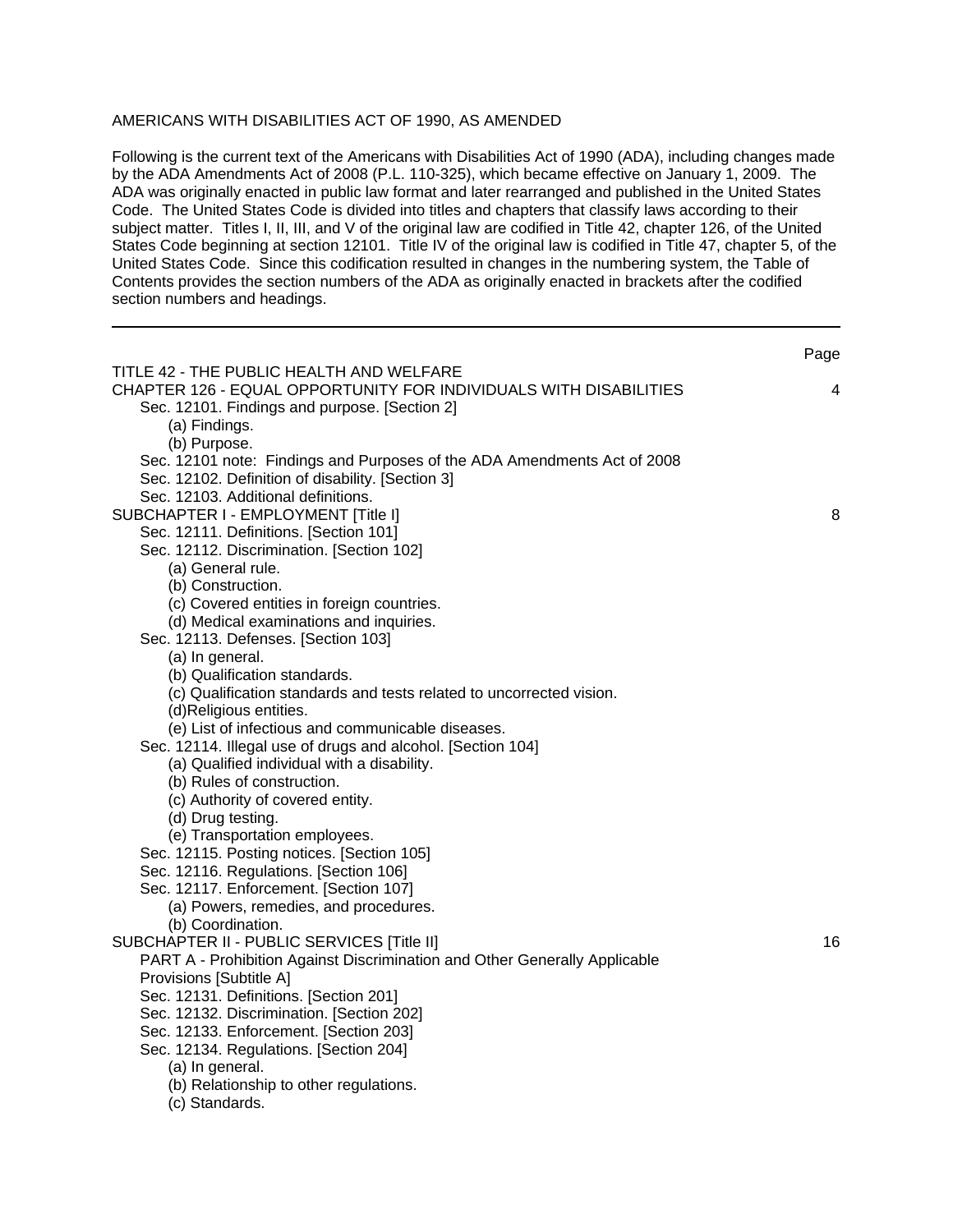Page

PART B - Actions Applicable to Public Transportation Provided by Public Entities Considered Discriminatory [Subtitle B]

SUBPART I - Public Transportation Other Than by Aircraft or Certain Rail Operations [Part I]

Sec. 12141. Definitions. [Section 221]

Sec. 12142. Public entities operating fixed route systems. [Section 222]

- (a) Purchase and lease of new vehicles.
- (b) Purchase and lease of used vehicles.
- (c) Remanufactured vehicles.
- Sec. 12143. Paratransit as a complement to fixed route service. [Section 223] (a) General rule.
	- (b) Issuance of regulations.
	- (c) Required contents of regulations.
	- (d) Review of plan.
	- (e) "Discrimination" defined.
	- (f) Statutory construction.
- Sec. 12144. Public entity operating a demand responsive system. [Section 224]
- Sec. 12145. Temporary relief where lifts are unavailable. [Section 225]
	- (a) Granting.
	- (b) Duration and notice to Congress.
	- (c) Fraudulent application.
- Sec. 12146. New facilities. [Section 226]
- Sec. 12147. Alterations of existing facilities. [Section 227]
	- (a) General rule.
	- (b) Special rule for stations.
- Sec. 12148. Public transportation programs and activities in existing facilities and
- one car per train rule. [Section 228]
	- (a) Public transportation programs and activities in existing facilities.
	- (b) One car per train rule.
- Sec. 12149. Regulations. [Section 229]
	- (a) In general.
	- (b) Standards.
- Sec. 12150. Interim accessibility requirements. [Section 230]
- SUBPART II Public Transportation by Intercity and Commuter Rail [Part II]

Sec. 12161. Definitions. [Section 241]

- Sec. 12162. Intercity and commuter rail actions considered discriminatory. [Section 242] (a) Intercity rail transportation.
	- (b) Commuter rail transportation.
	- (c) Used rail cars.
	- (d) Remanufactured rail cars.
	- (e) Stations.
- Sec. 12163. Conformance of accessibility standards. [Section 243]
- Sec. 12164. Regulations. [Section 244]
- Sec. 12165. Interim accessibility requirements. [Section 245]
	- (a) Stations.
- (b) Rail passenger cars. SUBCHAPTER III - PUBLIC ACCOMMODATIONS AND SERVICES OPERATED BY
- PRIVATE ENTITIES [Title III] 30
	- Sec. 12181. Definitions. [Section 301]
	- Sec. 12182. Prohibition of discrimination by public accommodations. [Section 302] (a) General rule.
		- (b) Construction.
	- Sec. 12183. New construction and alterations in public accommodations and commercial facilities. [Section 303]
		- (a) Application of term.
		- (b) Elevator.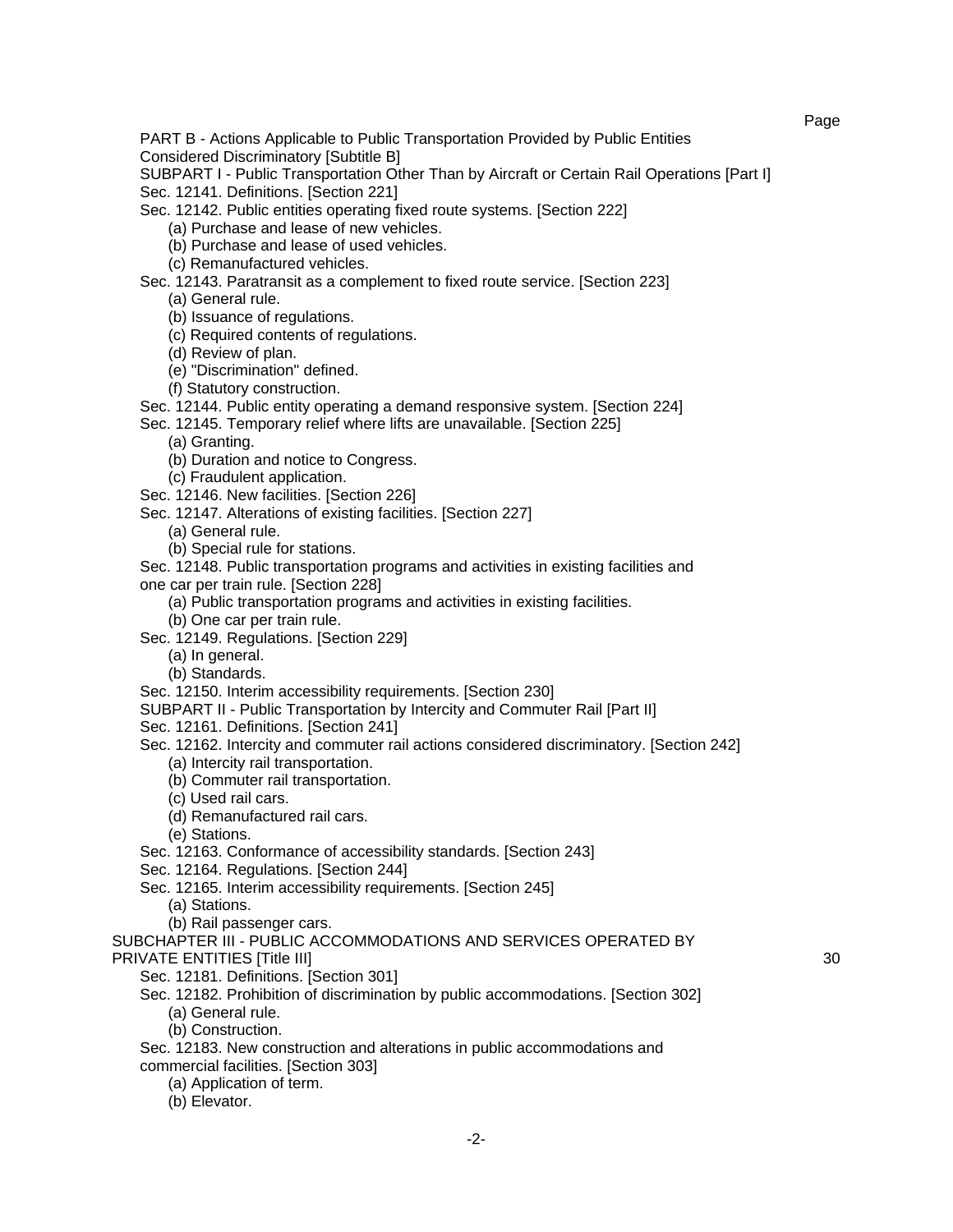Sec. 12184. Prohibition of discrimination in specified public transportation services provided by private entities. [Section 304]

(a) General rule.

- (b) Construction.
- (c) Historical or antiquated cars.
- Sec. 12185. Study. [Section 305]

(a) Purposes.

- (b) Contents.
- (c) Advisory committee.
- (d) Deadline.
- (e) Review.
- Sec. 12186. Regulations. [Section 306]

(a) Transportation provisions.

- (b) Other provisions.
- (c) Consistency with ATBCB guidelines.
- (d) Interim accessibility standards.
- Sec. 12187. Exemptions for private clubs and religious organizations. [Section 307]
- Sec. 12188. Enforcement. [Section 308]
	- (a) In general.
	- (b) Enforcement by Attorney General.
- Sec. 12189. Examinations and courses. [Section 309]
- SUBCHAPTER IV MISCELLANEOUS PROVISIONS [Title V] 41

Sec. 12201. Construction. [Section 501]

- (a) In general.
- (b) Relationship to other laws.
- (c) Insurance.
- (d) Accommodations and services.
- (e) Benefits under State worker's compensation laws.
- (f) Fundamental alteration.
- (g) Claims of no disability.
- (h) Reasonable accommodation and modifications.

Sec. 12202. State immunity. [Section 502]

Sec. 12203. Prohibition against retaliation and coercion. [Section 503]

(a) Retaliation.

- (b) Interference, coercion, or intimidation.
- (c) Remedies and procedures.

Sec. 12204. Regulations by the Architectural and Transportation Barriers Compliance Board. [Section 504]

- (a) Issuance of guidelines.
- (b) Contents of guidelines.
- (c) Qualified historic properties.
- Sec. 12205. Attorney's fees. [Section 505]
- Sec. 12205a. Rule of construction regarding regulatory authority.

Sec. 12206. Technical assistance. [Section 506]

- (a) Plan for assistance.
- (b) Agency and public assistance.
- (c) Implementation.
- (d) Grants and contracts.
- (e) Failure to receive assistance.

Sec. 12207. Federal wilderness areas. [Section 507]

- (a) Study.
- (b) Submission of report.
- (c) Specific wilderness access.
- Sec. 12208. Transvestites. [Section 508]

Sec. 12209. Instrumentalities of Congress. [Section 509]

Page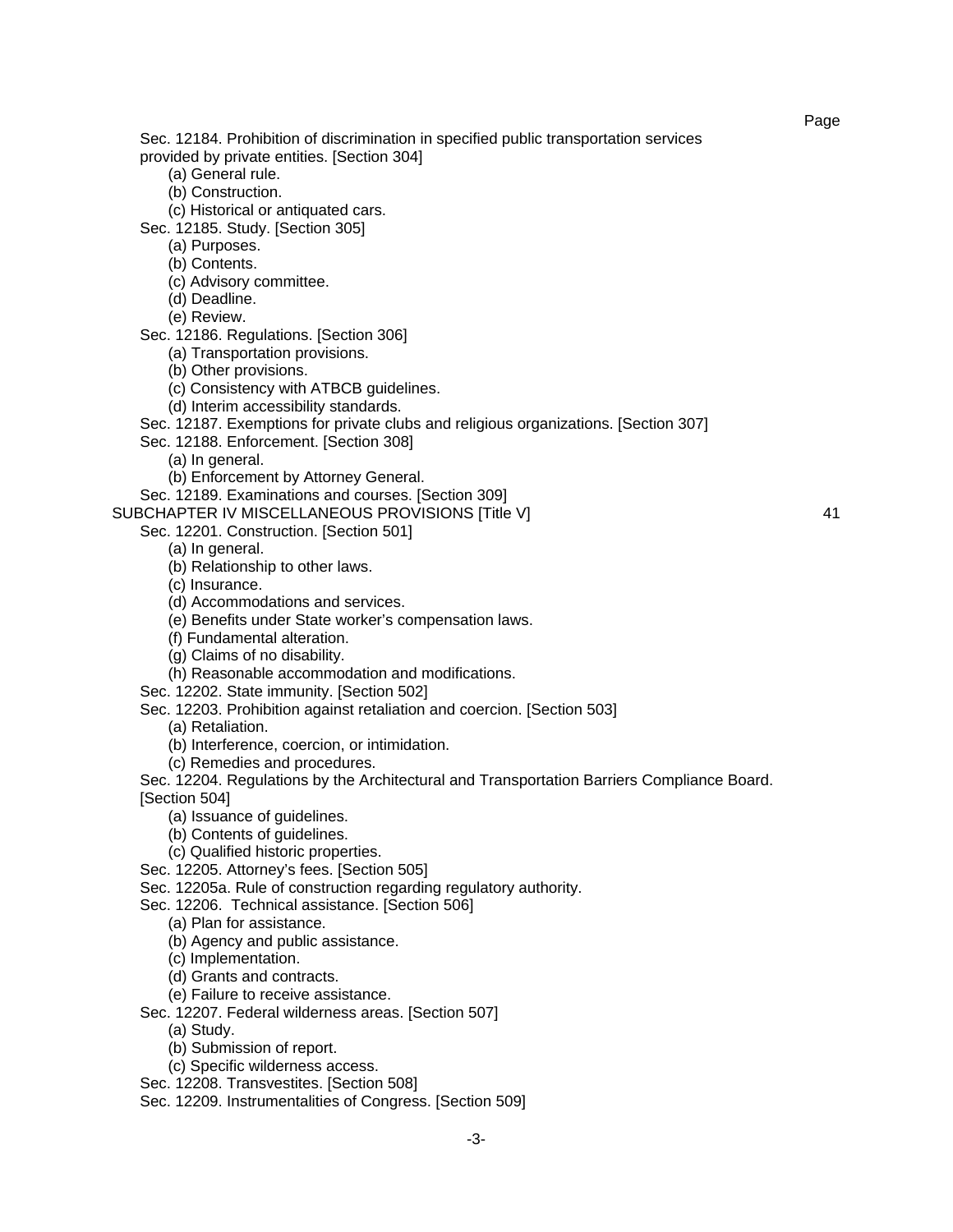Sec. 12210. Illegal use of drugs. [Section 510] (a) In general. (b) Rules of construction. (c) Health and other services. (d) "Illegal use of drugs" defined. Sec. 12211. Definitions. [Section 511] (a) Homosexuality and bisexuality. (b) Certain conditions. Sec. 12212. Alternative means of dispute resolution. [Section 512] Sec. 12213. Severability. [Section 513] TITLE 47 - TELEGRAPHS, TELEPHONES, AND RADIOTELEGRAPHS CHAPTER 5 - WIRE OR RADIO COMMUNICATION SUBCHAPTER II - COMMON CARRIERS 47 Part I - Common Carrier Regulation Sec. 225. Telecommunications services for hearing-impaired and speech-impaired individuals. [Section 401] (a) Definitions. (b) Availability of telecommunications relay services. (c) Provision of services. (d) Regulations. (e) Enforcement. (f) Certification. (g) Complaint. TITLE 47 - TELEGRAPHS, TELEPHONES, AND RADIOTELEGRAPHS CHAPTER 5 - WIRE OR RADIO COMMUNICATION SUBCHAPTER VI - MISCELLANEOUS PROVISIONS **50** SO Sec. 611. Closed-captioning of public service announcements. [Section 402]

Page

## TITLE 42 - THE PUBLIC HEALTH AND WELFARE

CHAPTER 126 - EQUAL OPPORTUNITY FOR INDIVIDUALS WITH **DISABILITIES** 

Sec. 12101. Findings and purpose

(a) Findings. The Congress finds that

(1) physical or mental disabilities in no way diminish a person's right to fully participate in all aspects of society, yet many people with physical or mental disabilities have been precluded from doing so because of discrimination; others who have a record of a disability or are regarded as having a disability also have been subjected to discrimination;

(2) historically, society has tended to isolate and segregate individuals with disabilities, and, despite some improvements, such forms of discrimination against individuals with disabilities continue to be a serious and pervasive social problem;

(3) discrimination against individuals with disabilities persists in such critical areas as employment, housing, public accommodations, education, transportation, communication, recreation, institutionalization, health services, voting, and access to public services;

(4) unlike individuals who have experienced discrimination on the basis of race, color, sex, national origin, religion, or age, individuals who have experienced discrimination on the basis of disability have often had no legal recourse to redress such discrimination;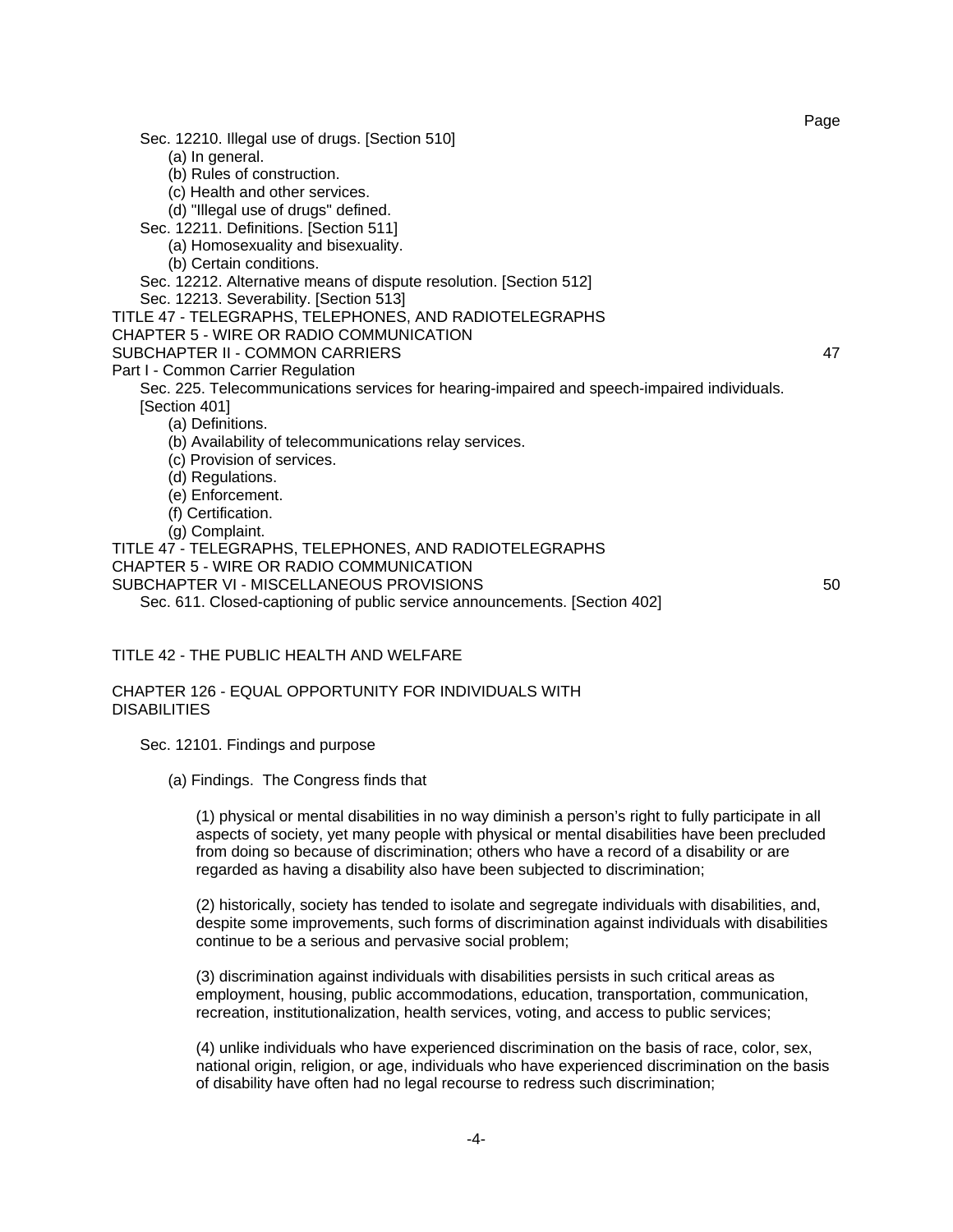(5) individuals with disabilities continually encounter various forms of discrimination, including outright intentional exclusion, the discriminatory effects of architectural, transportation, and communication barriers, overprotective rules and policies, failure to make modifications to existing facilities and practices, exclusionary qualification standards and criteria, segregation, and relegation to lesser services, programs, activities, benefits, jobs, or other opportunities;

(6) census data, national polls, and other studies have documented that people with disabilities, as a group, occupy an inferior status in our society, and are severely disadvantaged socially, vocationally, economically, and educationally;

(7) the Nation's proper goals regarding individuals with disabilities are to assure equality of opportunity, full participation, independent living, and economic self-sufficiency for such individuals; and

(8) the continuing existence of unfair and unnecessary discrimination and prejudice denies people with disabilities the opportunity to compete on an equal basis and to pursue those opportunities for which our free society is justifiably famous, and costs the United States billions of dollars in unnecessary expenses resulting from dependency and nonproductivity.

(b) Purpose. It is the purpose of this chapter

(1) to provide a clear and comprehensive national mandate for the elimination of discrimination against individuals with disabilities;

(2) to provide clear, strong, consistent, enforceable standards addressing discrimination against individuals with disabilities;

(3) to ensure that the Federal Government plays a central role in enforcing the standards established in this chapter on behalf of individuals with disabilities; and

(4) to invoke the sweep of congressional authority, including the power to enforce the fourteenth amendment and to regulate commerce, in order to address the major areas of discrimination faced day-to-day by people with disabilities.

Sec. 12101 note: Findings and Purposes of ADA Amendments Act of 2008, Pub. L. 110-325, § 2, Sept. 25, 2008, 122 Stat. 3553, provided that:

(a) Findings. Congress finds that

(1) in enacting the Americans with Disabilities Act of 1990 (ADA), Congress intended that the Act "provide a clear and comprehensive national mandate for the elimination of discrimination against individuals with disabilities" and provide broad coverage;

(2) in enacting the ADA, Congress recognized that physical and mental disabilities in no way diminish a person's right to fully participate in all aspects of society, but that people with physical or mental disabilities are frequently precluded from doing so because of prejudice, antiquated attitudes, or the failure to remove societal and institutional barriers;

(3) while Congress expected that the definition of disability under the ADA would be interpreted consistently with how courts had applied the definition of a handicapped individual under the Rehabilitation Act of 1973, that expectation has not been fulfilled;

(4) the holdings of the Supreme Court in Sutton v. United Air Lines, Inc., 527 U.S. 471 (1999) and its companion cases have narrowed the broad scope of protection intended to be afforded by the ADA, thus eliminating protection for many individuals whom Congress intended to protect;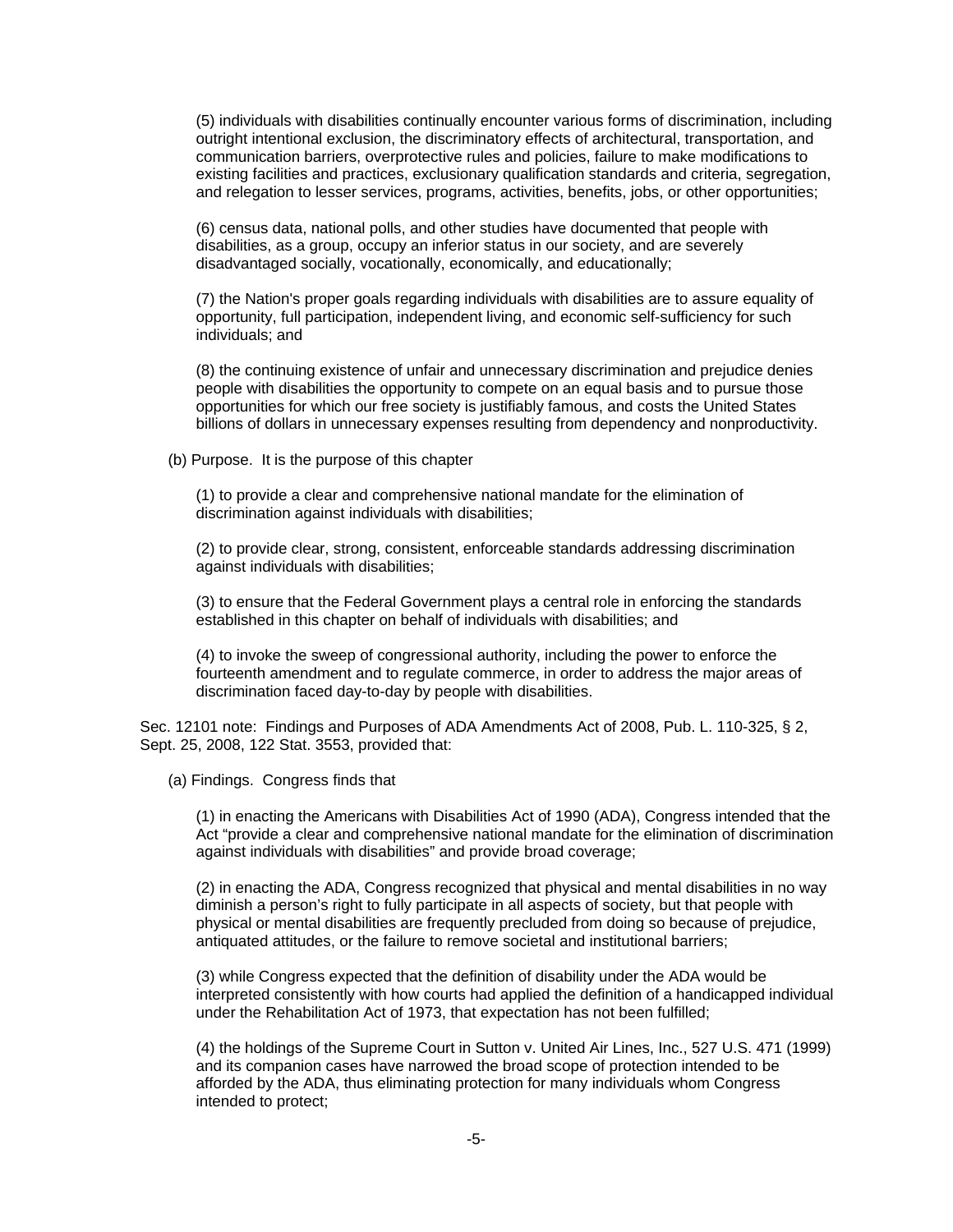(5) the holding of the Supreme Court in Toyota Motor Manufacturing, Kentucky, Inc. v. Williams, 534 U.S. 184 (2002) further narrowed the broad scope of protection intended to be afforded by the ADA;

(6) as a result of these Supreme Court cases, lower courts have incorrectly found in individual cases that people with a range of substantially limiting impairments are not people with disabilities;

(7) in particular, the Supreme Court, in the case of Toyota Motor Manufacturing, Kentucky, Inc. v. Williams, 534 U.S. 184 (2002), interpreted the term "substantially limits" to require a greater degree of limitation than was intended by Congress; and

(8) Congress finds that the current Equal Employment Opportunity Commission ADA regulations defining the term "substantially limits" as "significantly restricted" are inconsistent with congressional intent, by expressing too high a standard.

(b) Purposes. The purposes of this Act are

(1) to carry out the ADA's objectives of providing "a clear and comprehensive national mandate for the elimination of discrimination" and "clear, strong, consistent, enforceable standards addressing discrimination" by reinstating a broad scope of protection to be available under the ADA;

(2) to reject the requirement enunciated by the Supreme Court in Sutton v. United Air Lines, Inc., 527 U.S. 471 (1999) and its companion cases that whether an impairment substantially limits a major life activity is to be determined with reference to the ameliorative effects of mitigating measures;

(3) to reject the Supreme Court's reasoning in Sutton v. United Air Lines, Inc., 527 U.S. 471 (1999) with regard to coverage under the third prong of the definition of disability and to reinstate the reasoning of the Supreme Court in School Board of Nassau County v. Arline, 480 U.S. 273 (1987) which set forth a broad view of the third prong of the definition of handicap under the Rehabilitation Act of 1973;

(4) to reject the standards enunciated by the Supreme Court in Toyota Motor Manufacturing, Kentucky, Inc. v. Williams, 534 U.S. 184 (2002), that the terms "substantially" and "major" in the definition of disability under the ADA "need to be interpreted strictly to create a demanding standard for qualifying as disabled," and that to be substantially limited in performing a major life activity under the ADA "an individual must have an impairment that prevents or severely restricts the individual from doing activities that are of central importance to most people's daily lives";

(5) to convey congressional intent that the standard created by the Supreme Court in the case of Toyota Motor Manufacturing, Kentucky, Inc. v. Williams, 534 U.S. 184 (2002) for "substantially limits", and applied by lower courts in numerous decisions, has created an inappropriately high level of limitation necessary to obtain coverage under the ADA, to convey that it is the intent of Congress that the primary object of attention in cases brought under the ADA should be whether entities covered under the ADA have complied with their obligations, and to convey that the question of whether an individual's impairment is a disability under the ADA should not demand extensive analysis; and

(6) to express Congress' expectation that the Equal Employment Opportunity Commission will revise that portion of its current regulations that defines the term "substantially limits" as "significantly restricted" to be consistent with this Act, including the amendments made by this Act.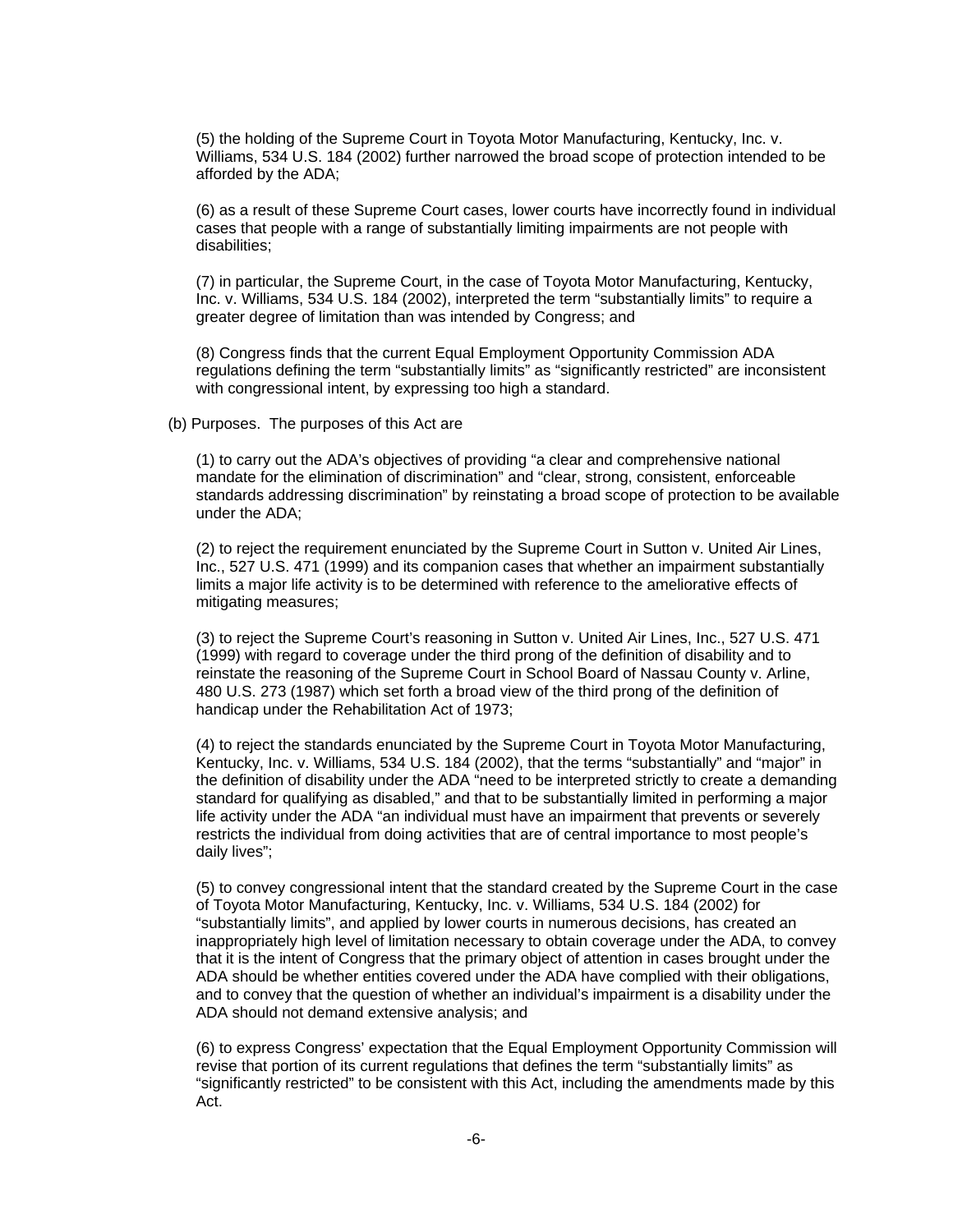Sec. 12102. Definition of disability

As used in this chapter:

(1) Disability. The term "disability" means, with respect to an individual

(A) a physical or mental impairment that substantially limits one or more major life activities of such individual;

(B) a record of such an impairment; or

(C) being regarded as having such an impairment (as described in paragraph (3)).

(2) Major Life Activities

(A) In general. For purposes of paragraph (1), major life activities include, but are not limited to, caring for oneself, performing manual tasks, seeing, hearing, eating, sleeping, walking, standing, lifting, bending, speaking, breathing, learning, reading, concentrating, thinking, communicating, and working.

(B) Major bodily functions. For purposes of paragraph (1), a major life activity also includes the operation of a major bodily function, including but not limited to, functions of the immune system, normal cell growth, digestive, bowel, bladder, neurological, brain, respiratory, circulatory, endocrine, and reproductive functions.

 $(3)$  Regarded as having such an impairment. For purposes of paragraph  $(1)(C)$ :

(A) An individual meets the requirement of "being regarded as having such an impairment" if the individual establishes that he or she has been subjected to an action prohibited under this chapter because of an actual or perceived physical or mental impairment whether or not the impairment limits or is perceived to limit a major life activity.

(B) Paragraph (1)(C) shall not apply to impairments that are transitory and minor. A transitory impairment is an impairment with an actual or expected duration of 6 months or less.

(4) Rules of construction regarding the definition of disability. The definition of "disability" in paragraph (1) shall be construed in accordance with the following:

(A) The definition of disability in this chapter shall be construed in favor of broad coverage of individuals under this chapter, to the maximum extent permitted by the terms of this chapter.

(B) The term "substantially limits" shall be interpreted consistently with the findings and purposes of the ADA Amendments Act of 2008.

(C) An impairment that substantially limits one major life activity need not limit other major life activities in order to be considered a disability.

(D) An impairment that is episodic or in remission is a disability if it would substantially limit a major life activity when active.

(E) (i) The determination of whether an impairment substantially limits a major life activity shall be made without regard to the ameliorative effects of mitigating measures such as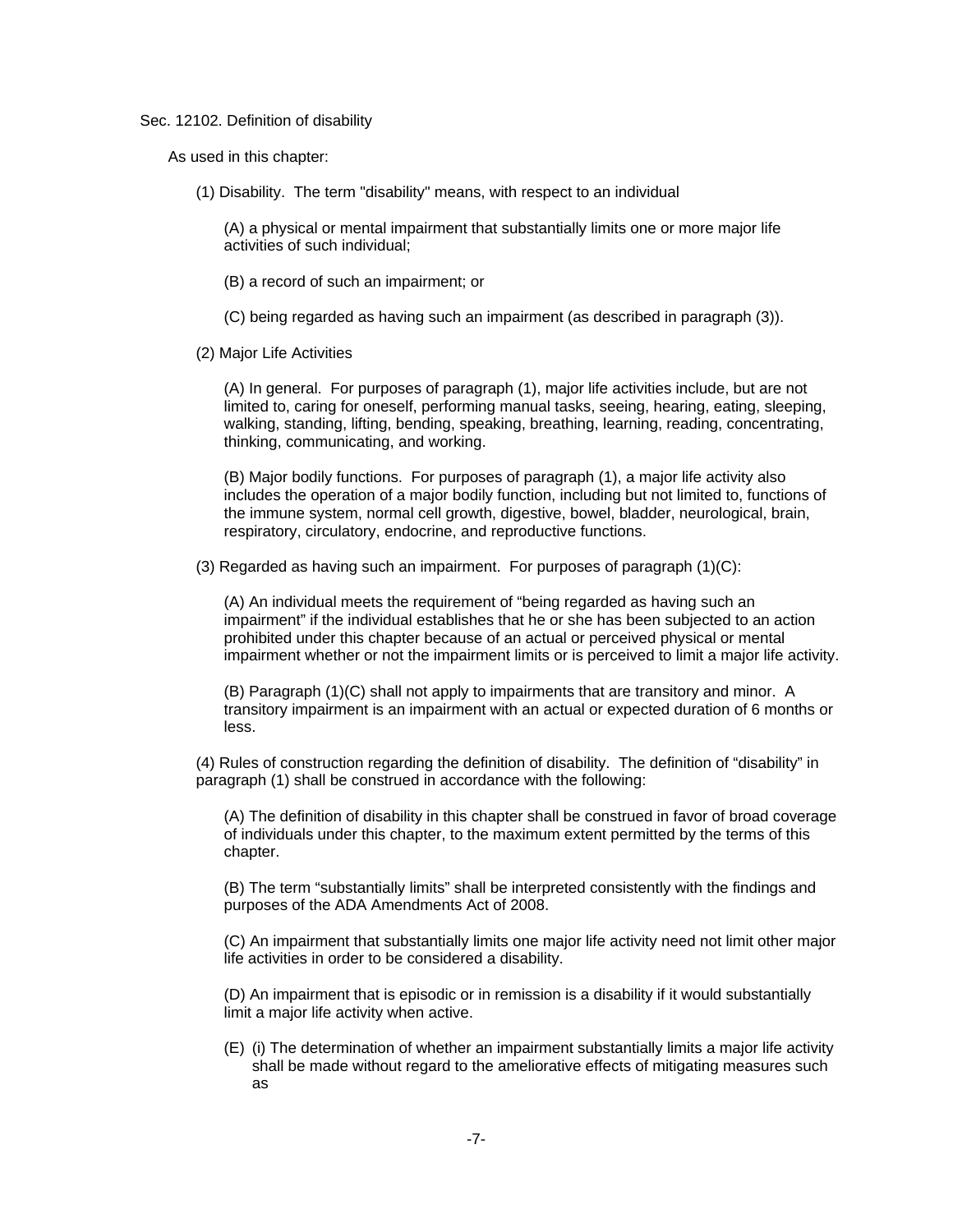(I) medication, medical supplies, equipment, or appliances, low-vision devices (which do not include ordinary eyeglasses or contact lenses), prosthetics including limbs and devices, hearing aids and cochlear implants or other implantable hearing devices, mobility devices, or oxygen therapy equipment and supplies;

- (II) use of assistive technology;
- (III) reasonable accommodations or auxiliary aids or services; or
- (IV) learned behavioral or adaptive neurological modifications.

(ii) The ameliorative effects of the mitigating measures of ordinary eyeglasses or contact lenses shall be considered in determining whether an impairment substantially limits a major life activity.

(iii) As used in this subparagraph

(I) the term "ordinary eyeglasses or contact lenses" means lenses that are intended to fully correct visual acuity or eliminate refractive error; and

(II) the term "low-vision devices" means devices that magnify, enhance, or otherwise augment a visual image.

Sec. 12103. Additional definitions. As used in this chapter

(1) Auxiliary aids and services. The term "auxiliary aids and services" includes

(A) qualified interpreters or other effective methods of making aurally delivered materials available to individuals with hearing impairments;

(B) qualified readers, taped texts, or other effective methods of making visually delivered materials available to individuals with visual impairments;

(C) acquisition or modification of equipment or devices; and

(D) other similar services and actions.

(2) State. The term "State" means each of the several States, the District of Columbia, the Commonwealth of Puerto Rico, Guam, American Samoa, the Virgin Islands of the United States, the Trust Territory of the Pacific Islands, and the Commonwealth of the Northern Mariana Islands.

### SUBCHAPTER I - EMPLOYMENT

Sec. 12111. Definitions

As used in this subchapter:

(1) Commission. The term "Commission" means the Equal Employment Opportunity Commission established by section 2000e-4 of this title.

(2) Covered entity. The term "covered entity" means an employer, employment agency, labor organization, or joint labor-management committee.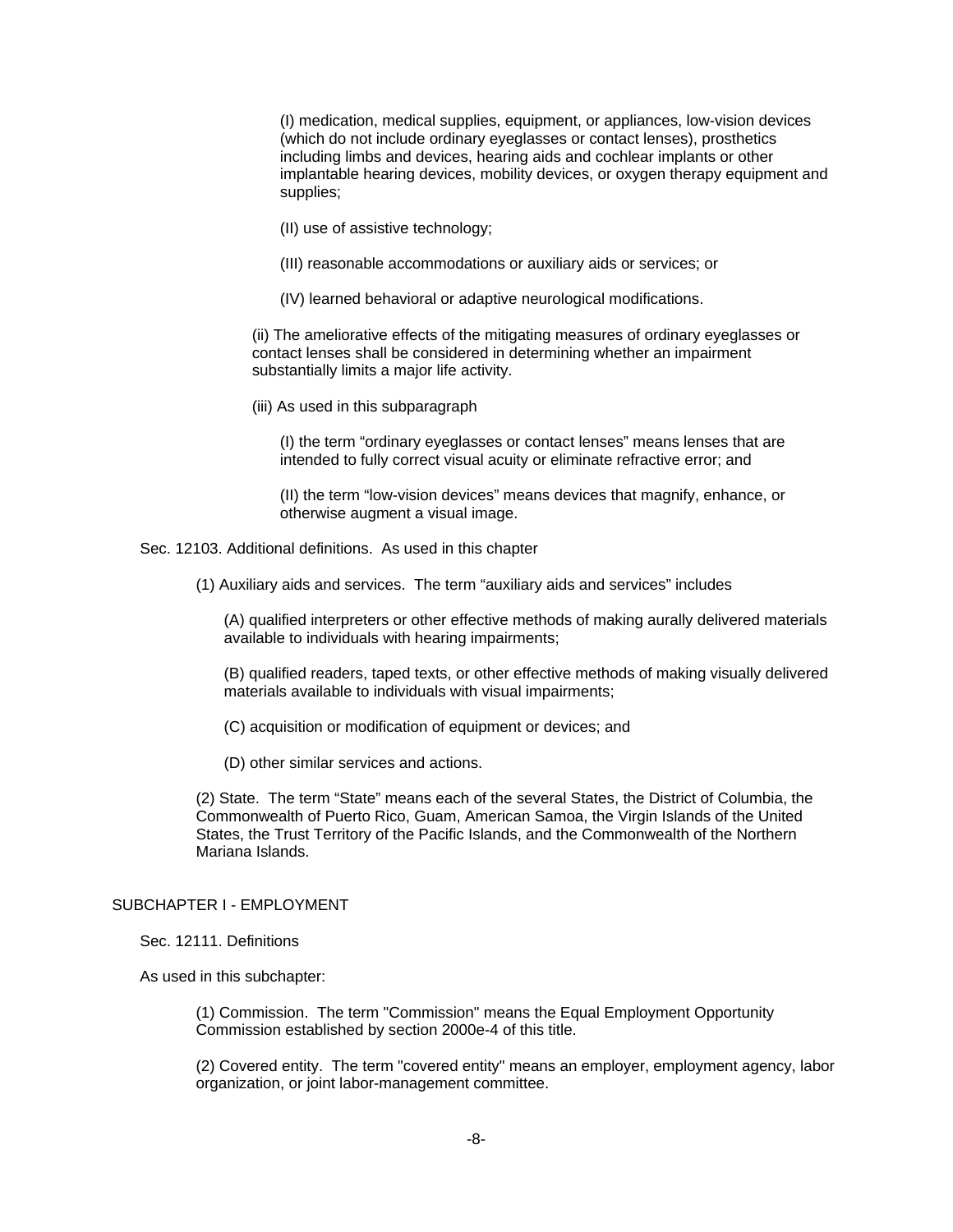(3) Direct threat. The term "direct threat" means a significant risk to the health or safety of others that cannot be eliminated by reasonable accommodation.

(4) Employee. The term "employee" means an individual employed by an employer. With respect to employment in a foreign country, such term includes an individual who is a citizen of the United States.

(5) Employer

(A) In general. The term "employer" means a person engaged in an industry affecting commerce who has 15 or more employees for each working day in each of 20 or more calendar weeks in the current or preceding calendar year, and any agent of such person, except that, for two years following the effective date of this subchapter, an employer means a person engaged in an industry affecting commerce who has 25 or more employees for each working day in each of 20 or more calendar weeks in the current or preceding year, and any agent of such person.

(B) Exceptions. The term "employer" does not include

(i) the United States, a corporation wholly owned by the government of the United States, or an Indian tribe; or

(ii) a bona fide private membership club (other than a labor organization) that is exempt from taxation under section 501(c) of title 26.

(6) Illegal use of drugs

(A) In general. The term "illegal use of drugs" means the use of drugs, the possession or distribution of which is unlawful under the Controlled Substances Act [21 U.S.C. 801 et seq.]. Such term does not include the use of a drug taken under supervision by a licensed health care professional, or other uses authorized by the Controlled Substances Act or other provisions of Federal law.

(B) Drugs. The term "drug" means a controlled substance, as defined in schedules I through V of section 202 of the Controlled Substances Act [21 U.S.C. 812].

(7) Person, etc. The terms "person", "labor organization", "employment agency", "commerce", and "industry affecting commerce", shall have the same meaning given such terms in section 2000e of this title.

(8) Qualified individual. The term "qualified individual" means an individual who, with or without reasonable accommodation, can perform the essential functions of the employment position that such individual holds or desires. For the purposes of this subchapter, consideration shall be given to the employer's judgment as to what functions of a job are essential, and if an employer has prepared a written description before advertising or interviewing applicants for the job, this description shall be considered evidence of the essential functions of the job.

(9) Reasonable accommodation. The term "reasonable accommodation" may include

(A) making existing facilities used by employees readily accessible to and usable by individuals with disabilities; and

(B) job restructuring, part-time or modified work schedules, reassignment to a vacant position, acquisition or modification of equipment or devices, appropriate adjustment or modifications of examinations, training materials or policies, the provision of qualified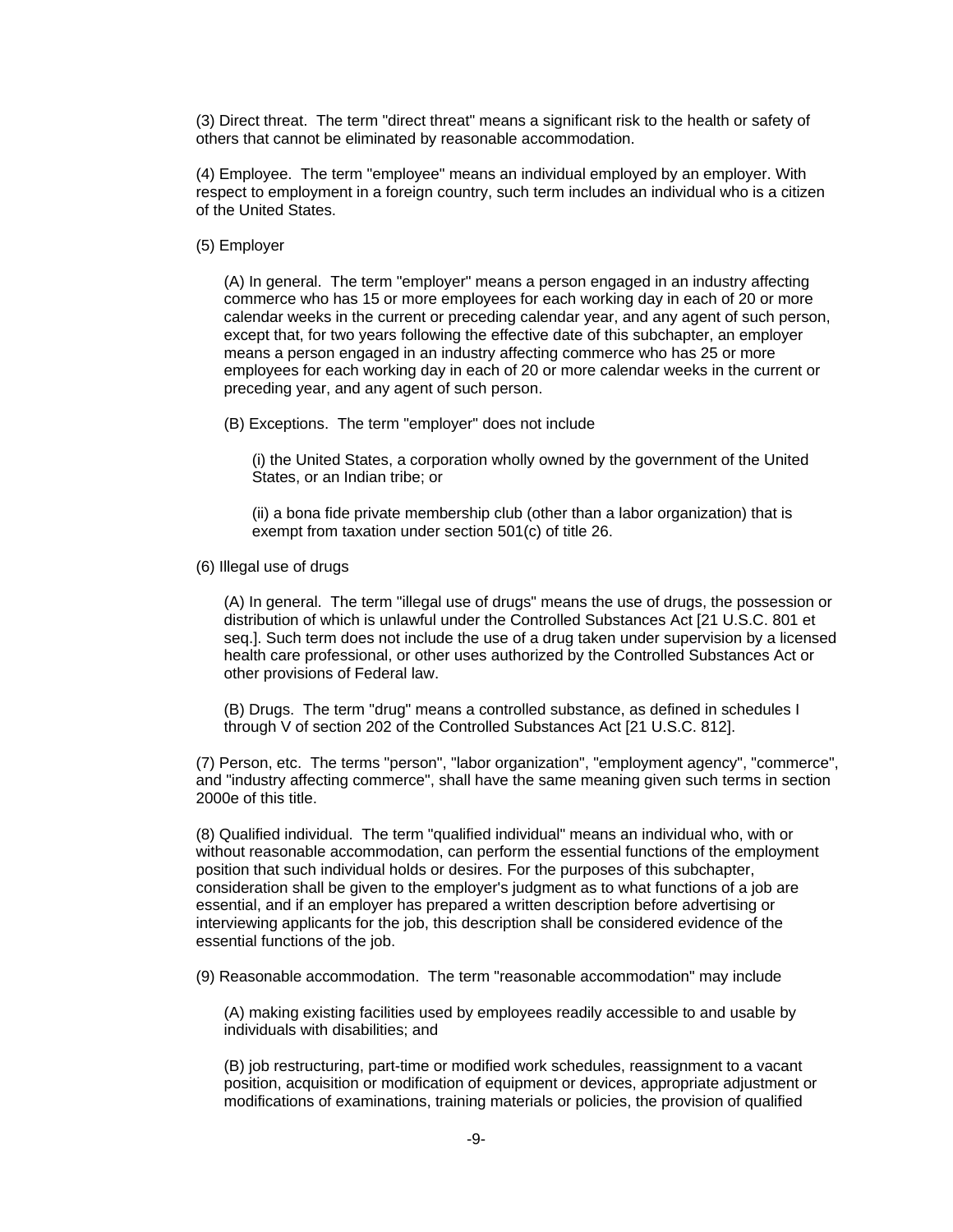readers or interpreters, and other similar accommodations for individuals with disabilities.

(10) Undue hardship

(A) In general. The term "undue hardship" means an action requiring significant difficulty or expense, when considered in light of the factors set forth in subparagraph (B).

(B) Factors to be considered. In determining whether an accommodation would impose an undue hardship on a covered entity, factors to be considered include

(i) the nature and cost of the accommodation needed under this chapter;

(ii) the overall financial resources of the facility or facilities involved in the provision of the reasonable accommodation; the number of persons employed at such facility; the effect on expenses and resources, or the impact otherwise of such accommodation upon the operation of the facility;

(iii) the overall financial resources of the covered entity; the overall size of the business of a covered entity with respect to the number of its employees; the number, type, and location of its facilities; and

(iv) the type of operation or operations of the covered entity, including the composition, structure, and functions of the workforce of such entity; the geographic separateness, administrative, or fiscal relationship of the facility or facilities in question to the covered entity.

Sec. 12112. Discrimination

(a) General rule. No covered entity shall discriminate against a qualified individual on the basis of disability in regard to job application procedures, the hiring, advancement, or discharge of employees, employee compensation, job training, and other terms, conditions, and privileges of employment.

(b) Construction. As used in subsection (a) of this section, the term "discriminate against a qualified individual on the basis of disability" includes

(1) limiting, segregating, or classifying a job applicant or employee in a way that adversely affects the opportunities or status of such applicant or employee because of the disability of such applicant or employee;

(2) participating in a contractual or other arrangement or relationship that has the effect of subjecting a covered entity's qualified applicant or employee with a disability to the discrimination prohibited by this subchapter (such relationship includes a relationship with an employment or referral agency, labor union, an organization providing fringe benefits to an employee of the covered entity, or an organization providing training and apprenticeship programs);

(3) utilizing standards, criteria, or methods of administration

(A) that have the effect of discrimination on the basis of disability;

(B) that perpetuates the discrimination of others who are subject to common administrative control;

(4) excluding or otherwise denying equal jobs or benefits to a qualified individual because of the known disability of an individual with whom the qualified individual is known to have a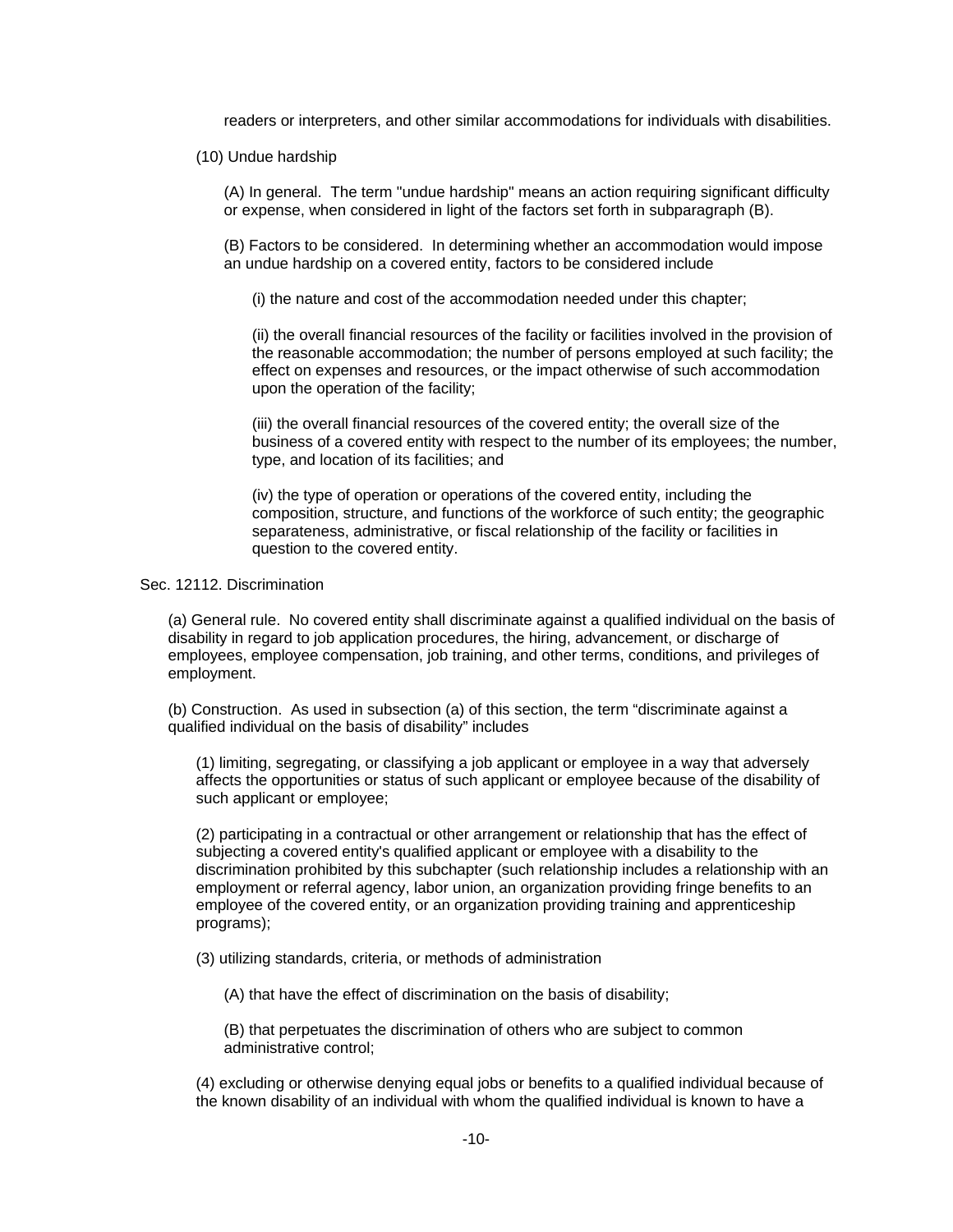relationship or association;

(5) (A) not making reasonable accommodations to the known physical or mental limitations of an otherwise qualified individual with a disability who is an applicant or employee, unless such covered entity can demonstrate that the accommodation would impose an undue hardship on the operation of the business of such covered entity; or

(B) denying employment opportunities to a job applicant or employee who is an otherwise qualified individual with a disability, if such denial is based on the need of such covered entity to make reasonable accommodation to the physical or mental impairments of the employee or applicant;

(6) using qualification standards, employment tests or other selection criteria that screen out or tend to screen out an individual with a disability or a class of individuals with disabilities unless the standard, test or other selection criteria, as used by the covered entity, is shown to be job-related for the position in question and is consistent with business necessity; and

(7) failing to select and administer tests concerning employment in the most effective manner to ensure that, when such test is administered to a job applicant or employee who has a disability that impairs sensory, manual, or speaking skills, such test results accurately reflect the skills, aptitude, or whatever other factor of such applicant or employee that such test purports to measure, rather than reflecting the impaired sensory, manual, or speaking skills of such employee or applicant (except where such skills are the factors that the test purports to measure).

(c) Covered entities in foreign countries

(1) In general. It shall not be unlawful under this section for a covered entity to take any action that constitute discrimination under this section with respect to an employee in a workplace in a foreign country if compliance with this section would cause such covered entity to violate the law of the foreign country in which such workplace is located.

(2) Control of corporation

(A) Presumption. If an employer controls a corporation whose place of incorporation is a foreign country, any practice that constitutes discrimination under this section and is engaged in by such corporation shall be presumed to be engaged in by such employer.

(B) Exception. This section shall not apply with respect to the foreign operations of an employer that is a foreign person not controlled by an American employer.

(C) Determination. For purposes of this paragraph, the determination of whether an employer controls a corporation shall be based on

- (i) the interrelation of operations;
- (ii) the common management;
- (iii) the centralized control of labor relations; and
- (iv) the common ownership or financial control of the employer and the corporation.
- (d) Medical examinations and inquiries

(1) In general. The prohibition against discrimination as referred to in subsection (a) of this section shall include medical examinations and inquiries.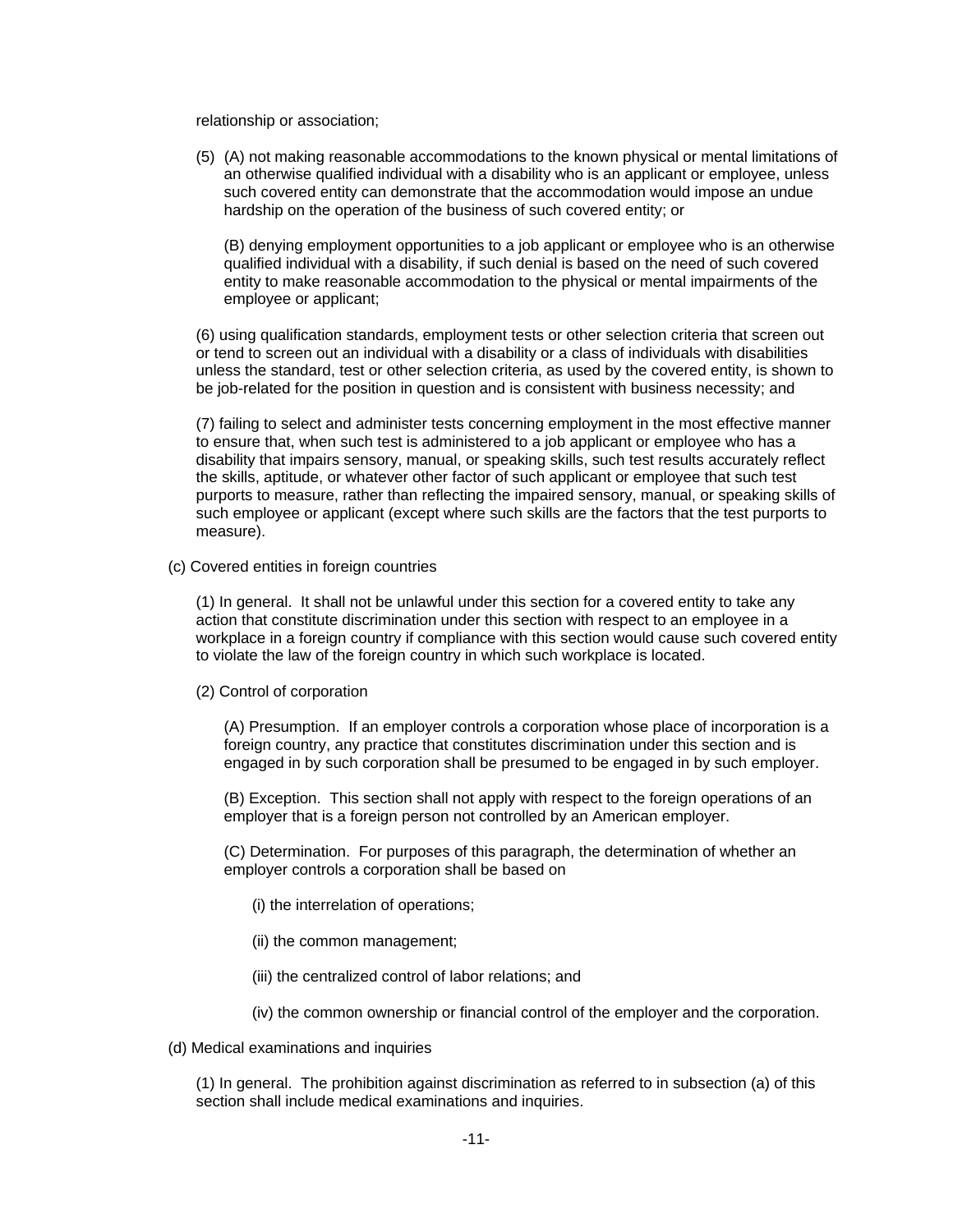# (2) Preemployment

(A) Prohibited examination or inquiry. Except as provided in paragraph (3), a covered entity shall not conduct a medical examination or make inquiries of a job applicant as to whether such applicant is an individual with a disability or as to the nature or severity of such disability.

(B) Acceptable inquiry. A covered entity may make preemployment inquiries into the ability of an applicant to perform job-related functions.

(3) Employment entrance examination. A covered entity may require a medical examination after an offer of employment has been made to a job applicant and prior to the commencement of the employment duties of such applicant, and may condition an offer of employment on the results of such examination, if

(A) all entering employees are subjected to such an examination regardless of disability;

(B) information obtained regarding the medical condition or history of the applicant is collected and maintained on separate forms and in separate medical files and is treated as a confidential medical record, except that

(i) supervisors and managers may be informed regarding necessary restrictions on the work or duties of the employee and necessary accommodations;

(ii) first aid and safety personnel may be informed, when appropriate, if the disability might require emergency treatment; and

(iii) government officials investigating compliance with this chapter shall be provided relevant information on request; and

(C) the results of such examination are used only in accordance with this subchapter.

### (4) Examination and inquiry

(A) Prohibited examinations and inquiries. A covered entity shall not require a medical examination and shall not make inquiries of an employee as to whether such employee is an individual with a disability or as to the nature or severity of the disability, unless such examination or inquiry is shown to be job-related and consistent with business necessity.

(B) Acceptable examinations and inquiries. A covered entity may conduct voluntary medical examinations, including voluntary medical histories, which are part of an employee health program available to employees at that work site. A covered entity may make inquiries into the ability of an employee to perform job-related functions.

(C) Requirement. Information obtained under subparagraph (B) regarding the medical condition or history of any employee are subject to the requirements of subparagraphs (B) and (C) of paragraph (3).

## Sec. 12113. Defenses

(a) In general. It may be a defense to a charge of discrimination under this chapter that an alleged application of qualification standards, tests, or selection criteria that screen out or tend to screen out or otherwise deny a job or benefit to an individual with a disability has been shown to be jobrelated and consistent with business necessity, and such performance cannot be accomplished by reasonable accommodation, as required under this subchapter.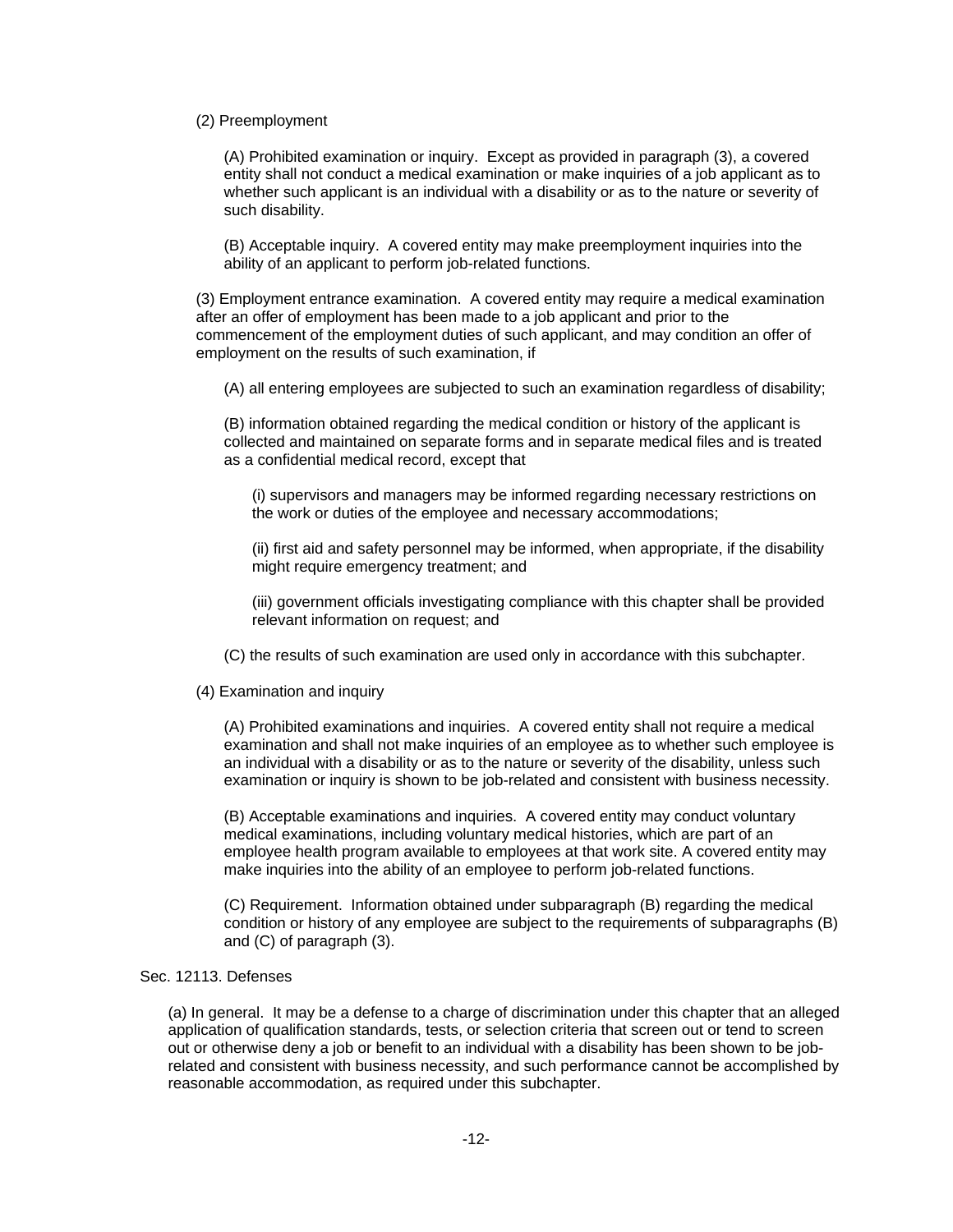(b) Qualification standards. The term "qualification standards" may include a requirement that an individual shall not pose a direct threat to the health or safety of other individuals in the workplace.

(c) Qualification standards and tests related to uncorrected vision. Notwithstanding section 12102(4)(E)(ii), a covered entity shall not use qualification standards, employment tests, or other selection criteria based on an individual's uncorrected vision unless the standard, test, or other selection criteria, as used by the covered entity, is shown to be job-related for the position in question and consistent with business necessity.

(d) Religious entities

(1) In general. This subchapter shall not prohibit a religious corporation, association, educational institution, or society from giving preference in employment to individuals of a particular religion to perform work connected with the carrying on by such corporation, association, educational institution, or society of its activities.

(2) Religious tenets requirement. Under this subchapter, a religious organization may require that all applicants and employees conform to the religious tenets of such organization.

(e) List of infectious and communicable diseases

(1) In general. The Secretary of Health and Human Services, not later than 6 months after July 26, 1990, shall

(A) review all infectious and communicable diseases which may be transmitted through handling the food supply;

(B) publish a list of infectious and communicable diseases which are transmitted through handling the food supply;

(C) publish the methods by which such diseases are transmitted; and

(D) widely disseminate such information regarding the list of diseases and their modes of transmissibility to the general public.

Such list shall be updated annually.

(2) Applications. In any case in which an individual has an infectious or communicable disease that is transmitted to others through the handling of food, that is included on the list developed by the Secretary of Health and Human Services under paragraph (1), and which cannot be eliminated by reasonable accommodation, a covered entity may refuse to assign or continue to assign such individual to a job involving food handling.

(3) Construction. Nothing in this chapter shall be construed to preempt, modify, or amend any State, county, or local law, ordinance, or regulation applicable to food handling which is designed to protect the public health from individuals who pose a significant risk to the health or safety of others, which cannot be eliminated by reasonable accommodation, pursuant to the list of infectious or communicable diseases and the modes of transmissibility published by the Secretary of Health and Human Services.

Sec. 12114. Illegal use of drugs and alcohol

(a) Qualified individual with a disability. For purposes of this subchapter, a qualified individual with a disability shall not include any employee or applicant who is currently engaging in the illegal use of drugs, when the covered entity acts on the basis of such use.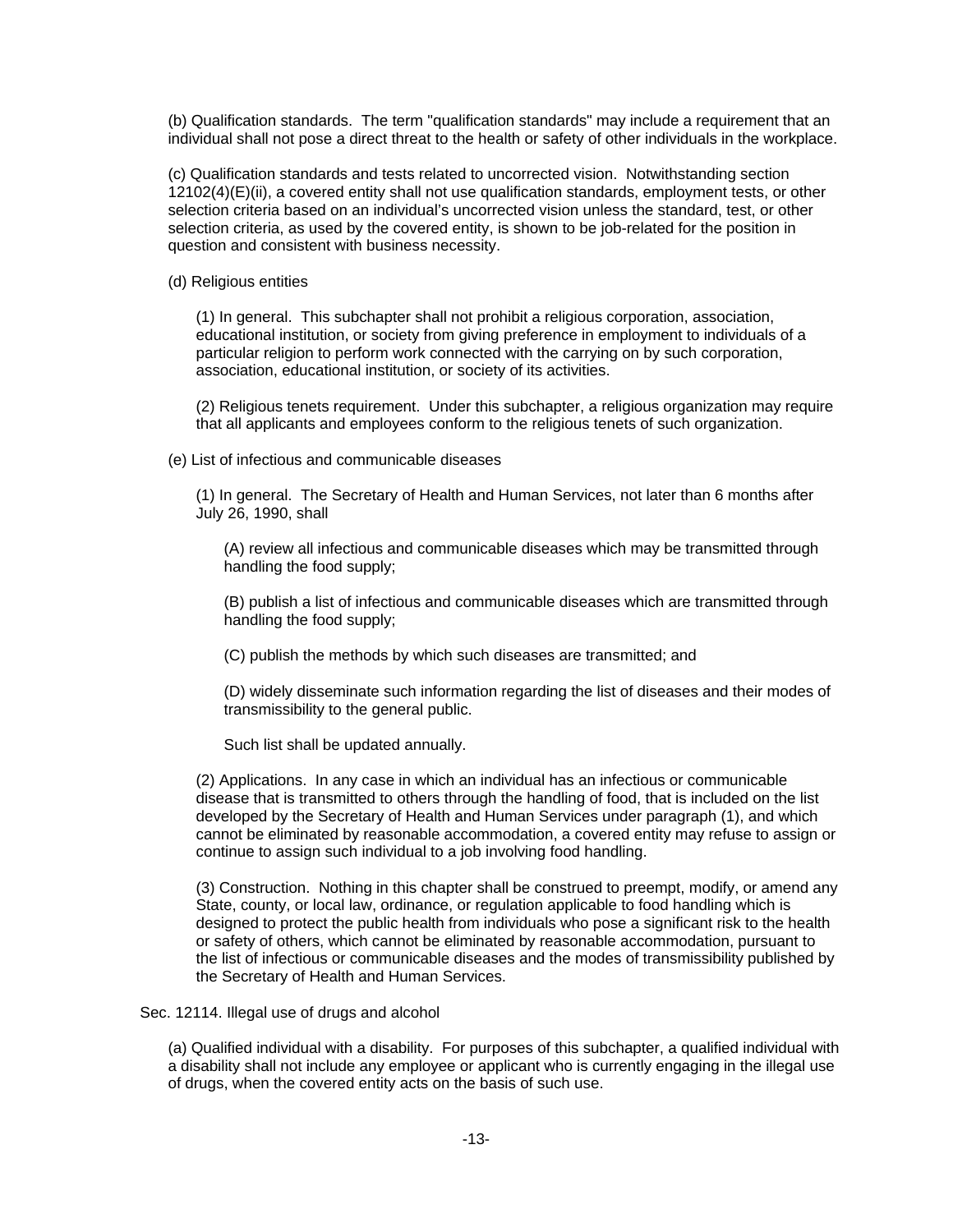(b) Rules of construction. Nothing in subsection (a) of this section shall be construed to exclude as a qualified individual with a disability an individual who

(1) has successfully completed a supervised drug rehabilitation program and is no longer engaging in the illegal use of drugs, or has otherwise been rehabilitated successfully and is no longer engaging in such use;

(2) is participating in a supervised rehabilitation program and is no longer engaging in such use; or

(3) is erroneously regarded as engaging in such use, but is not engaging in such use;

except that it shall not be a violation of this chapter for a covered entity to adopt or administer reasonable policies or procedures, including but not limited to drug testing, designed to ensure that an individual described in paragraph (1) or (2) is no longer engaging in the illegal use of drugs.

(c) Authority of covered entity. A covered entity

(1) may prohibit the illegal use of drugs and the use of alcohol at the workplace by all employees;

(2) may require that employees shall not be under the influence of alcohol or be engaging in the illegal use of drugs at the workplace;

(3) may require that employees behave in conformance with the requirements established under the Drug-Free Workplace Act of 1988 (41 U.S.C. 701 et seq.);

(4) may hold an employee who engages in the illegal use of drugs or who is an alcoholic to the same qualification standards for employment or job performance and behavior that such entity holds other employees, even if any unsatisfactory performance or behavior is related to the drug use or alcoholism of such employee; and

(5) may, with respect to Federal regulations regarding alcohol and the illegal use of drugs, require that

(A) employees comply with the standards established in such regulations of the Department of Defense, if the employees of the covered entity are employed in an industry subject to such regulations, including complying with regulations (if any) that apply to employment in sensitive positions in such an industry, in the case of employees of the covered entity who are employed in such positions (as defined in the regulations of the Department of Defense);

(B) employees comply with the standards established in such regulations of the Nuclear Regulatory Commission, if the employees of the covered entity are employed in an industry subject to such regulations, including complying with regulations (if any) that apply to employment in sensitive positions in such an industry, in the case of employees of the covered entity who are employed in such positions (as defined in the regulations of the Nuclear Regulatory Commission); and

(C) employees comply with the standards established in such regulations of the Department of Transportation, if the employees of the covered entity are employed in a transportation industry subject to such regulations, including complying with such regulations (if any) that apply to employment in sensitive positions in such an industry, in the case of employees of the covered entity who are employed in such positions (as defined in the regulations of the Department of Transportation).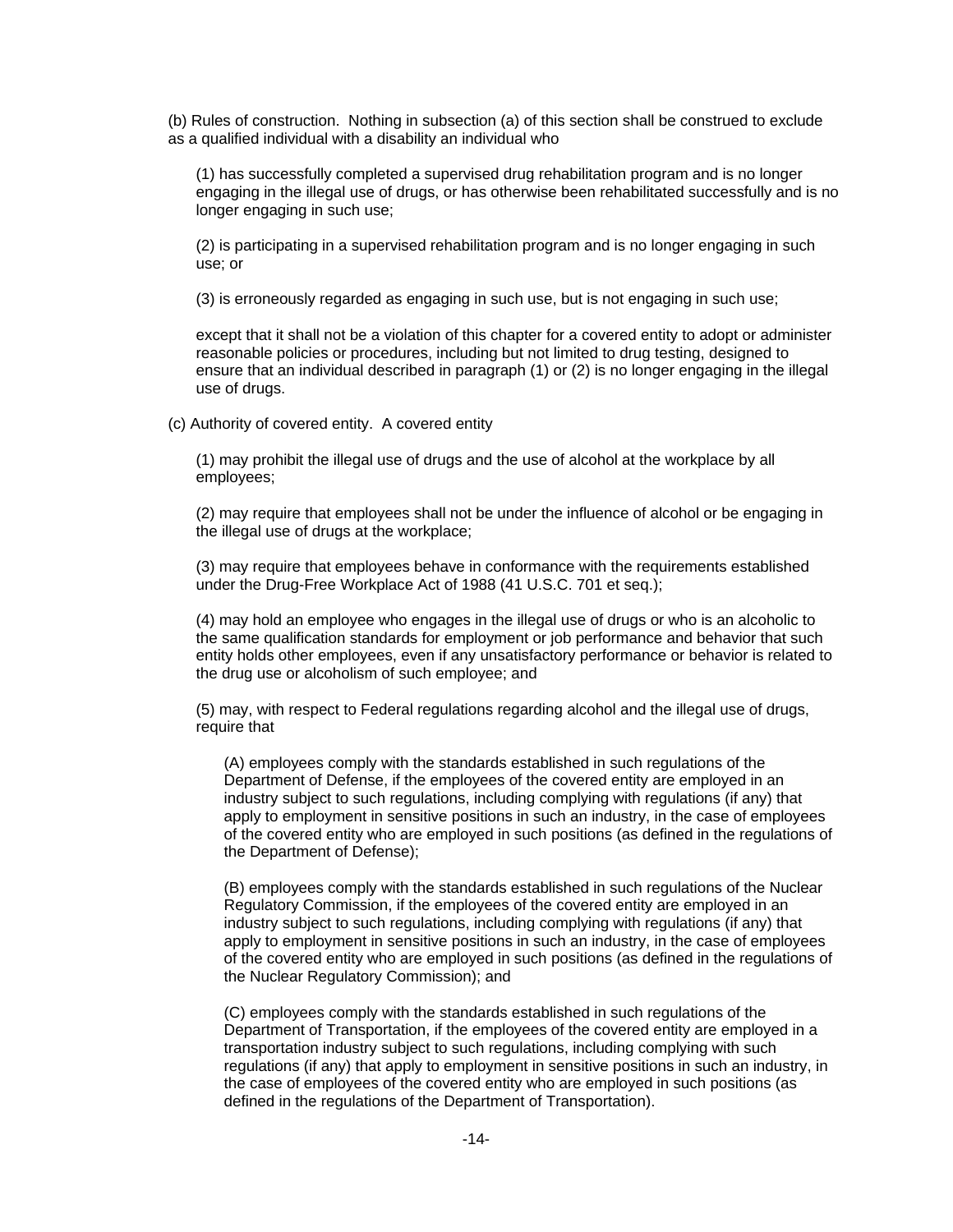## (d) Drug testing

(1) In general. For purposes of this subchapter, a test to determine the illegal use of drugs shall not be considered a medical examination.

(2) Construction. Nothing in this subchapter shall be construed to encourage, prohibit, or authorize the conducting of drug testing for the illegal use of drugs by job applicants or employees or making employment decisions based on such test results.

(e) Transportation employees. Nothing in this subchapter shall be construed to encourage, prohibit, restrict, or authorize the otherwise lawful exercise by entities subject to the jurisdiction of the Department of Transportation of authority to

(1) test employees of such entities in, and applicants for, positions involving safety-sensitive duties for the illegal use of drugs and for on-duty impairment by alcohol; and

(2) remove such persons who test positive for illegal use of drugs and on-duty impairment by alcohol pursuant to paragraph (1) from safety-sensitive duties in implementing subsection (c) of this section.

### Sec. 12115. Posting notices

Every employer, employment agency, labor organization, or joint labor-management committee covered under this subchapter shall post notices in an accessible format to applicants, employees, and members describing the applicable provisions of this chapter, in the manner prescribed by section 2000e-10 of this title.

## Sec. 12116. Regulations

Not later than 1 year after July 26, 1990, the Commission shall issue regulations in an accessible format to carry out this subchapter in accordance with subchapter II of chapter 5 of title 5.

# Sec. 12117. Enforcement

(a) Powers, remedies, and procedures. The powers, remedies, and procedures set forth in sections 2000e-4, 2000e-5, 2000e-6, 2000e-8, and 2000e-9 of this title shall be the powers, remedies, and procedures this subchapter provides to the Commission, to the Attorney General, or to any person alleging discrimination on the basis of disability in violation of any provision of this chapter, or regulations promulgated under section 12116 of this title, concerning employment.

(b) Coordination. The agencies with enforcement authority for actions which allege employment discrimination under this subchapter and under the Rehabilitation Act of 1973 [29 U.S.C. 701 et seq.] shall develop procedures to ensure that administrative complaints filed under this subchapter and under the Rehabilitation Act of 1973 are dealt with in a manner that avoids duplication of effort and prevents imposition of inconsistent or conflicting standards for the same requirements under this subchapter and the Rehabilitation Act of 1973. The Commission, the Attorney General, and the Office of Federal Contract Compliance Programs shall establish such coordinating mechanisms (similar to provisions contained in the joint regulations promulgated by the Commission and the Attorney General at part 42 of title 28 and part 1691 of title 29, Code of Federal Regulations, and the Memorandum of Understanding between the Commission and the Office of Federal Contract Compliance Programs dated January 16, 1981 (46 Fed. Reg. 7435, January 23, 1981)) in regulations implementing this subchapter and Rehabilitation Act of 1973 not later than 18 months after July 26, 1990.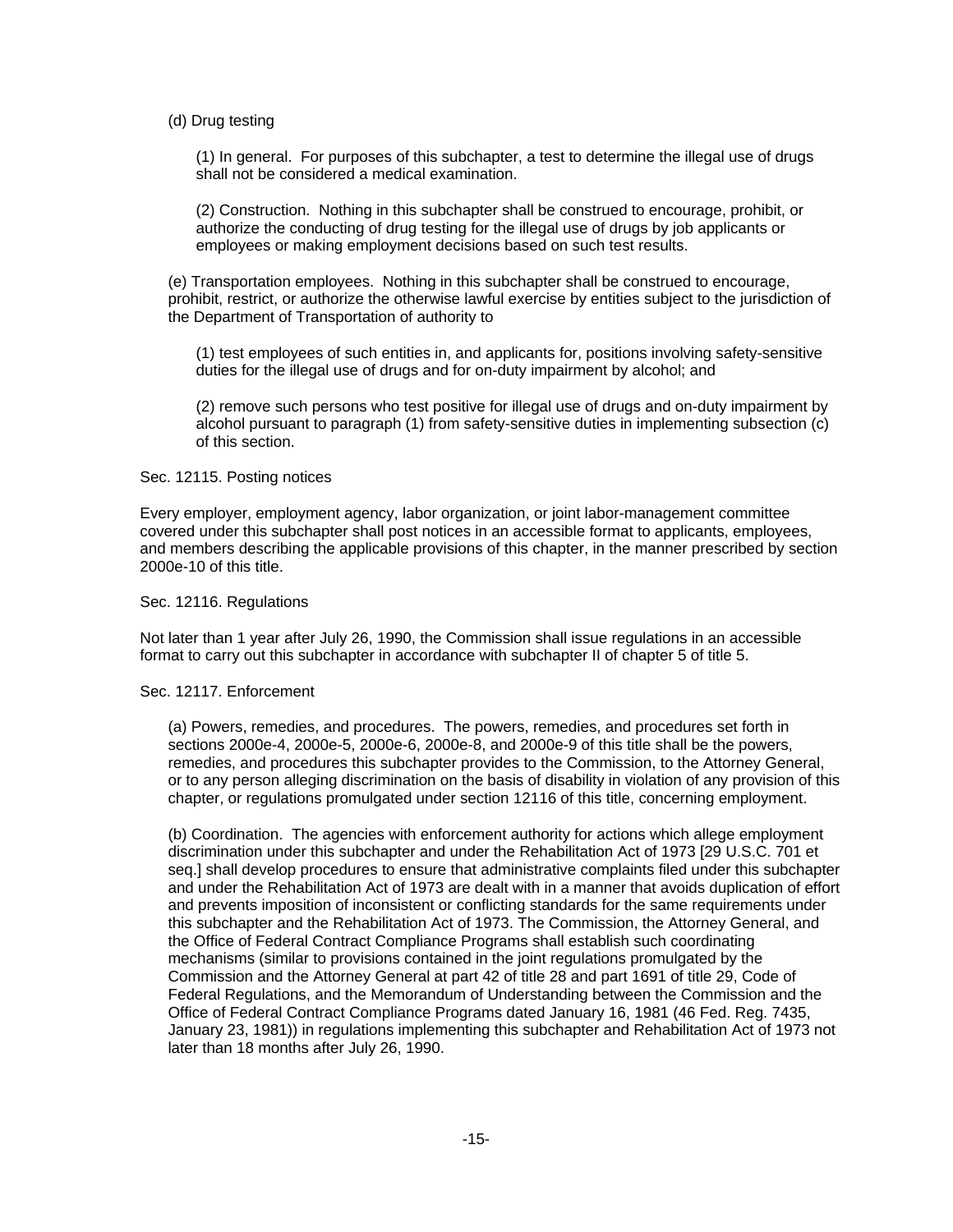# SUBCHAPTER II - PUBLIC SERVICES

Part A - Prohibition Against Discrimination and Other Generally Applicable Provisions

Sec. 12131. Definitions

As used in this subchapter:

- (1) Public entity. The term "public entity" means
	- (A) any State or local government;

(B) any department, agency, special purpose district, or other instrumentality of a State or States or local government; and

(C) the National Railroad Passenger Corporation, and any commuter authority (as defined in section 24102(4) of title 49).

(2) Qualified individual with a disability. The term "qualified individual with a disability" means an individual who, with or without reasonable modifications to rules, policies, or practices, the removal of architectural, communication, or transportation barriers, or the provision of auxiliary aids and services, meets the essential eligibility requirements for the receipt of services or the participation in programs or activities provided by a public entity.

# Sec. 12132. Discrimination

Subject to the provisions of this subchapter, no qualified individual with a disability shall, by reason of such disability, be excluded from participation in or be denied the benefits of services, programs, or activities of a public entity, or be subjected to discrimination by any such entity.

### Sec. 12133. Enforcement

The remedies, procedures, and rights set forth in section 794a of title 29 shall be the remedies, procedures, and rights this subchapter provides to any person alleging discrimination on the basis of disability in violation of section 12132 of this title.

# Sec. 12134. Regulations

(a) In general. Not later than 1 year after July 26, 1990, the Attorney General shall promulgate regulations in an accessible format that implement this part. Such regulations shall not include any matter within the scope of the authority of the Secretary of Transportation under section 12143, 12149, or 12164 of this title.

(b) Relationship to other regulations. Except for "program accessibility, existing facilities", and "communications", regulations under subsection (a) of this section shall be consistent with this chapter and with the coordination regulations under part 41 of title 28, Code of Federal Regulations (as promulgated by the Department of Health, Education, and Welfare on January 13, 1978), applicable to recipients of Federal financial assistance under section 794 of title 29. With respect to "program accessibility, existing facilities", and "communications", such regulations shall be consistent with regulations and analysis as in part 39 of title 28 of the Code of Federal Regulations, applicable to federally conducted activities under section 794 of title 29.

(c) Standards. Regulations under subsection (a) of this section shall include standards applicable to facilities and vehicles covered by this part, other than facilities, stations, rail passenger cars, and vehicles covered by part B of this subchapter. Such standards shall be consistent with the minimum guidelines and requirements issued by the Architectural and Transportation Barriers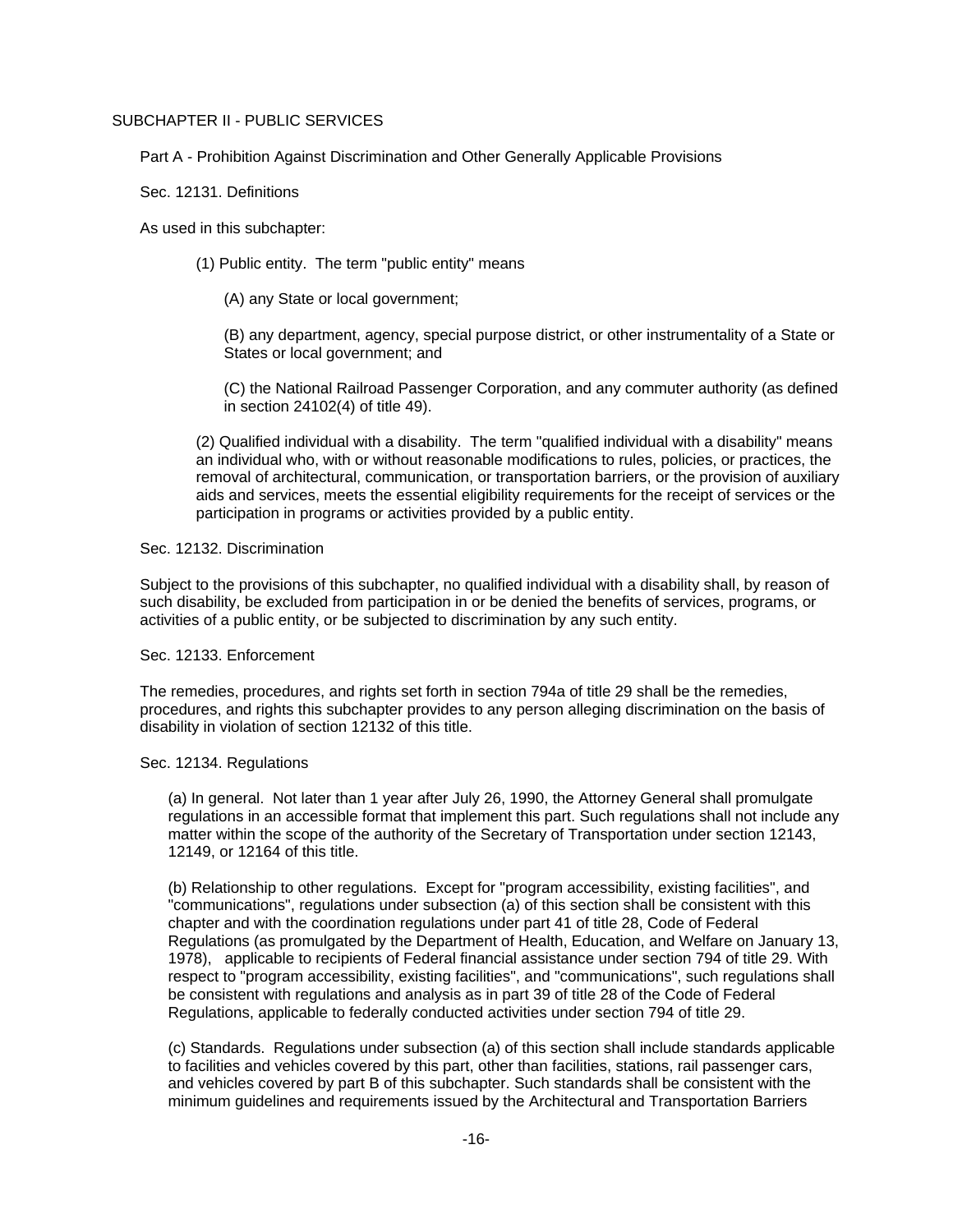Compliance Board in accordance with section 12204(a) of this title.

Part B - Actions Applicable to Public Transportation Provided by Public Entities Considered Discriminatory

Subpart I - Public Transportation Other than by Aircraft or Certain Rail Operations

Sec. 12141. Definitions

As used in this subpart:

(1) Demand responsive system. The term "demand responsive system" means any system of providing designated public transportation which is not a fixed route system.

(2) Designated public transportation. The term "designated public transportation" means transportation (other than public school transportation) by bus, rail, or any other conveyance (other than transportation by aircraft or intercity or commuter rail transportation (as defined in section 12161 of this title)) that provides the general public with general or special service (including charter service) on a regular and continuing basis.

(3) Fixed route system. The term "fixed route system" means a system of providing designated public transportation on which a vehicle is operated along a prescribed route according to a fixed schedule.

(4) Operates. The term "operates", as used with respect to a fixed route system or demand responsive system, includes operation of such system by a person under a contractual or other arrangement or relationship with a public entity.

(5) Public school transportation. The term "public school transportation" means transportation by school bus vehicles of schoolchildren, personnel, and equipment to and from a public elementary or secondary school and school-related activities.

(6) Secretary. The term "Secretary" means the Secretary of Transportation.

Sec. 12142. Public entities operating fixed route systems

(a) Purchase and lease of new vehicles. It shall be considered discrimination for purposes of section which operates a fixed route system to purchase or lease a new bus, a new rapid rail vehicle, a new light rail vehicle, or any other new vehicle to be used on such system, if the solicitation for such purchase or lease is made after the 30th day following July 26, 1990, and if such bus, rail vehicle, or other vehicle is not readily accessible to and usable by individuals with disabilities, including individuals who use wheelchairs.

(b) Purchase and lease of used vehicles. Subject to subsection (c)(1) of this section, it shall be considered discrimination for purposes of section 12132 of this title and section 794 of title 29 for a public entity which operates a fixed route system to purchase or lease, after the 30th day following July 26, 1990, a used vehicle for use on such system unless such entity makes demonstrated good faith efforts to purchase or lease a used vehicle for use on such system that is readily accessible to and usable by individuals with disabilities, including individuals who use wheelchairs.

(c) Remanufactured vehicles

(1) General rule. Except as provided in paragraph (2), it shall be considered discrimination for purposes of section 12132 of this title and section 794 of title 29 for a public entity which operates a fixed route system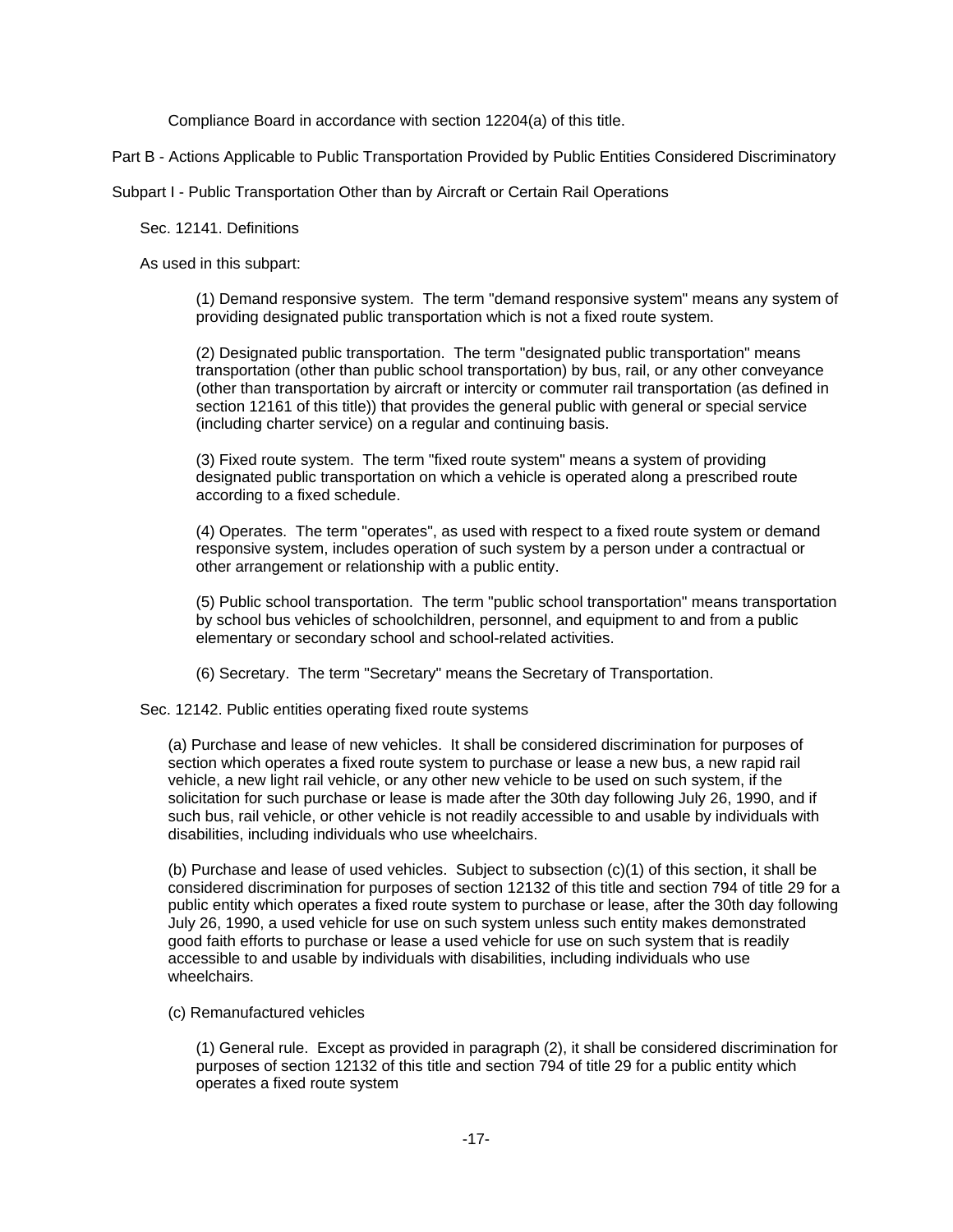(A) to remanufacture a vehicle for use on such system so as to extend its usable life for 5 years or more, which remanufacture begins (or for which the solicitation is made) after the 30th day following July 26, 1990; or

(B) to purchase or lease for use on such system a remanufactured vehicle which has been remanufactured so as to extend its usable life for 5 years or more, which purchase or lease occurs after such 30th day and during the period in which the usable life is extended; unless, after remanufacture, the vehicle is, to the maximum extent feasible, readily accessible to and usable by individuals with disabilities, including individuals who use wheelchairs.

(2) Exception for historic vehicles

(A) General rule. If a public entity operates a fixed route system any segment of which is included on the National Register of Historic Places and if making a vehicle of historic character to be used solely on such segment readily accessible to and usable by individuals with disabilities would significantly alter the historic character of such vehicle, the public entity only has to make (or to purchase or lease a remanufactured vehicle with) those modifications which are necessary to meet the requirements of paragraph (1) and which do not significantly alter the historic character of such vehicle.

(B) Vehicles of historic character defined by regulations. For purposes of this paragraph and section 12148(a) of this title, a vehicle of historic character shall be defined by the regulations issued by the Secretary to carry out this subsection.

Sec. 12143. Paratransit as a complement to fixed route service

(a) General rule. It shall be considered discrimination for purposes of section 12132 of this title and section 794 of title 29 for a public entity which operates a fixed route system (other than a system which provides solely commuter bus service) to fail to provide with respect to the operations of its fixed route system, in accordance with this section, paratransit and other special transportation services to individuals with disabilities, including individuals who use wheelchairs that are sufficient to provide to such individuals a level of service

(1) which is comparable to the level of designated public transportation services provided to individuals without disabilities using such system; or

(2) in the case of response time, which is comparable, to the extent practicable, to the level of designated public transportation services provided to individuals without disabilities using such system.

(b) Issuance of regulations. Not later than 1 year after July 26, 1990, the Secretary shall issue final regulations to carry out this section.

(c) Required contents of regulations

(1) Eligible recipients of service. The regulations issued under this section shall require each public entity which operates a fixed route system to provide the paratransit and other special transportation services required under this section

(A) (i) to any individual with a disability who is unable, as a result of a physical or mental impairment (including a vision impairment) and without the assistance of another individual (except an operator of a wheelchair lift or other boarding assistance device), to board, ride, or disembark from any vehicle on the system which is readily accessible to and usable by individuals with disabilities;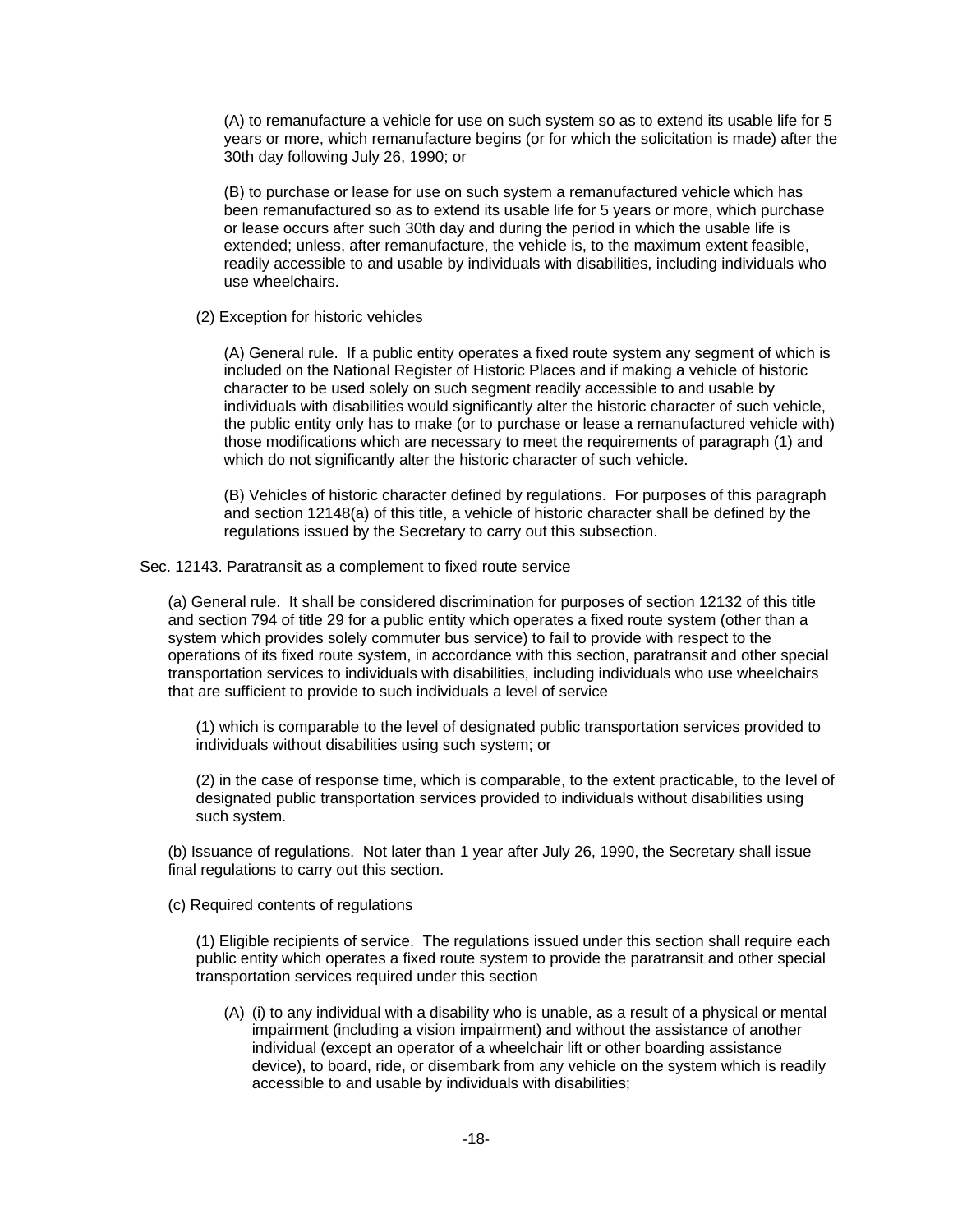(ii) to any individual with a disability who needs the assistance of a wheelchair lift or other boarding assistance device (and is able with such assistance) to board, ride, and disembark from any vehicle which is readily accessible to and usable by individuals with disabilities if the individual wants to travel on a route on the system during the hours of operation of the system at a time (or within a reasonable period of such time) when such a vehicle is not being used to provide designated public transportation on the route; and

(iii) to any individual with a disability who has a specific impairment-related condition which prevents such individual from traveling to a boarding location or from a disembarking location on such system;

(B) to one other individual accompanying the individual with the disability; and

(C) to other individuals, in addition to the one individual described in subparagraph (a), accompanying the individual with a disability provided that space for these additional individuals are available on the paratransit vehicle carrying the individual with a disability and that the transportation of such additional individuals will not result in a denial of service to individuals with disabilities.

For purposes of clauses (i) and (ii) of subparagraph (A), boarding or disembarking from a vehicle does not include travel to the boarding location or from the disembarking location.

(2) Service area. The regulations issued under this section shall require the provision of paratransit and special transportation services required under this section in the service area of each public entity which operates a fixed route system, other than any portion of the service area in which the public entity solely provides commuter bus service.

(3) Service criteria. Subject to paragraphs (1) and (2), the regulations issued under this section shall establish minimum service criteria for determining the level of services to be required under this section.

(4) Undue financial burden limitation. The regulations issued under this section shall provide that, if the public entity is able to demonstrate to the satisfaction of the Secretary that the provision of paratransit and other special transportation services otherwise required under this section would impose an undue financial burden on the public entity, the public entity, notwithstanding any other provision of this section (other than paragraph (5)), shall only be required to provide such services to the extent that providing such services would not impose such a burden.

(5) Additional services. The regulations issued under this section shall establish circumstances under which the Secretary may require a public entity to provide, notwithstanding paragraph (4), paratransit and other special transportation services under this section beyond the level of paratransit and other special transportation services which would otherwise be required under paragraph (4).

(6) Public participation. The regulations issued under this section shall require that each public entity which operates a fixed route system hold a public hearing, provide an opportunity for public comment, and consult with individuals with disabilities in preparing its plan under paragraph (7).

(7) Plans. The regulations issued under this section shall require that each public entity which operates a fixed route system

(A) within 18 months after July 26, 1990, submit to the Secretary, and commence implementation of, a plan for providing paratransit and other special transportation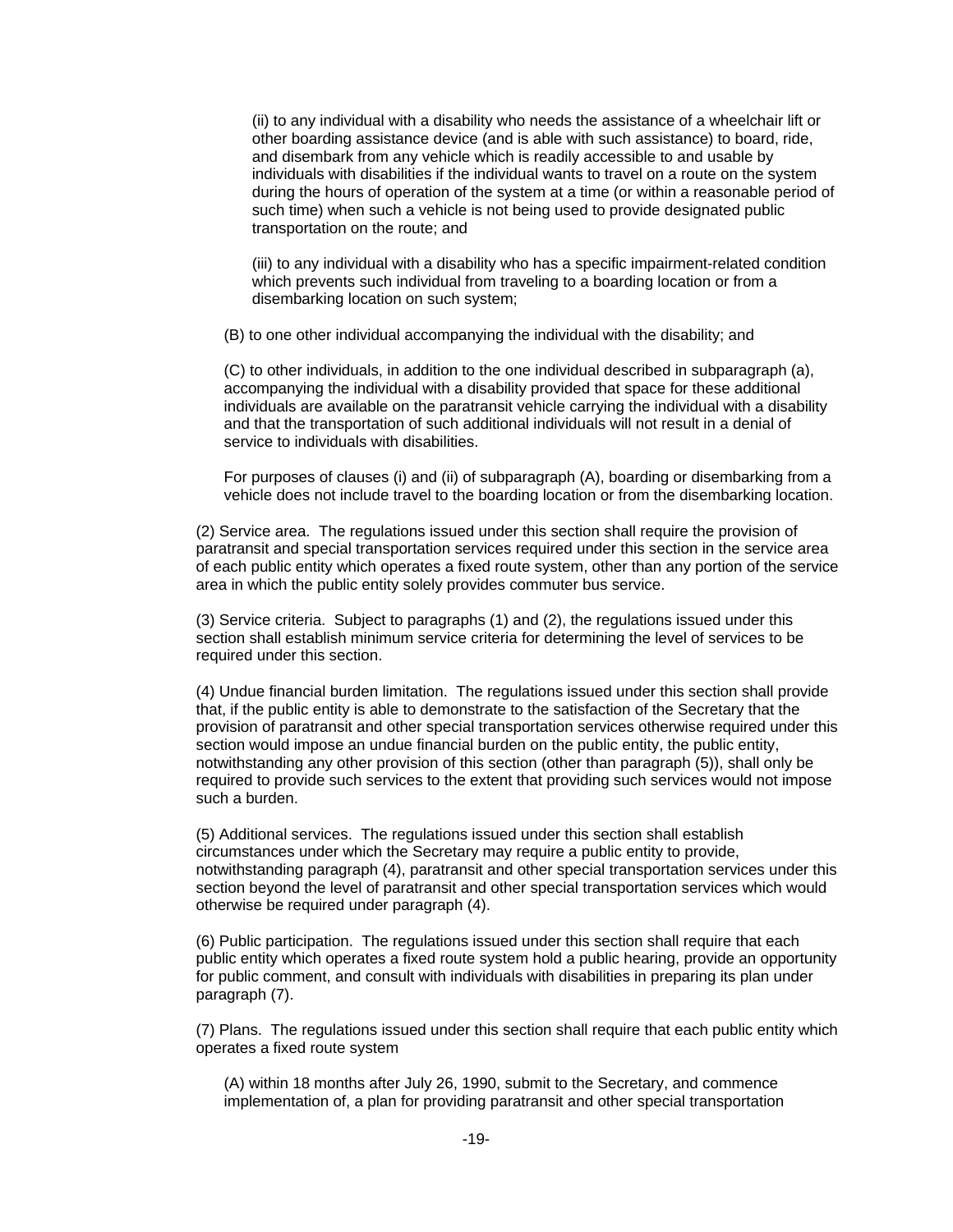services which meets the requirements of this section; and

(B) on an annual basis thereafter, submit to the Secretary, and commence implementation of, a plan for providing such services.

(8) Provision of services by others. The regulations issued under this section shall

(A) require that a public entity submitting a plan to the Secretary under this section identify in the plan any person or other public entity which is providing a paratransit or other special transportation service for individuals with disabilities in the service area to which the plan applies; and

(B) provide that the public entity submitting the plan does not have to provide under the plan such service for individuals with disabilities.

(9) Other provisions. The regulations issued under this section shall include such other provisions and requirements as the Secretary determines are necessary to carry out the objectives of this section.

(d) Review of plan

(1) General rule. The Secretary shall review a plan submitted under this section for the purpose of determining whether or not such plan meets the requirements of this section, including the regulations issued under this section.

(2) Disapproval. If the Secretary determines that a plan reviewed under this subsection fails to meet the requirements of this section, the Secretary shall disapprove the plan and notify the public entity which submitted the plan of such disapproval and the reasons therefor.

(3) Modification of disapproved plan. Not later than 90 days after the date of disapproval of a plan under this subsection, the public entity which submitted the plan shall modify the plan to meet the requirements of this section and shall submit to the Secretary, and commence implementation of, such modified plan.

(e) "Discrimination" defined. As used in subsection (a) of this section, the term "discrimination" includes

(1) a failure of a public entity to which the regulations issued under this section apply to submit, or commence implementation of, a plan in accordance with subsections (c)(6) and (c)(7) of this section;

(2) a failure of such entity to submit, or commence implementation of, a modified plan in accordance with subsection (d) (3) of this section;

(3) submission to the Secretary of a modified plan under subsection (d)(3) of this section which does not meet the requirements of this section; or

(4) a failure of such entity to provide paratransit or other special transportation services in accordance with the plan or modified plan the public entity submitted to the Secretary under this section.

(f) Statutory construction. Nothing in this section shall be construed as preventing a public entity

(1) from providing paratransit or other special transportation services at a level which is greater than the level of such services which are required by this section,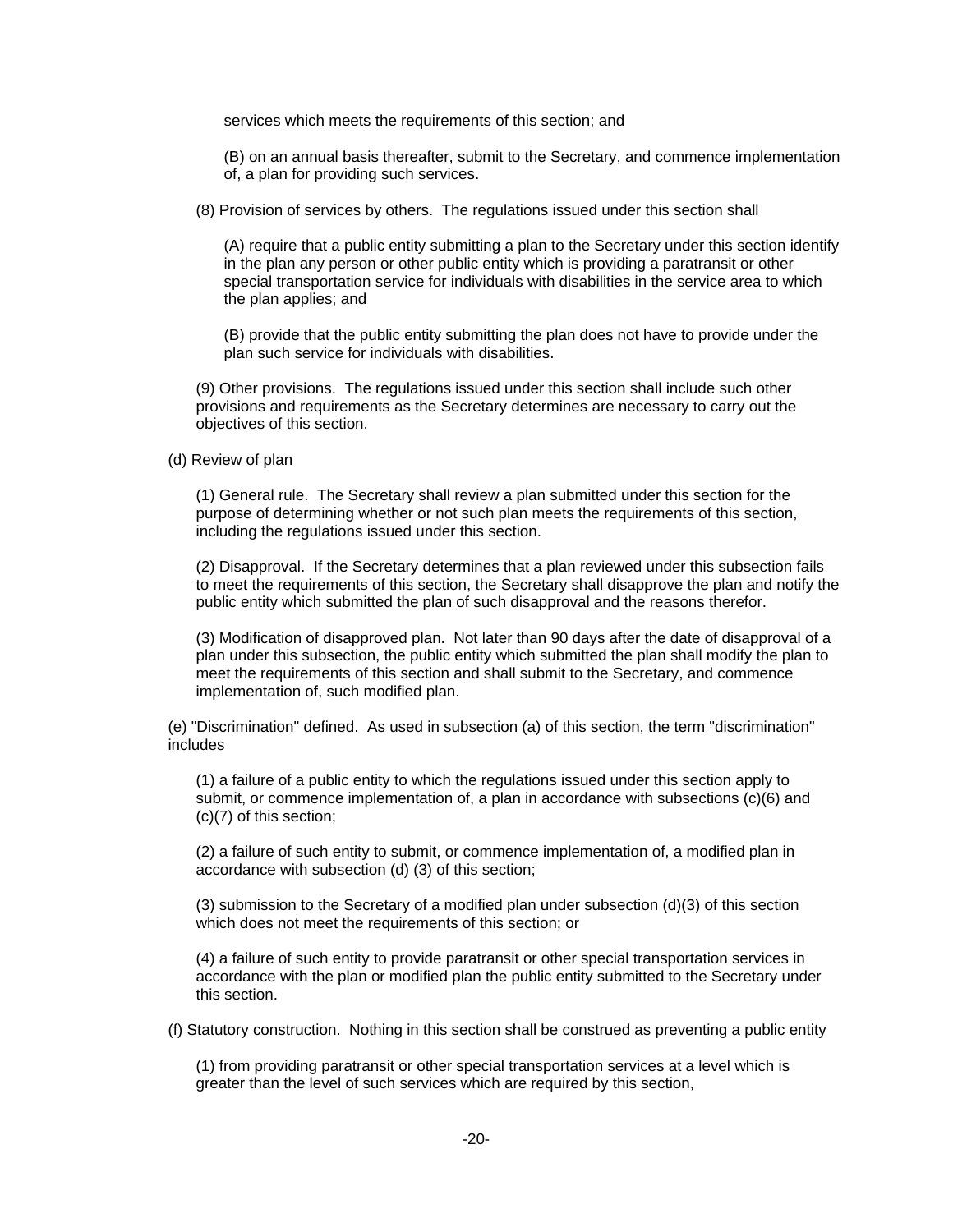(2) from providing paratransit or other special transportation services in addition to those paratransit and special transportation services required by this section, or

(3) from providing such services to individuals in addition to those individuals to whom such services are required to be provided by this section.

Sec. 12144. Public entity operating a demand responsive system

If a public entity operates a demand responsive system, it shall be considered discrimination, for purposes of section 12132 of this title and section 794 of title 29, for such entity to purchase or lease a new vehicle for use on such system, for which a solicitation is made after the 30th day following July 26, 1990, that is not readily accessible to and usable by individuals with disabilities, including individuals who use wheelchairs, unless such system, when viewed in its entirety, provides a level of service to such individuals equivalent to the level of service such system provides to individuals without disabilities.

Sec. 12145. Temporary relief where lifts are unavailable

(a) Granting. With respect to the purchase of new buses, a public entity may apply for, and the Secretary may temporarily relieve such public entity from the obligation under section 12142(a) or 12144 of this title to purchase new buses that are readily accessible to and usable by individuals with disabilities if such public entity demonstrates to the satisfaction of the Secretary

(1) that the initial solicitation for new buses made by the public entity specified that all new buses were to be lift-equipped and were to be otherwise accessible to and usable by individuals with disabilities;

(2) the unavailability from any qualified manufacturer of hydraulic, electromechanical, or other lifts for such new buses;

(3) that the public entity seeking temporary relief has made good faith efforts to locate a qualified manufacturer to supply the lifts to the manufacturer of such buses in sufficient time to comply with such solicitation; and

(4) that any further delay in purchasing new buses necessary to obtain such lifts would significantly impair transportation services in the community served by the public entity.

(b) Duration and notice to Congress. Any relief granted under subsection (a) of this section shall be limited in duration by a specified date, and the appropriate committees of Congress shall be notified of any such relief granted.

(c) Fraudulent application. If, at any time, the Secretary has reasonable cause to believe that any relief granted under subsection (a) of this section was fraudulently applied for, the Secretary shall

(1) cancel such relief if such relief is still in effect; and

(2) take such other action as the Secretary considers appropriate.

Sec. 12146. New facilities

For purposes of section 12132 of this title and section 794 of title 29, it shall be considered discrimination for a public entity to construct a new facility to be used in the provision of designated public transportation services unless such facility is readily accessible to and usable by individuals with disabilities, including individuals who use wheelchairs.

Sec. 12147. Alterations of existing facilities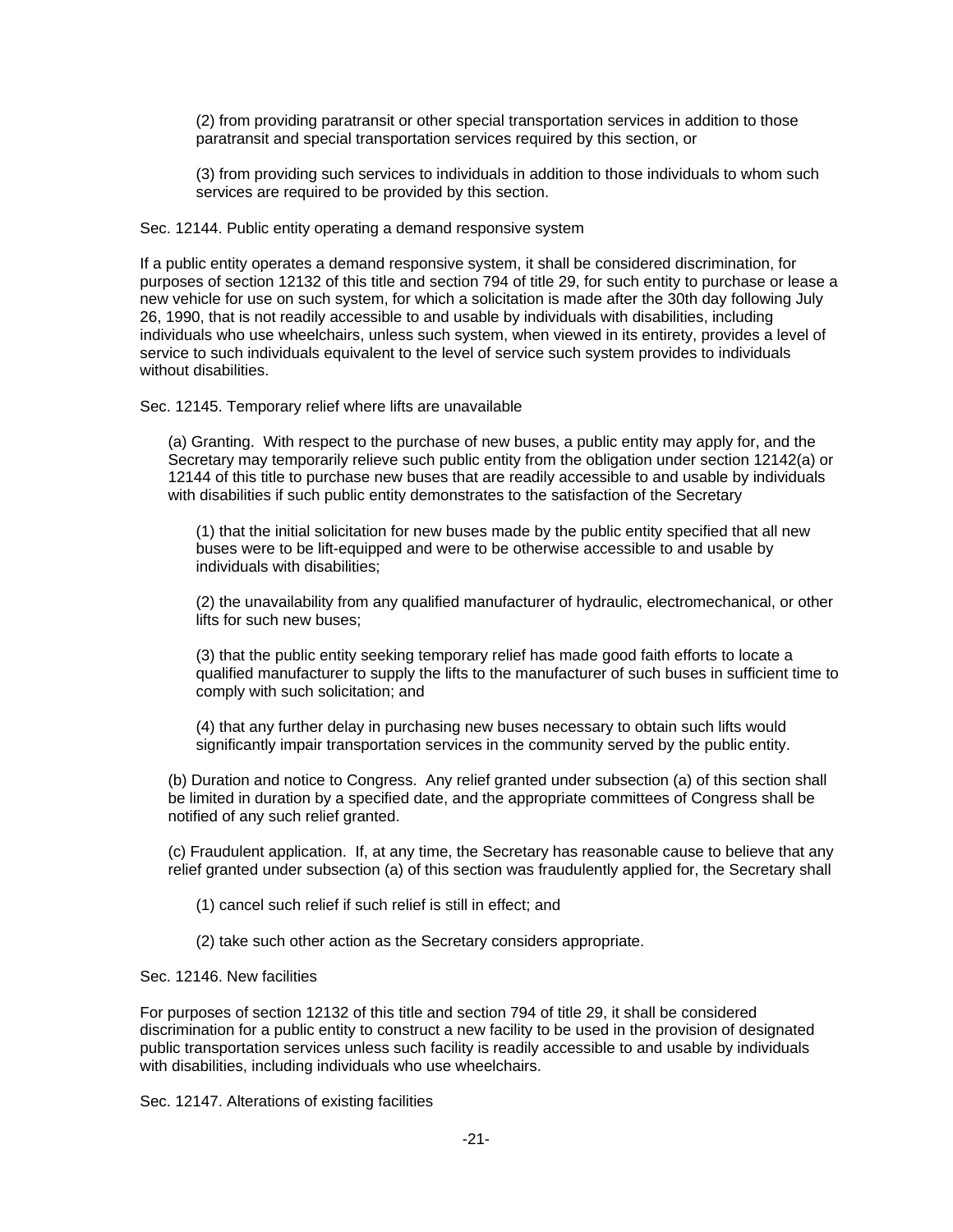(a) General rule. With respect to alterations of an existing facility or part thereof used in the provision of designated public transportation services that affect or could affect the usability of the facility or part thereof, it shall be considered discrimination, for purposes of section 12132 of this title and section 794 of title 29, for a public entity to fail to make such alterations (or to ensure that the alterations are made) in such a manner that, to the maximum extent feasible, the altered portions of the facility are readily accessible to and usable by individuals with disabilities, including individuals who use wheelchairs, upon the completion of such alterations. Where the public entity is undertaking an alteration that affects or could affect usability of or access to an area of the facility containing a primary function, the entity shall also make the alterations in such a manner that, to the maximum extent feasible, the path of travel to the altered area and the bathrooms, telephones, and drinking fountains serving the altered area, are readily accessible to and usable by individuals with disabilities, including individuals who use wheelchairs, upon completion of such alterations, where such alterations to the path of travel or the bathrooms, telephones, and drinking fountains serving the altered area are not disproportionate to the overall alterations in terms of cost and scope (as determined under criteria established by the Attorney General).

(b) Special rule for stations

(1) General rule. For purposes of section 12132 of this title and section 794 of title 29, it shall be considered discrimination for a public entity that provides designated public transportation to fail, in accordance with the provisions of this subsection, to make key stations (as determined under criteria established by the Secretary by regulation) in rapid rail and light rail systems readily accessible to and usable by individuals with disabilities, including individuals who use wheelchairs.

(2) Rapid rail and light rail key stations

(A) Accessibility. Except as otherwise provided in this paragraph, all key stations (as determined under criteria established by the Secretary by regulation] in rapid rail and light rail systems shall be made readily accessible to and usable by individuals with disabilities, including individuals who use wheelchairs, as soon as practicable but in no event later than the last day of the 3-year period beginning on July 26, 1990.

(B) Extension for extraordinarily expensive structural changes. The Secretary may extend the 3-year period under subparagraph (A) up to a 30-year period for key stations in a rapid rail or light rail system which stations need extraordinarily expensive structural changes to, or replacement of, existing facilities; except that by the last day of the 20th year following July 26, 1990, at least 2/3 of such key stations must be readily accessible to and usable by individuals with disabilities.

(3) Plans and milestones. The Secretary shall require the appropriate public entity to develop and submit to the Secretary a plan for compliance with this subsection

(A) that reflects consultation with individuals with disabilities affected by such plan and the results of a public hearing and public comments on such plan, and

(B) that establishes milestones for achievement of the requirements of this subsection.

Sec. 12148. Public transportation programs and activities in existing facilities and one car per train rule

(a) Public transportation programs and activities in existing facilities

(1) In general. With respect to existing facilities used in the provision of designated public transportation services, it shall be considered discrimination, for purposes of section 12132 of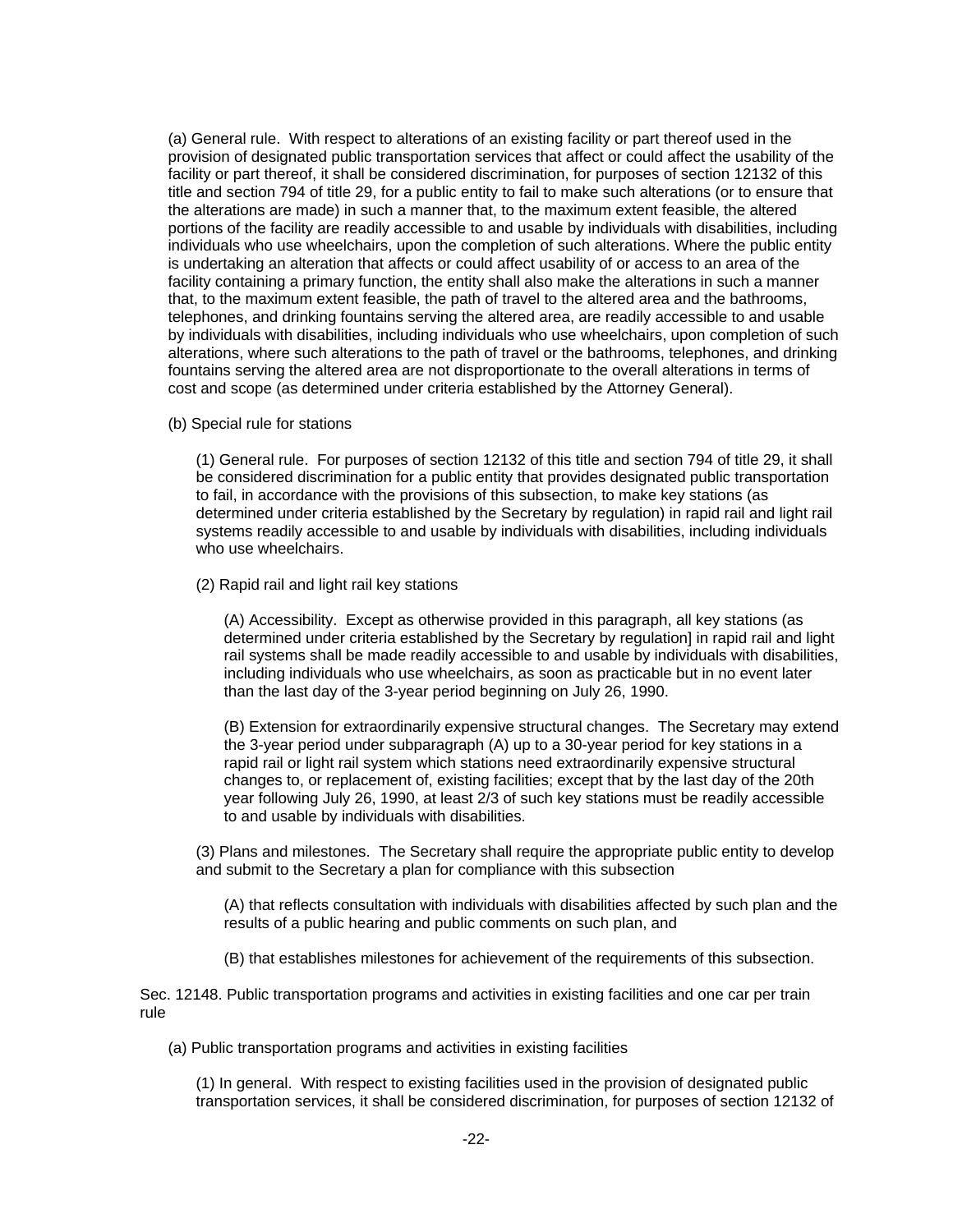this title and section 794 of title 29, for a public entity to fail to operate a designated public transportation program or activity conducted in such facilities so that, when viewed in the entirety, the program or activity is readily accessible to and usable by individuals with disabilities.

(2) Exception. Paragraph (1) shall not require a public entity to make structural changes to existing facilities in order to make such facilities accessible to individuals who use wheelchairs, unless and to the extent required by section 12147(a) of this title (relating to alterations) or section 12147(a) of this title (relating to key stations).

(3) Utilization. Paragraph (1) shall not require a public entity to which paragraph (2) applies, to provide to individuals who use wheelchairs services made available to the general public at such facilities when such individuals could not utilize or benefit from such services provided at such facilities.

### (b) One car per train rule

(1) General rule. Subject to paragraph (2), with respect to 2 or more vehicles operated as a train by a light or rapid rail system, for purposes of section 12132 of this title and section 794 of title 29, it shall be considered discrimination for a public entity to fail to have at least 1 vehicle per train that is accessible to individuals with disabilities, including individuals who use wheelchairs, as soon as practicable but in no event later than the last day of the 5-year period beginning on the effective date of this section.

(2) Historic trains. In order to comply with paragraph (1) with respect to the remanufacture of a vehicle of historic character which is to be used on a segment of a light or rapid rail system which is included on the National Register of Historic Places, if making such vehicle readily accessible to and usable by individuals with disabilities would significantly alter the historic character of such vehicle, the public entity which operates such system only has to make (or to purchase or lease a remanufactured vehicle with) those modifications which are necessary to meet the requirements of section  $12142(c)(1)$  of this title and which do not significantly alter the historic character of such vehicle.

# Sec. 12149. Regulations

(a) In general. Not later than 1 year after July 26, 1990, the Secretary of Transportation shall issue regulations, in an accessible format, necessary for carrying out this subpart (other than section 12143 of this title).

(b) Standards. The regulations issued under this section and section 12143 of this title shall include standards applicable to facilities and vehicles covered by this part. The standards shall be consistent with the minimum guidelines and requirements issued by the Architectural and Transportation Barriers Compliance Board in accordance with section 12204 of this title.

### Sec. 12150. Interim accessibility requirements

If final regulations have not been issued pursuant to section 12149 of this title, for new construction or alterations for which a valid and appropriate State or local building permit is obtained prior to the issuance of final regulations under such section, and for which the construction or alteration authorized by such permit begins within one year of the receipt of such permit and is completed under the terms of such permit, compliance with the Uniform Federal Accessibility Standards in effect at the time the building permit is issued shall suffice to satisfy the requirement that facilities be readily accessible to and usable by persons with disabilities as required under sections 12146 and 12147 of this title, except that, if such final regulations have not been issued one year after the Architectural and Transportation Barriers Compliance Board has issued the supplemental minimum guidelines required under section 12204(a) of this title, compliance with such supplemental minimum guidelines shall be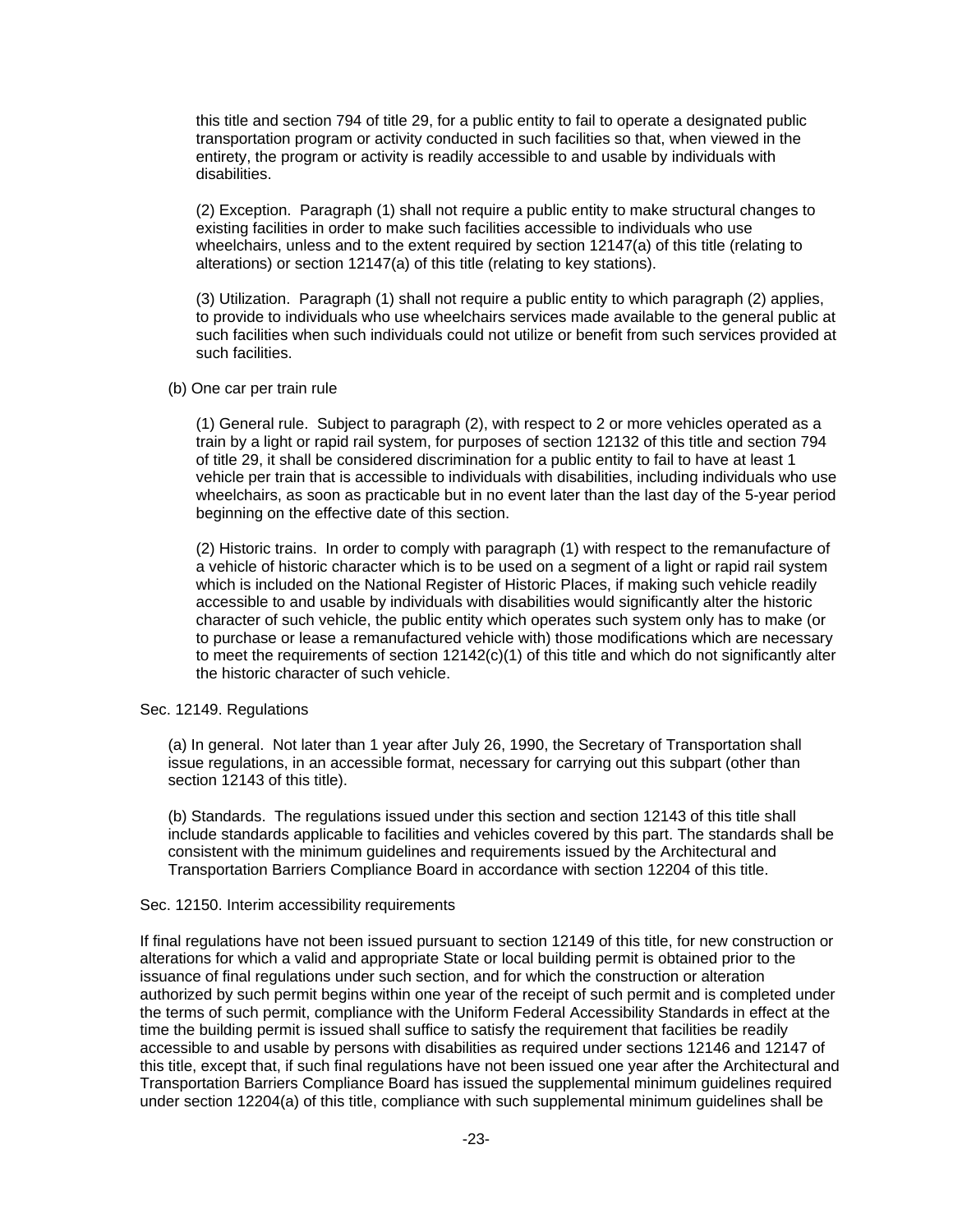necessary to satisfy the requirement that facilities be readily accessible to and usable by persons with disabilities prior to issuance of the final regulations.

Subpart II - Public Transportation by Intercity and Commuter Rail

Sec. 12161. Definitions

As used in this subpart:

(1) Commuter authority. The term "commuter authority" has the meaning given such term in section 24102(4) of title 49.

(2) Commuter rail transportation. The term "commuter rail transportation" has the meaning given the term "commuter rail passenger transportation" in section 24102(5) of title 49.

(3) Intercity rail transportation. The term "intercity rail transportation" means transportation provided by the National Railroad Passenger Corporation.

(4) Rail passenger car. The term "rail passenger car" means, with respect to intercity rail transportation, single-level and bi-level coach cars, single-level and bi-level dining cars, single- level and bi-level sleeping cars, single-level and bi-level lounge cars, and food service cars.

(5) Responsible person. The term "responsible person" means

(A) in the case of a station more than 50 percent of which is owned by a public entity, such public entity;

(B) in the case of a station more than 50 percent of which is owned by a private party, the persons providing intercity or commuter rail transportation to such station, as allocated on an equitable basis by regulation by the Secretary of Transportation; and

(C) in a case where no party owns more than 50 percent of a station, the persons providing intercity or commuter rail transportation to such station and the owners of the station, other than private party owners, as allocated on an equitable basis by regulation by the Secretary of Transportation.

(6) Station. The term "station" means the portion of a property located appurtenant to a right-of-way on which intercity or commuter rail transportation is operated, where such portion is used by the general public and is related to the provision of such transportation, including passenger platforms, designated waiting areas, ticketing areas, restrooms, and, where a public entity providing rail transportation owns the property, concession areas, to the extent that such public entity exercises control over the selection, design, construction, or alteration of the property, but such term does not include flag stops.

Sec. 12162. Intercity and commuter rail actions considered discriminatory

(a) Intercity rail transportation

(1) One car per train rule. It shall be considered discrimination for purposes of section 12132 of this title and section 794 of title 29 for a person who provides intercity rail transportation to fail to have at least one passenger car per train that is readily accessible to and usable by individuals with disabilities, including individuals who use wheelchairs, in accordance with regulations issued under section 12164 of this title, as soon as practicable, but in no event later than 5 years after July 26, 1990.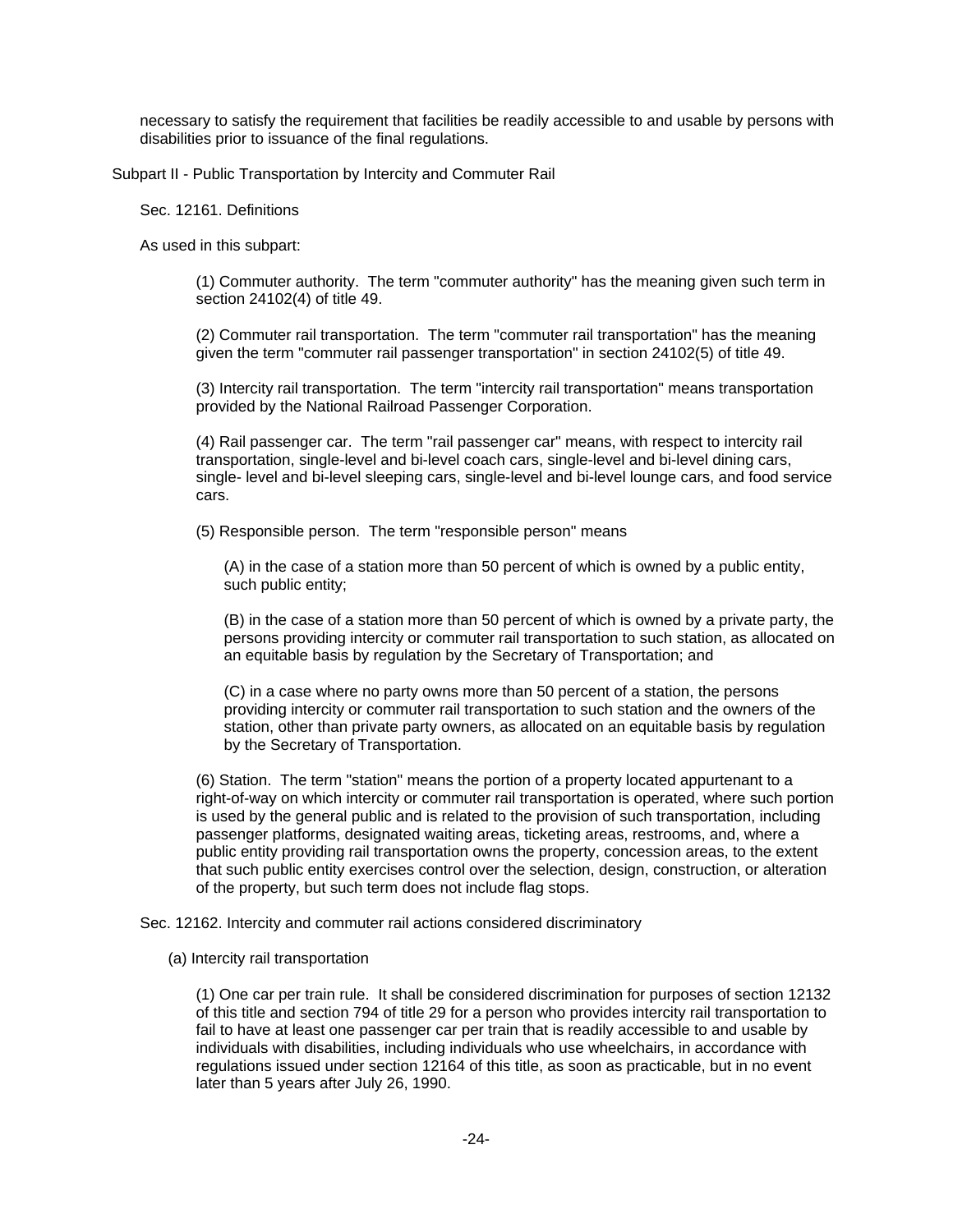#### (2) New intercity cars

(A) General rule. Except as otherwise provided in this subsection with respect to individuals who use wheelchairs, it shall be considered discrimination for purposes of section 12132 of this title and section 794 of title 29 for a person to purchase or lease any new rail passenger cars for use in intercity rail transportation, and for which a solicitation is made later than 30 days after July 26, 1990, unless all such rail cars are readily accessible to and usable by individuals with disabilities, including individuals who use wheelchairs, as prescribed by the Secretary of Transportation in regulations issued under section 12164 of this title.

(B) Special rule for single-level passenger coaches for individuals who use wheelchairs. Single-level passenger coaches shall be required to

(i) be able to be entered by an individual who uses a wheelchair;

(ii) have space to park and secure a wheelchair;

(iii) have a seat to which a passenger in a wheelchair can transfer, and a space to fold and store such passenger's wheelchair; and

(iv) have a restroom usable by an individual who uses a wheelchair, only to the extent provided in paragraph (3).

(C) Special rule for single-level dining cars for individuals who use wheelchairs. Single-level dining cars shall not be required to

(i) be able to be entered from the station platform by an individual who uses a wheelchair; or

(ii) have a restroom usable by an individual who uses a wheelchair if no restroom is provided in such car for any passenger.

(D) Special rule for bi-level dining cars for individuals who use wheelchairs. Bi-level dining cars shall not be required to

(i) be able to be entered by an individual who uses a wheelchair;

(ii) have space to park and secure a wheelchair;

(iii) have a seat to which a passenger in a wheelchair can transfer, or a space to fold and store such passenger's wheelchair; or

(iv) have a restroom usable by an individual who uses a wheelchair.

(3) Accessibility of single-level coaches

(A) General rule. It shall be considered discrimination for purposes of section 12132 of this title and section 794 of title 29 for a person who provides intercity rail transportation to fail to have on each train which includes one or more single-level rail passenger coaches

(i) a number of spaces

(I) to park and secure wheelchairs (to accommodate individuals who wish to remain in their wheelchairs) equal to not less than one-half of the number of single-level rail passenger coaches in such train; and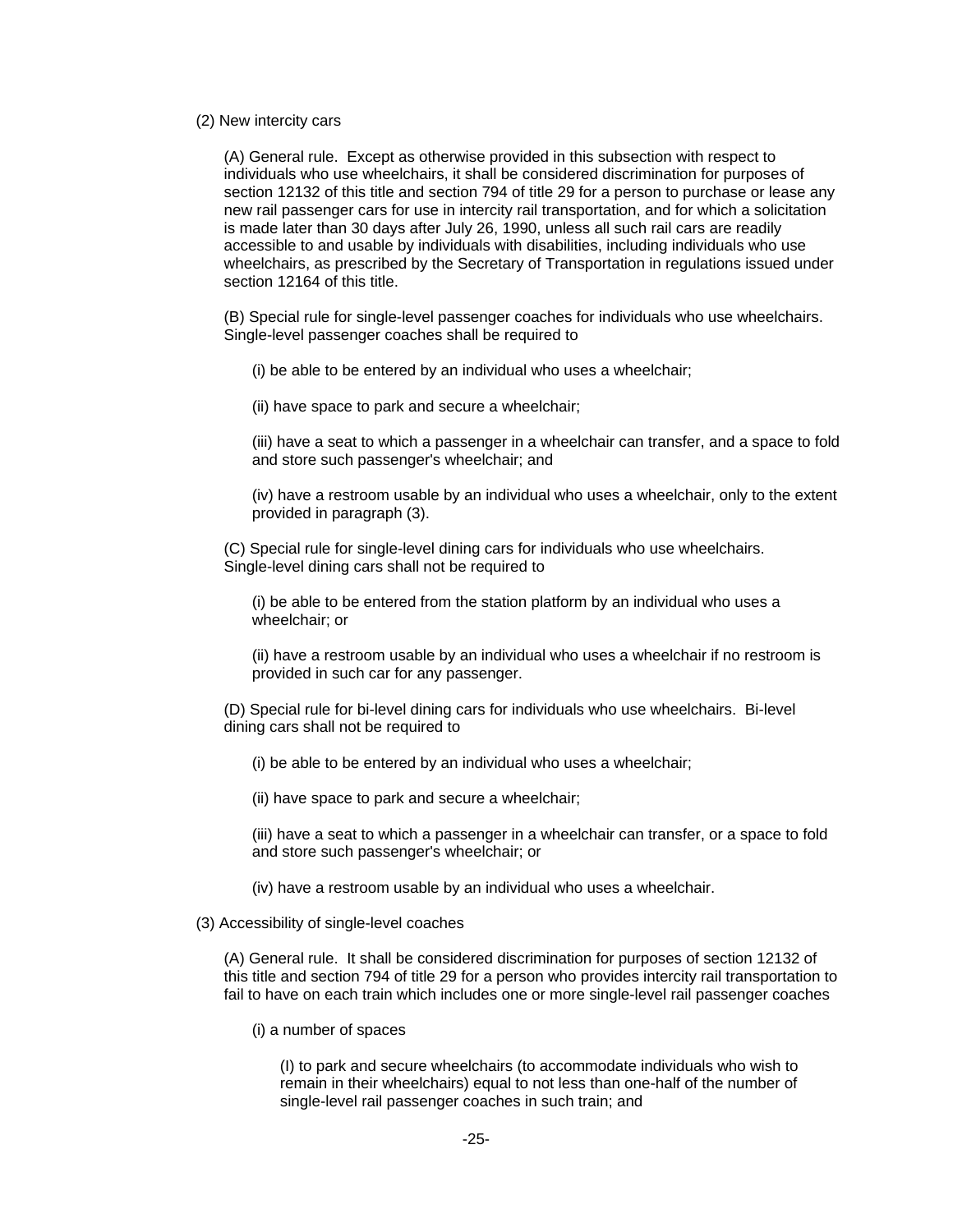(II) to fold and store wheelchairs (to accommodate individuals who wish to transfer to coach seats) equal to not less than one-half of the number of single-level rail passenger coaches in such train, as soon as practicable, but in no event later than 5 years after July 26, 1990; and

(ii) a number of spaces

(I) to park and secure wheelchairs (to accommodate individuals who wish to remain in their wheelchairs) equal to not less than the total number of single-level rail passenger coaches in such train; and

(II) to fold and store wheelchairs (to accommodate individuals who wish to transfer to coach seats) equal to not less than the total number of single-level rail passenger coaches in such train, as soon as practicable, but in no event later than 10 years after July 26, 1990.

(B) Location. Spaces required by subparagraph (A) shall be located in single-level rail passenger coaches or food service cars.

(C) Limitation. Of the number of spaces required on a train by subparagraph (A), not more than two spaces to park and secure wheelchairs nor more than two spaces to fold and store wheelchairs shall be located in any one coach or food service car.

(D) Other accessibility features. Single-level rail passenger coaches and food service cars on which the spaces required by subparagraph (a) are located shall have a restroom usable by an individual who uses a wheelchair and shall be able to be entered from the station platform by an individual who uses a wheelchair.

(4) Food service

(A) Single-level dining cars. On any train in which a single-level dining car is used to provide food service

(i) if such single-level dining car was purchased after July 26, 1990, table service in such car shall be provided to a passenger who uses a wheelchair if

(I) the car adjacent to the end of the dining car through which a wheelchair may enter is itself accessible to a wheelchair;

(II) such passenger can exit to the platform from the car such passenger occupies, move down the platform, and enter the adjacent accessible car described in subclause (I) without the necessity of the train being moved within the station; and

(III) space to park and secure a wheelchair is available in the dining car at the time such passenger wishes to eat (if such passenger wishes to remain in a wheelchair), or space to store and fold a wheelchair is available in the dining car at the time such passenger wishes to eat (if such passenger wishes to transfer to a dining car seat); and

(ii) appropriate auxiliary aids and services, including a hard surface on which to eat, shall be provided to ensure that other equivalent food service is available to individuals with disabilities, including individuals who use wheelchairs, and to passengers traveling with such individuals. Unless not practicable, a person providing intercity rail transportation shall place an accessible car adjacent to the end of a dining car described in clause (I) through which an individual who uses a wheelchair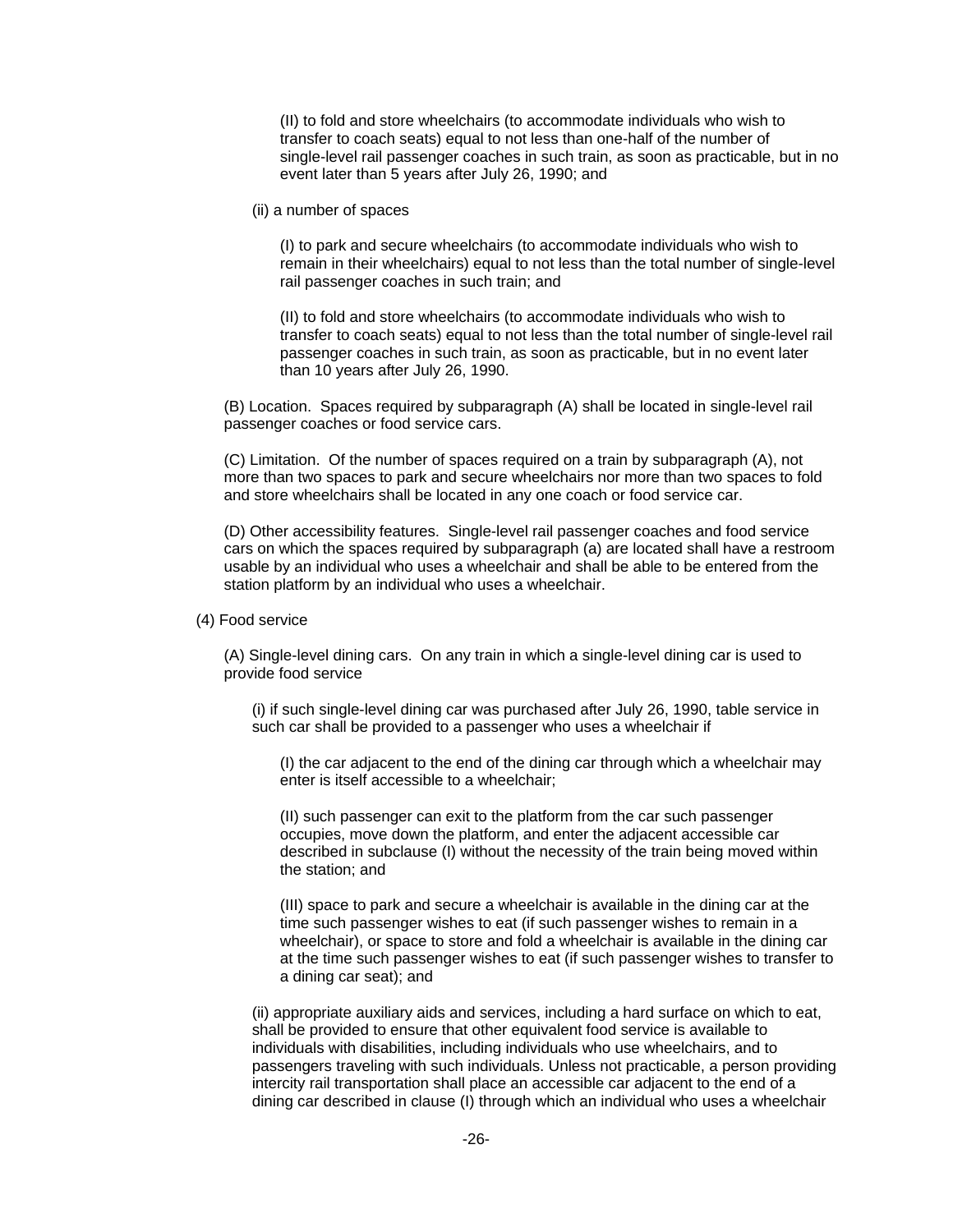may enter.

(B) Bi-level dining cars. On any train in which a bi-level dining car is used to provide food service

(i) if such train includes a bi-level lounge car purchased after July 26, 1990, table service in such lounge car shall be provided to individuals who use wheelchairs and to other passengers; and

(ii) appropriate auxiliary aids and services, including a hard surface on which to eat, shall be provided to ensure that other equivalent food service is available to individuals with disabilities, including individuals who use wheelchairs, and to passengers traveling with such individuals.

(b) Commuter rail transportation

(1) One car per train rule. It shall be considered discrimination for purposes of section 12132 of this title and section 794 of title 29 for a person who provides commuter rail transportation to fail to have at least one passenger car per train that is readily accessible to and usable by individuals with disabilities, including individuals who use wheelchairs, in accordance with regulations issued under section 12164 of this title, as soon as practicable, but in no event later than 5 years after July 26, 1990.

(2) New commuter rail cars

(A) General rule. It shall be considered discrimination for purposes of section 12132 of this title and section 794 of title 29 for a person to purchase or lease any new rail passenger cars for use in commuter rail transportation, and for which a solicitation is made later than 30 days after July 26, 1990, unless all such rail cars are readily accessible to and usable by individuals with disabilities, including individuals who use wheelchairs, as prescribed by the Secretary of Transportation in regulations issued under section 12164 of this title.

(B) Accessibility. For purposes of section 12132 of this title and section 794 of title 29, a requirement that a rail passenger car used in commuter rail transportation be accessible to or readily accessible to and usable by individuals with disabilities, including individuals who use wheelchairs, shall not be construed to require

(i) a restroom usable by an individual who uses a wheelchair if no restroom is provided in such car for any passenger;

- (ii) space to fold and store a wheelchair; or
- (iii) a seat to which a passenger who uses a wheelchair can transfer.

(c) Used rail cars. It shall be considered discrimination for purposes of section 1132 of this title and section 794 of title 29 for a person to purchase or lease a used rail passenger car for use in intercity or commuter rail transportation, unless such person makes demonstrated good faith efforts to purchase or lease a used rail car that is readily accessible to and usable by individuals with disabilities, including individuals who use wheelchairs, as prescribed by the Secretary of Transportation in regulations issued under section 12164 of this title.

(d) Remanufactured rail cars

(1) Remanufacturing. It shall be considered discrimination for purposes of section 12132 of this title and section 794 of title 29 for a person to remanufacture a rail passenger car for use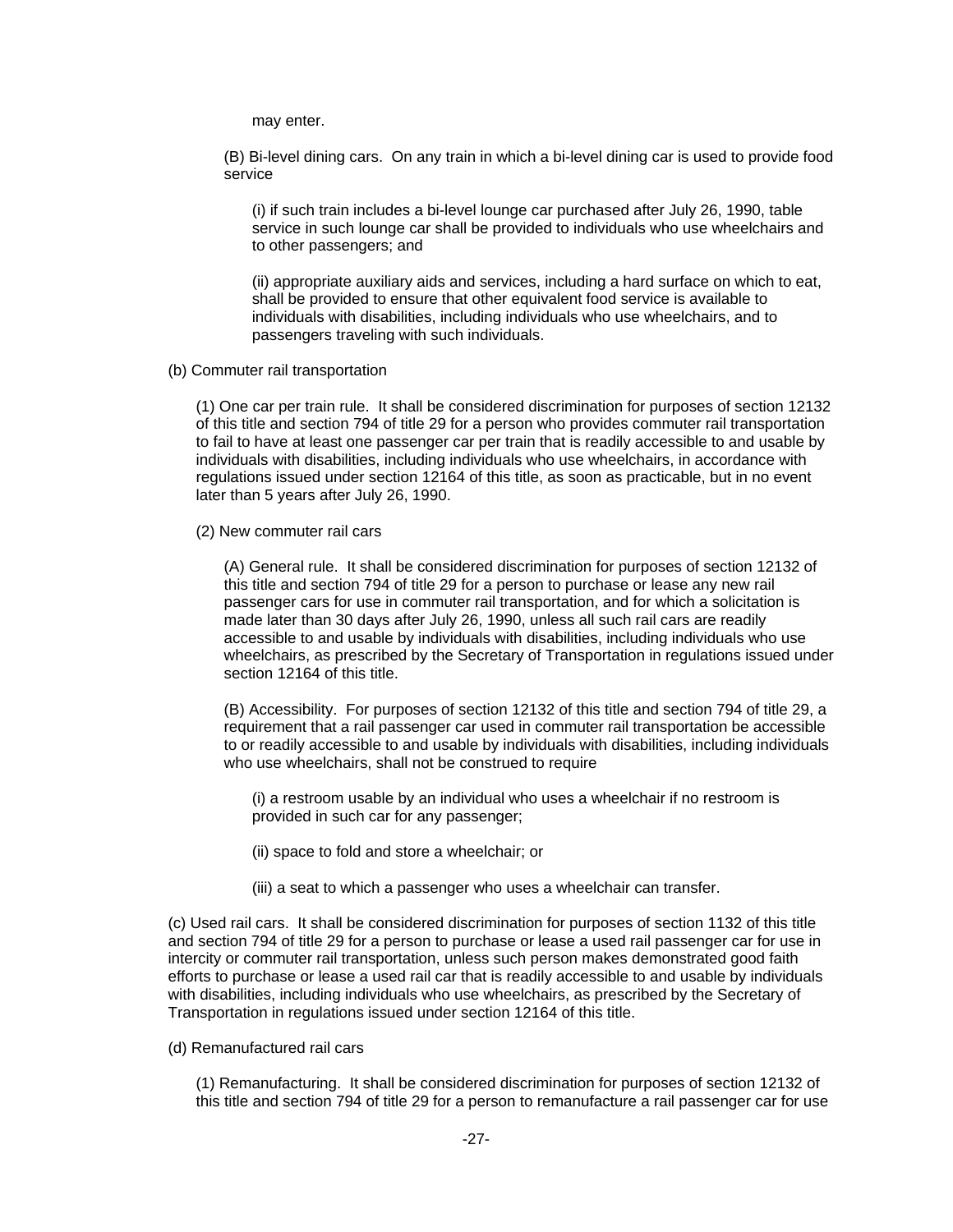in intercity or commuter rail transportation so as to extend its usable life for 10 years or more, unless the rail car, to the maximum extent feasible, is made readily accessible to and usable by individuals with disabilities, including individuals who use wheelchairs, as prescribed by the Secretary of Transportation in regulations issued under section 12164 of this title.

(2) Purchase or lease. It shall be considered discrimination for purposes of section 12132 of this title and section 794 of title 29 for a person to purchase or lease a remanufactured rail passenger car for use in intercity or commuter rail transportation unless such car was remanufactured in accordance with paragraph (1).

### (e) Stations

(1) New stations. It shall be considered discrimination for purposes of section 12132 of this title and section 794 of title 29 for a person to build a new station for use in intercity or commuter rail transportation that is not readily accessible to and usable by individuals with disabilities, including individuals who use wheelchairs, as prescribed by the Secretary of Transportation in regulations issued under section 12164 of this title.

## (2) Existing stations

(A) Failure to make readily accessible

(i) General rule. It shall be considered discrimination for purposes of section 12132 of this title and section 794 of title 29 for a responsible person to fail to make existing stations in the intercity rail transportation system, and existing key stations in commuter rail transportation systems, readily accessible to and usable by individuals with disabilities, including individuals who use wheelchairs, as prescribed by the Secretary of Transportation in regulations issued under section 12164 of this title.

(ii) Period for compliance

(I) Intercity rail. All stations in the intercity rail transportation system shall be made readily accessible to and usable by individuals with disabilities, including individuals who use wheelchairs, as soon as practicable, but in no event later than 20 years after July 26, 1990.

(II) Commuter rail. Key stations in commuter rail transportation systems shall be made readily accessible to and usable by individuals with disabilities, including individuals who use wheelchairs, as soon as practicable but in no event later than 3 years after July 26, 1990, except that the time limit may be extended by the Secretary of Transportation up to 20 years after July 26, 1990, in a case where the raising of the entire passenger platform is the only means available of attaining accessibility or where other extraordinarily expensive structural changes are necessary to attain accessibility.

(iii) Designation of key stations. Each commuter authority shall designate the key stations in its commuter rail transportation system, in consultation with individuals with disabilities and organizations representing such individuals, taking into consideration such factors as high ridership and whether such station serves as a transfer or feeder station. Before the final designation of key stations under this clause, a commuter authority shall hold a public hearing.

(iv) Plans and milestones. The Secretary of Transportation shall require the appropriate person to develop a plan for carrying out this subparagraph that reflects consultation with individuals with disabilities affected by such plan and that establishes milestones for achievement of the requirements of this subparagraph.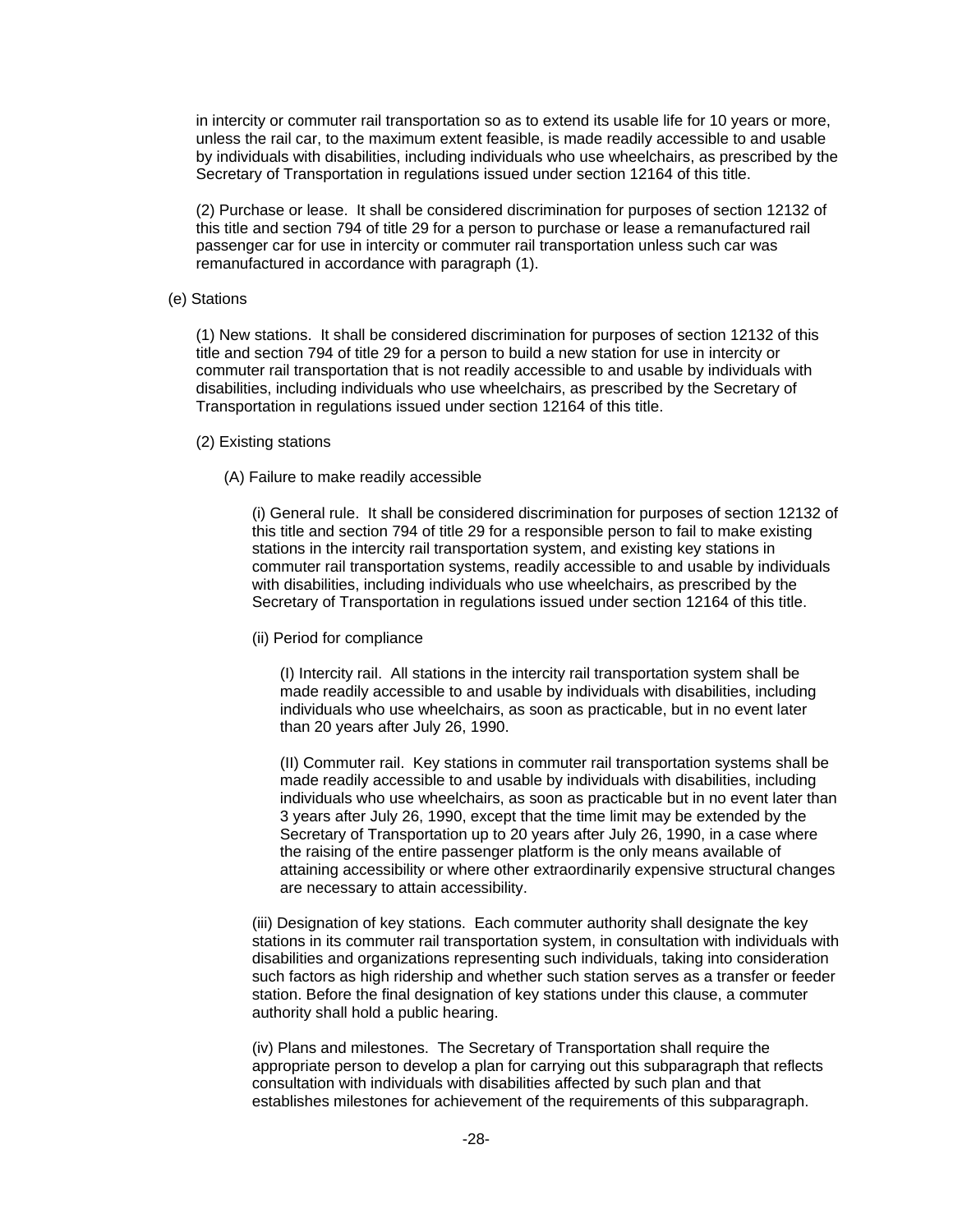## (B) Requirement when making alterations

(i) General rule. It shall be considered discrimination, for purposes of section 12132 of this title and section 794 of title 29, with respect to alterations of an existing station or part thereof in the intercity or commuter rail transportation systems that affect or could affect the usability of the station or part thereof, for the responsible person, owner, or person in control of the station to fail to make the alterations in such a manner that, to the maximum extent feasible, the altered portions of the station are readily accessible to and usable by individuals with disabilities, including individuals who use wheelchairs, upon completion of such alterations.

(ii) Alterations to a primary function area. It shall be considered discrimination, for purposes of section 12132 of this title and section 794 of title 29, with respect to alterations that affect or could affect the usability of or access to an area of the station containing a primary function, for the responsible person, owner, or person in control of the station to fail to make the alterations in such a manner that, to the maximum extent feasible, the path of travel to the altered area, and the bathrooms, telephones, and drinking fountains serving the altered area, are readily accessible to and usable by individuals with disabilities, including individuals who use wheelchairs, upon completion of such alterations, where such alterations to the path of travel or the bathrooms, telephones, and drinking fountains serving the altered area are not disproportionate to the overall alterations in terms of cost and scope (as determined under criteria established by the Attorney General).

(C) Required cooperation. It shall be considered discrimination for purposes of section 12132 of this title and section 794 of title 29 for an owner, or person in control, of a station governed by subparagraph (a) or (b) to fail to provide reasonable cooperation to a responsible person with respect to such station in that responsible person's efforts to comply with such subparagraph. An owner, or person in control, of a station shall be liable to a responsible person for any failure to provide reasonable cooperation as required by this subparagraph. Failure to receive reasonable cooperation required by this subparagraph shall not be a defense to a claim of discrimination under this chapter.

# Sec. 12163. Conformance of accessibility standards

Accessibility standards included in regulations issued under this subpart shall be consistent with the minimum guidelines issued by the Architectural and Transportation Barriers Compliance Board under section 504(a) of this title.

Sec. 12164. Regulations

Not later than 1 year after July 26, 1990, the Secretary of Transportation shall issue regulations, in an accessible format, necessary for carrying out this subpart.

### Sec. 12165. Interim accessibility requirements

(a) Stations. If final regulations have not been issued pursuant to section 12164 of this title, for new construction or alterations for which a valid and appropriate State or local building permit is obtained prior to the issuance of final regulations under such section, and for which the construction or alteration authorized by such permit begins within one year of the receipt of such permit and is completed under the terms of such permit, compliance with the Uniform Federal Accessibility Standards in effect at the time the building permit is issued shall suffice to satisfy the requirement that stations be readily accessible to and usable by persons with disabilities as required under section 12162(e) of this title, except that, if such final regulations have not been issued one year after the Architectural and Transportation Barriers Compliance Board has issued the supplemental minimum guidelines required under section 12204(a) of this title, compliance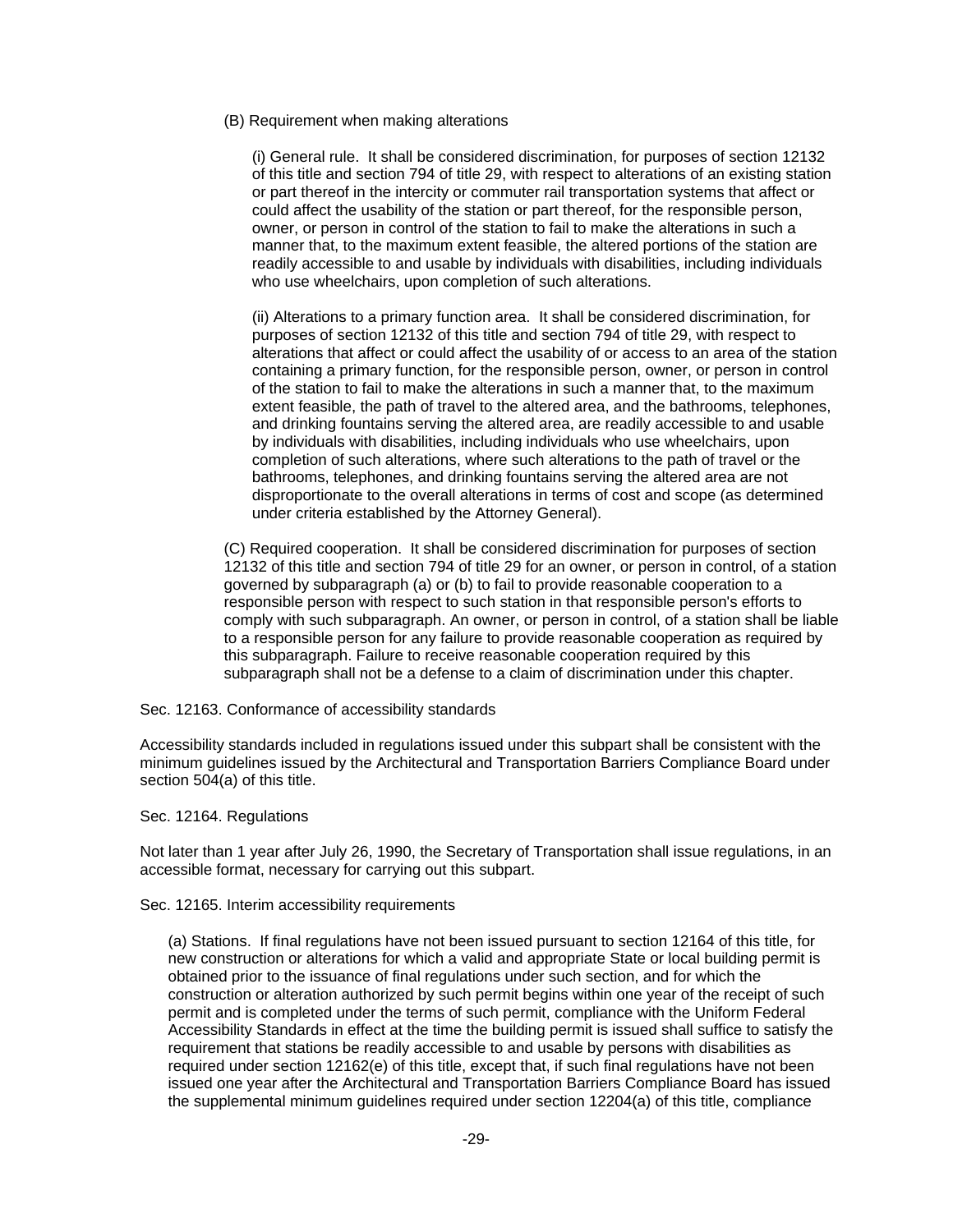with such supplemental minimum guidelines shall be necessary to satisfy the requirement that stations be readily accessible to and usable by persons with disabilities prior to issuance of the final regulations.

(b) Rail passenger cars. If final regulations have not been issued pursuant to section 12164 of this title, a person shall be considered to have complied with the requirements of section 12162(a) through (d) of this title that a rail passenger car be readily accessible to and usable by individuals with disabilities, if the design for such car complies with the laws and regulations (including the Minimum Guidelines and Requirements for Accessible Design and such supplemental minimum guidelines as are issued under section 12204(a) of this title) governing accessibility of such cars, to the extent that such laws and regulations are not inconsistent with this subpart and are in effect at the time such design is substantially completed.

# SUBCHAPTER III - PUBLIC ACCOMMODATIONS AND SERVICES OPERATED BY PRIVATE ENTITIES

Sec. 12181. Definitions

As used in this subchapter:

(1) Commerce. The term "commerce" means travel, trade, traffic, commerce, transportation, or communications

- (A) among the several States;
- (B) between any foreign country or any territory or possession and any State; or
- (C) between points in the same State but through another State or foreign country.
- (2) Commercial facilities. The term "commercial facilities" means facilities
	- (A) that are intended for nonresidential use; and
	- (B) whose operations will affect commerce.

Such term shall not include railroad locomotives, railroad freight cars, railroad cabooses, railroad cars described in section 12162 of this title or covered under this subchapter, railroad rights-of-way, or facilities that are covered or expressly exempted from coverage under the Fair Housing Act of 1968 (42 U.S.C. 3601 et seq.).

(3) Demand responsive system. The term "demand responsive system" means any system of providing transportation of individuals by a vehicle, other than a system which is a fixed route system.

(4) Fixed route system. The term "fixed route system" means a system of providing transportation of individuals (other than by aircraft) on which a vehicle is operated along a prescribed route according to a fixed schedule.

(5) Over-the-road bus. The term "over-the-road bus" means a bus characterized by an elevated passenger deck located over a baggage compartment.

(6) Private entity. The term "private entity" means any entity other than a public entity (as defined in section 12131(1) of this title).

(7) Public accommodation. The following private entities are considered public accommodations for purposes of this subchapter, if the operations of such entities affect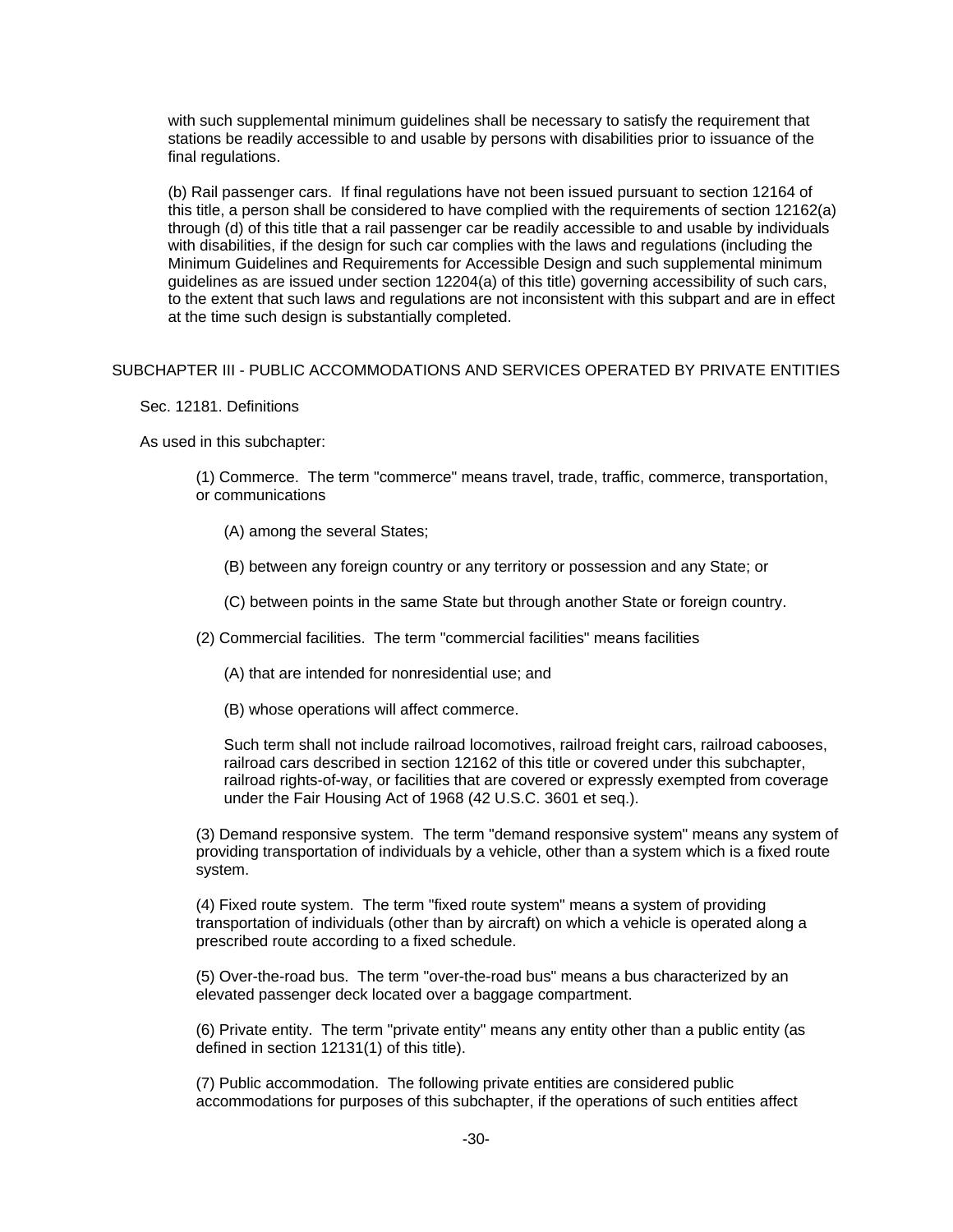#### commerce

(A) an inn, hotel, motel, or other place of lodging, except for an establishment located within a building that contains not more than five rooms for rent or hire and that is actually occupied by the proprietor of such establishment as the residence of such proprietor;

(B) a restaurant, bar, or other establishment serving food or drink;

(C) a motion picture house, theater, concert hall, stadium, or other place of exhibition entertainment;

(D) an auditorium, convention center, lecture hall, or other place of public gathering;

(E) a bakery, grocery store, clothing store, hardware store, shopping center, or other sales or rental establishment;

(F) a laundromat, dry-cleaner, bank, barber shop, beauty shop, travel service, shoe repair service, funeral parlor, gas station, office of an accountant or lawyer, pharmacy, insurance office, professional office of a health care provider, hospital, or other service establishment;

(G) a terminal, depot, or other station used for specified public transportation;

(H) a museum, library, gallery, or other place of public display or collection;

(I) a park, zoo, amusement park, or other place of recreation;

(J) a nursery, elementary, secondary, undergraduate, or postgraduate private school, or other place of education;

(K) a day care center, senior citizen center, homeless shelter, food bank, adoption agency, or other social service center establishment; and

(L) a gymnasium, health spa, bowling alley, golf course, or other place of exercise or recreation.

(8) Rail and railroad. The terms "rail" and "railroad" have the meaning given the term "railroad" in section 20102[1] of title 49.

(9) Readily achievable. The term "readily achievable" means easily accomplishable and able to be carried out without much difficulty or expense. In determining whether an action is readily achievable, factors to be considered include

(A) the nature and cost of the action needed under this chapter;

(B) the overall financial resources of the facility or facilities involved in the action; the number of persons employed at such facility; the effect on expenses and resources, or the impact otherwise of such action upon the operation of the facility;

(C) the overall financial resources of the covered entity; the overall size of the business of a covered entity with respect to the number of its employees; the number, type, and location of its facilities; and

(D) the type of operation or operations of the covered entity, including the composition, structure, and functions of the workforce of such entity; the geographic separateness, administrative or fiscal relationship of the facility or facilities in question to the covered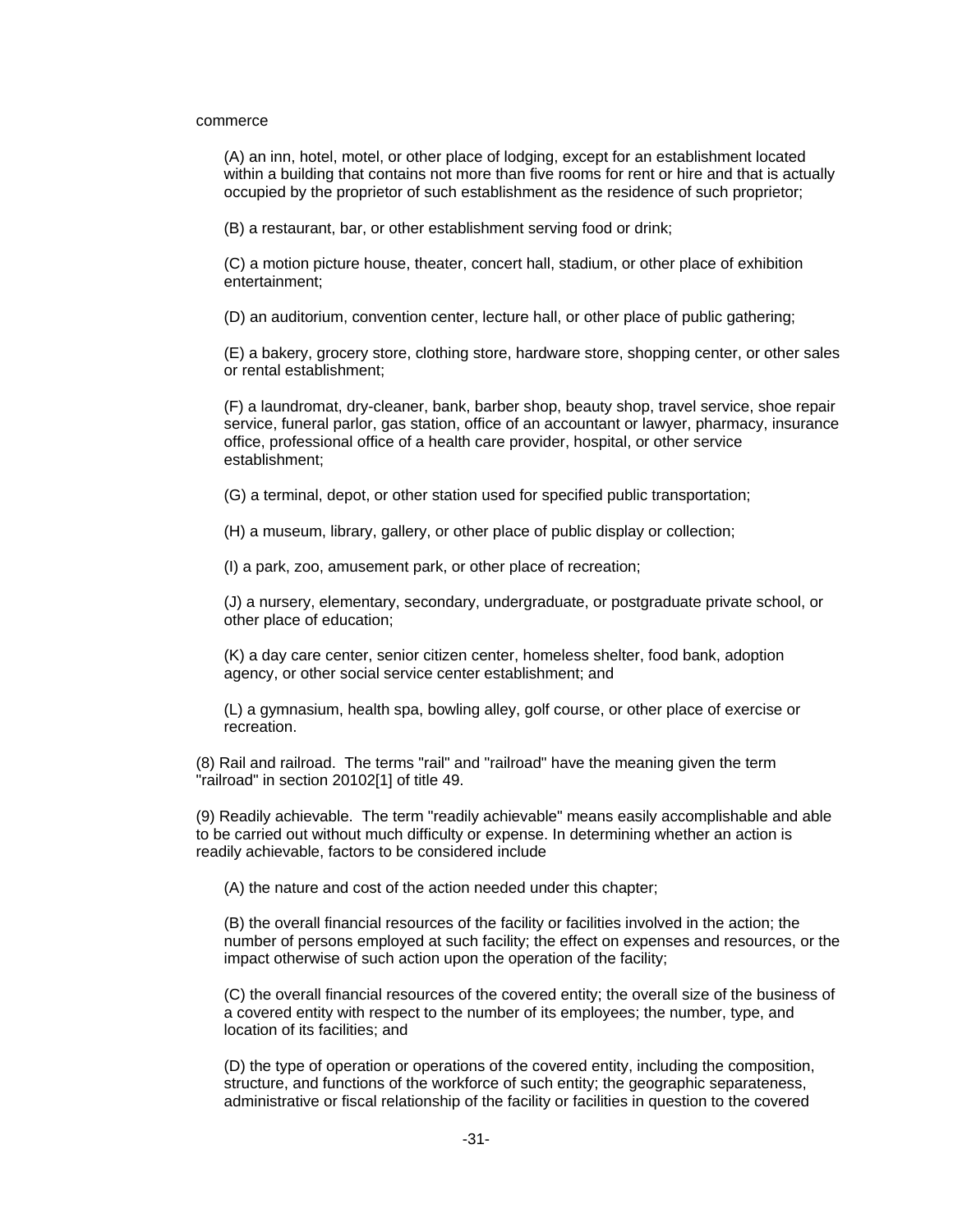entity.

(10) Specified public transportation. The term "specified public transportation" means transportation by bus, rail, or any other conveyance (other than by aircraft) that provides the general public with general or special service (including charter service) on a regular and continuing basis.

(11) Vehicle. The term "vehicle" does not include a rail passenger car, railroad locomotive, railroad freight car, railroad caboose, or a railroad car described in section 12162 of this title or covered under this subchapter.

## Sec. 12182. Prohibition of discrimination by public accommodations

(a) General rule. No individual shall be discriminated against on the basis of disability in the full and equal enjoyment of the goods, services, facilities, privileges, advantages, or accommodations of any place of public accommodation by any person who owns, leases (or leases to), or operates a place of public accommodation.

# (b) Construction

(1) General prohibition

## (A) Activities

(i) Denial of participation. It shall be discriminatory to subject an individual or class of individuals on the basis of a disability or disabilities of such individual or class, directly, or through contractual, licensing, or other arrangements, to a denial of the opportunity of the individual or class to participate in or benefit from the goods, services, facilities, privileges, advantages, or accommodations of an entity.

(ii) Participation in unequal benefit. It shall be discriminatory to afford an individual or class of individuals, on the basis of a disability or disabilities of such individual or class, directly, or through contractual, licensing, or other arrangements with the opportunity to participate in or benefit from a good, service, facility, privilege, advantage, or accommodation that is not equal to that afforded to other individuals.

(iii) Separate benefit. It shall be discriminatory to provide an individual or class of individuals, on the basis of a disability or disabilities of such individual or class, directly, or through contractual, licensing, or other arrangements with a good, service, facility, privilege, advantage, or accommodation that is different or separate from that provided to other individuals, unless such action is necessary to provide the individual or class of individuals with a good, service, facility, privilege, advantage, or accommodation, or other opportunity that is as effective as that provided to others.

(iv) Individual or class of individuals. For purposes of clauses (i) through (iii) of this subparagraph, the term "individual or class of individuals" refers to the clients or customers of the covered public accommodation that enters into the contractual, licensing or other arrangement.

(B) Integrated settings. Goods, services, facilities, privileges, advantages, and accommodations shall be afforded to an individual with a disability in the most integrated setting appropriate to the needs of the individual.

(C) Opportunity to participate. Notwithstanding the existence of separate or different programs or activities provided in accordance with this section, an individual with a disability shall not be denied the opportunity to participate in such programs or activities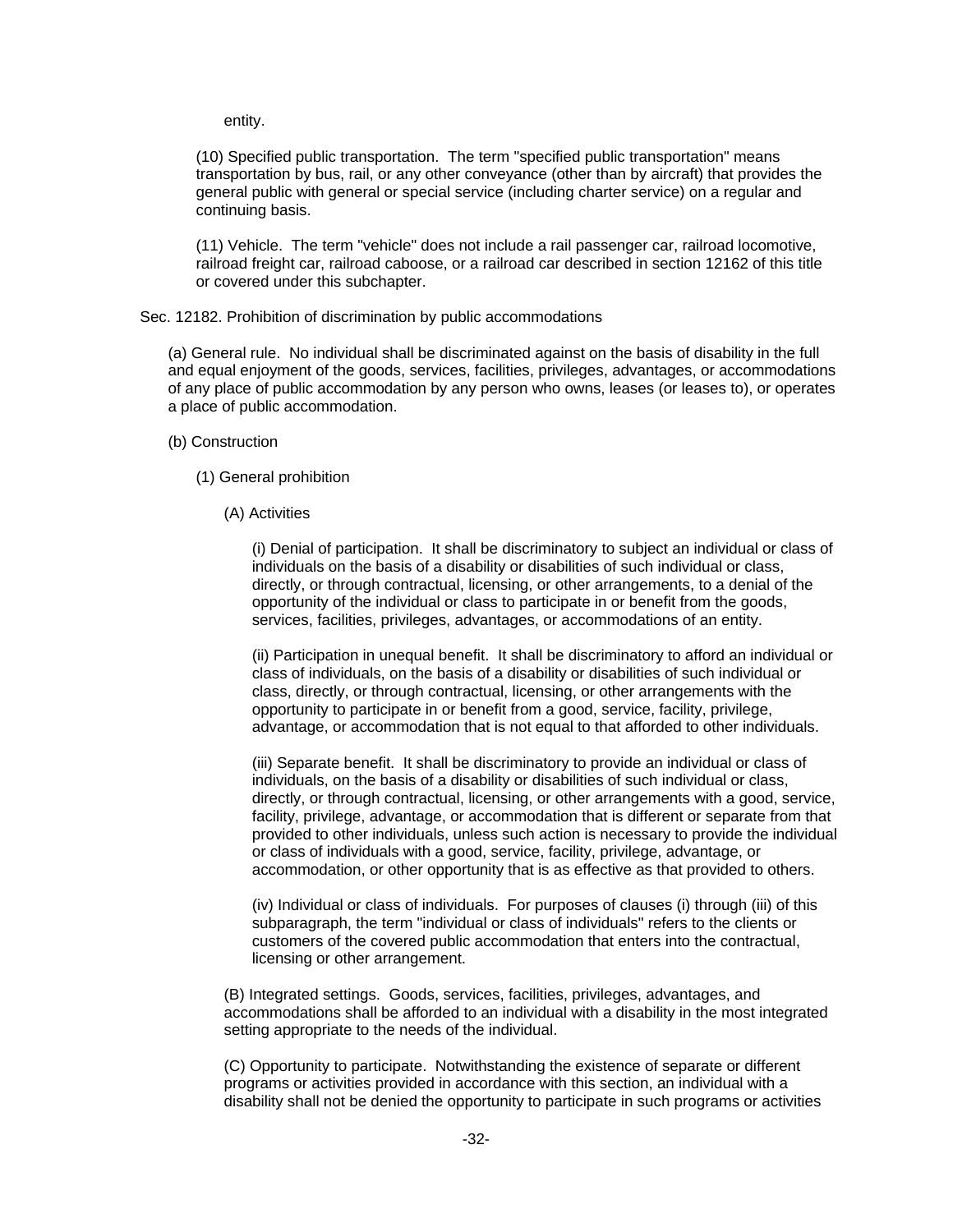that are not separate or different.

(D) Administrative methods. An individual or entity shall not, directly or through contractual or other arrangements, utilize standards or criteria or methods of administration

(i) that have the effect of discriminating on the basis of disability; or

(ii) that perpetuate the discrimination of others who are subject to common administrative control.

(E) Association. It shall be discriminatory to exclude or otherwise deny equal goods, services, facilities, privileges, advantages, accommodations, or other opportunities to an individual or entity because of the known disability of an individual with whom the individual or entity is known to have a relationship or association.

(2) Specific prohibitions

(A) Discrimination. For purposes of subsection (a) of this section, discrimination includes

(i) the imposition or application of eligibility criteria that screen out or tend to screen out an individual with a disability or any class of individuals with disabilities from fully and equally enjoying any goods, services, facilities, privileges, advantages, or accommodations, unless such criteria can be shown to be necessary for the provision of the goods, services, facilities, privileges, advantages, or accommodations being offered;

(ii) a failure to make reasonable modifications in policies, practices, or procedures, when such modifications are necessary to afford such goods, services, facilities, privileges, advantages, or accommodations to individuals with disabilities, unless the entity can demonstrate that making such modifications would fundamentally alter the nature of such goods, services, facilities, privileges, advantages, or accommodations;

(iii) a failure to take such steps as may be necessary to ensure that no individual with a disability is excluded, denied services, segregated or otherwise treated differently than other individuals because of the absence of auxiliary aids and services, unless the entity can demonstrate that taking such steps would fundamentally alter the nature of the good, service, facility, privilege, advantage, or accommodation being offered or would result in an undue burden;

(iv) a failure to remove architectural barriers, and communication barriers that are structural in nature, in existing facilities, and transportation barriers in existing vehicles and rail passenger cars used by an establishment for transporting individuals (not including barriers that can only be removed through the retrofitting of vehicles or rail passenger cars by the installation of a hydraulic or other lift), where such removal is readily achievable; and

(v) where an entity can demonstrate that the removal of a barrier under clause (iv) is not readily achievable, a failure to make such goods, services, facilities, privileges, advantages, or accommodations available through alternative methods if such methods are readily achievable.

(B) Fixed route system

(i) Accessibility. It shall be considered discrimination for a private entity which operates a fixed route system and which is not subject to section 12184 of this title to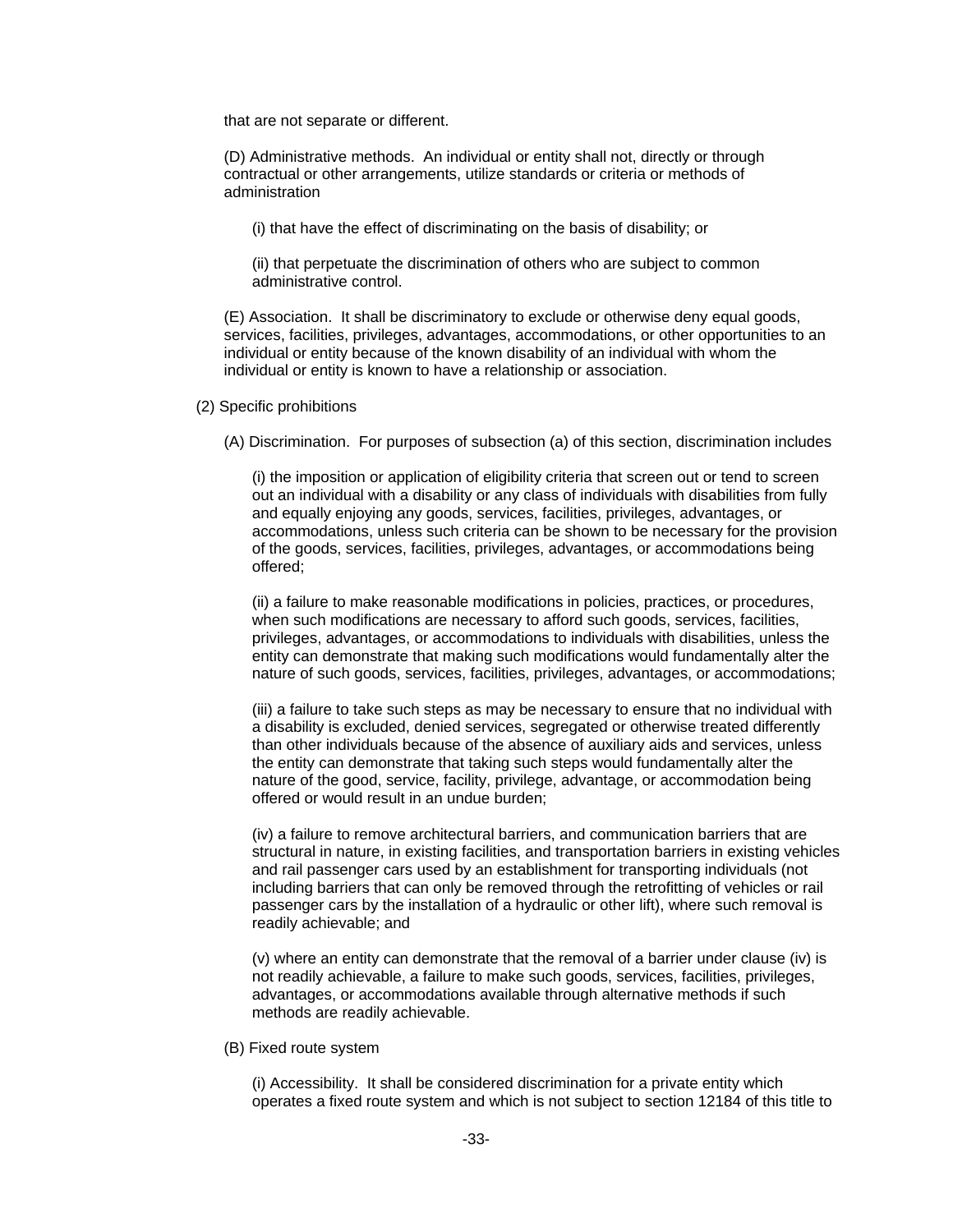purchase or lease a vehicle with a seating capacity in excess of 16 passengers (including the driver) for use on such system, for which a solicitation is made after the 30th day following the effective date of this subparagraph, that is not readily accessible to and usable by individuals with disabilities, including individuals who use wheelchairs.

(ii) Equivalent service. If a private entity which operates a fixed route system and which is not subject to section 12184 of this title purchases or leases a vehicle with a seating capacity of 16 passengers or less (including the driver) for use on such system after the effective date of this subparagraph that is not readily accessible to or usable by individuals with disabilities, it shall be considered discrimination for such entity to fail to operate such system so that, when viewed in its entirety, such system ensures a level of service to individuals with disabilities, including individuals who use wheelchairs, equivalent to the level of service provided to individuals without disabilities.

(C) Demand responsive system. For purposes of subsection (a) of this section, discrimination includes

(i) a failure of a private entity which operates a demand responsive system and which is not subject to section 12184 of this title to operate such system so that, when viewed in its entirety, such system ensures a level of service to individuals with disabilities, including individuals who use wheelchairs, equivalent to the level of service provided to individuals without disabilities; and

(ii) the purchase or lease by such entity for use on such system of a vehicle with a seating capacity in excess of 16 passengers (including the driver), for which solicitations are made after the 30th day following the effective date of this subparagraph, that is not readily accessible to and usable by individuals with disabilities (including individuals who use wheelchairs) unless such entity can demonstrate that such system, when viewed in its entirety, provides a level of service to individuals with disabilities equivalent to that provided to individuals without disabilities.

(D) Over-the-road buses

(i) Limitation on applicability. Subparagraphs (B) and (C) do not apply to over-the-road buses.

(ii) Accessibility requirements. For purposes of subsection (a) of this section, discrimination includes

(I) the purchase or lease of an over-the-road bus which does not comply with the regulations issued under section  $12186(a)(2)$  of this title by a private entity which provides transportation of individuals and which is not primarily engaged in the business of transporting people, and

(II) any other failure of such entity to comply with such regulations.

(3) Specific construction. Nothing in this subchapter shall require an entity to permit an individual to participate in or benefit from the goods, services, facilities, privileges, advantages and accommodations of such entity where such individual poses a direct threat to the health or safety of others. The term "direct threat" means a significant risk to the health or safety of others that cannot be eliminated by a modification of policies, practices, or procedures or by the provision of auxiliary aids or services.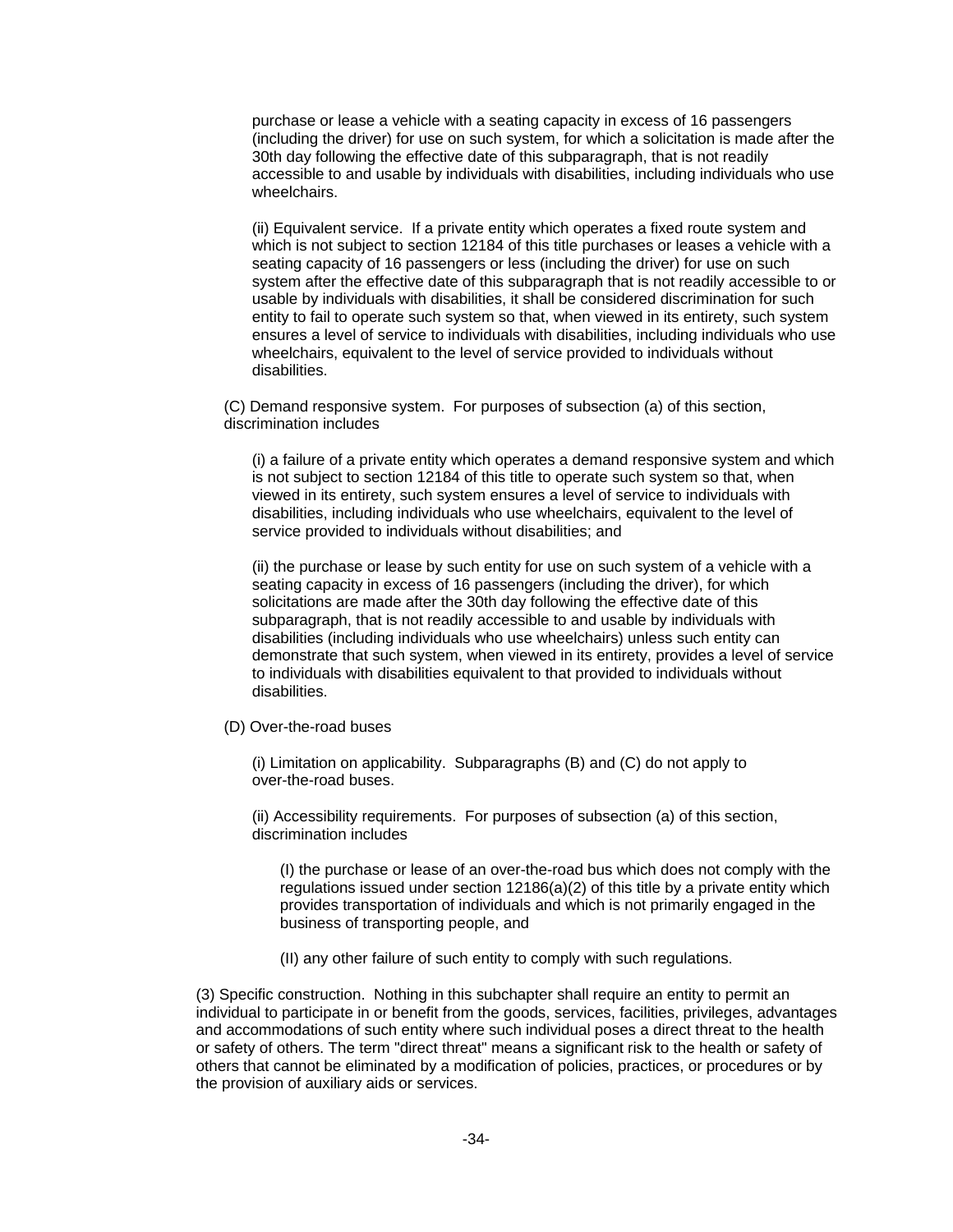Sec. 12183. New construction and alterations in public accommodations and commercial facilities

(a) Application of term. Except as provided in subsection (b) of this section, as applied to public accommodations and commercial facilities, discrimination for purposes of section 12182(a) of this title includes

(1) a failure to design and construct facilities for first occupancy later than 30 months after July 26, 1990, that are readily accessible to and usable by individuals with disabilities, except where an entity can demonstrate that it is structurally impracticable to meet the requirements of such subsection in accordance with standards set forth or incorporated by reference in regulations issued under this subchapter; and

(2) with respect to a facility or part thereof that is altered by, on behalf of, or for the use of an establishment in a manner that affects or could affect the usability of the facility or part thereof, a failure to make alterations in such a manner that, to the maximum extent feasible, the altered portions of the facility are readily accessible to and usable by individuals with disabilities, including individuals who use wheelchairs. Where the entity is undertaking an alteration that affects or could affect usability of or access to an area of the facility containing a primary function, the entity shall also make the alterations in such a manner that, to the maximum extent feasible, the path of travel to the altered area and the bathrooms, telephones, and drinking fountains serving the altered area, are readily accessible to and usable by individuals with disabilities where such alterations to the path of travel or the bathrooms, telephones, and drinking fountains serving the altered area are not disproportionate to the overall alterations in terms of cost and scope (as determined under criteria established by the Attorney General).

(b) Elevator. Subsection (a) of this section shall not be construed to require the installation of an elevator for facilities that are less than three stories or have less than 3,000 square feet per story unless the building is a shopping center, a shopping mall, or the professional office of a health care provider or unless the Attorney General determines that a particular category of such facilities requires the installation of elevators based on the usage of such facilities.

Sec. 12184. Prohibition of discrimination in specified public transportation services provided by private entities

(a) General rule. No individual shall be discriminated against on the basis of disability in the full and equal enjoyment of specified public transportation services provided by a private entity that is primarily engaged in the business of transporting people and whose operations affect commerce.

(b) Construction. For purposes of subsection (a) of this section, discrimination includes

(1) the imposition or application by an entity described in subsection (a) of eligibility criteria that screen out or tend to screen out an individual with a disability or any class of individuals with disabilities from fully enjoying the specified public transportation services provided by the entity, unless such criteria can be shown to be necessary for the provision of the services being offered;

(2) the failure of such entity to

(A) make reasonable modifications consistent with those required under section 12182(b)(2)(A)(ii) of this title;

(B) provide auxiliary aids and services consistent with the requirements of section 12182(b)(2)(A)(iii) of this title; and

(C) remove barriers consistent with the requirements of section  $12182(b)(2)(A)$  of this title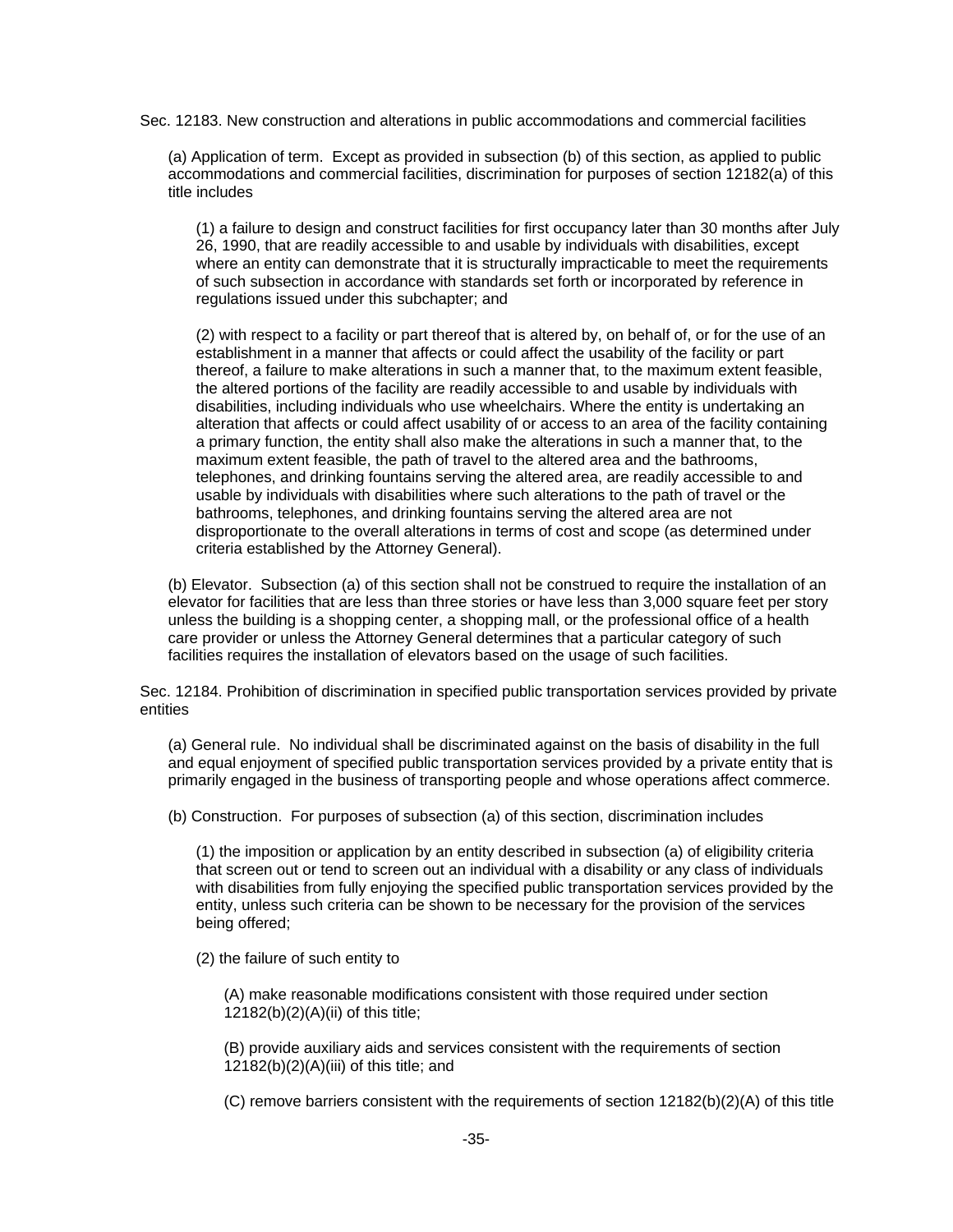and with the requirements of section 12183(a)(2) of this title;

(3) the purchase or lease by such entity of a new vehicle (other than an automobile, a van with a seating capacity of less than 8 passengers, including the driver, or an over- the-road bus) which is to be used to provide specified public transportation and for which a solicitation is made after the 30th day following the effective date of this section, that is not readily accessible to and usable by individuals with disabilities, including individuals who use wheelchairs; except that the new vehicle need not be readily accessible to and usable by such individuals if the new vehicle is to be used solely in a demand responsive system and if the entity can demonstrate that such system, when viewed in its entirety, provides a level of service to such individuals equivalent to the level of service provided to the general public;

- (4) (A) the purchase or lease by such entity of an over-the-road bus which does not comply with the regulations issued under section 12186(a)(2) of this title; and
	- (B) any other failure of such entity to comply with such regulations; and

(5) the purchase or lease by such entity of a new van with a seating capacity of less than 8 passengers, including the driver, which is to be used to provide specified public transportation and for which a solicitation is made after the 30th day following the effective date of this section that is not readily accessible to or usable by individuals with disabilities, including individuals who use wheelchairs; except that the new van need not be readily accessible to and usable by such individuals if the entity can demonstrate that the system for which the van is being purchased or leased, when viewed in its entirety, provides a level of service to such individuals equivalent to the level of service provided to the general public;

(6) the purchase or lease by such entity of a new rail passenger car that is to be used to provide specified public transportation, and for which a solicitation is made later than 30 days after the effective date of this paragraph, that is not readily accessible to and usable by individuals with disabilities, including individuals who use wheelchairs; and

(7) the remanufacture by such entity of a rail passenger car that is to be used to provide specified public transportation so as to extend its usable life for 10 years or more, or the purchase or lease by such entity of such a rail car, unless the rail car, to the maximum extent feasible, is made readily accessible to and usable by individuals with disabilities, including individuals who use wheelchairs.

(c) Historical or antiquated cars

(1) Exception. To the extent that compliance with subsection  $(a)(2)$ © or  $(a)(7)$ of this section would significantly alter the historic or antiquated character of a historical or antiquated rail passenger car, or a rail station served exclusively by such cars, or would result in violation of any rule, regulation, standard, or order issued by the Secretary of Transportation under the Federal Railroad Safety Act of 1970, such compliance shall not be required.

(2) Definition. As used in this subsection, the term "historical or antiquated rail passenger car" means a rail passenger car

(A) which is not less than 30 years old at the time of its use for transporting individuals;

(B) the manufacturer of which is no longer in the business of manufacturing rail passenger cars; and

(C) which

(i) has a consequential association with events or persons significant to the past; or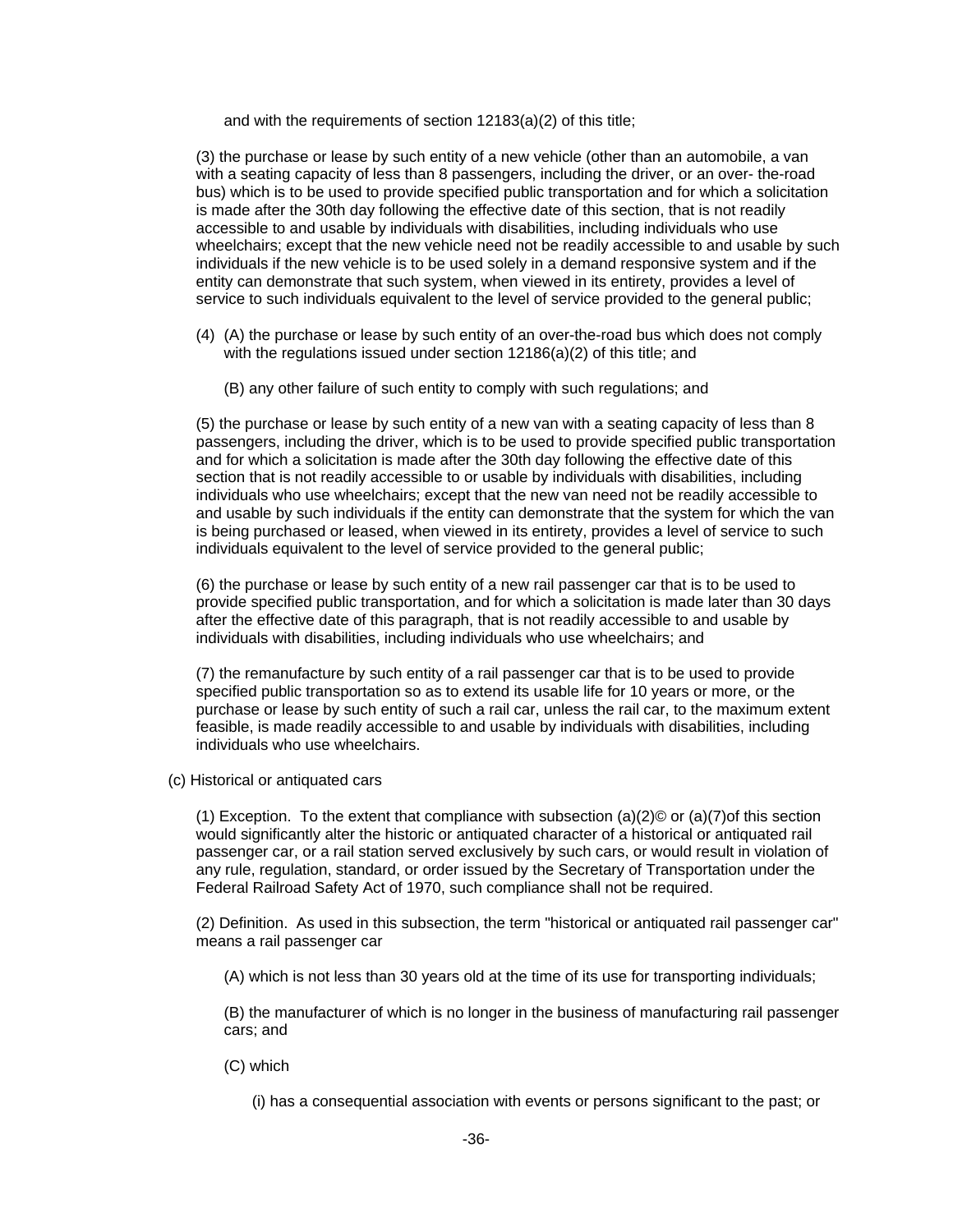(ii) embodies, or is being restored to embody, the distinctive characteristics of a type of rail passenger car used in the past, or to represent a time period which has passed.

Sec. 12185. Study

(a) Purposes. The Office of Technology Assessment shall undertake a study to determine

(1) the access needs of individuals with disabilities to over-the-road buses and over-the- road bus service; and

(2) the most cost-effective methods for providing access to over-the-road buses and over-the-road bus service to individuals with disabilities, particularly individuals who use wheelchairs, through all forms of boarding options.

(b) Contents. The study shall include, at a minimum, an analysis of the following:

(1) The anticipated demand by individuals with disabilities for accessible over-the-road buses and over-the-road bus service.

(2) The degree to which such buses and service, including any service required under sections 12184(a)(4) and 12186(a)(2) of this title, are readily accessible to and usable by individuals with disabilities.

(3) The effectiveness of various methods of providing accessibility to such buses and service to individuals with disabilities.

(4) The cost of providing accessible over-the-road buses and bus service to individuals with disabilities, including consideration of recent technological and cost saving developments in equipment and devices.

(5) Possible design changes in over-the-road buses that could enhance accessibility, including the installation of accessible restrooms which do not result in a loss of seating capacity.

(6) The impact of accessibility requirements on the continuation of over-the-road bus service, with particular consideration of the impact of such requirements on such service to rural communities.

(c) Advisory committee. In conducting the study required by subsection (a) of this section, the Office of Technology Assessment shall establish an advisory committee, which shall consist of

(1) members selected from among private operators and manufacturers of over-the-road buses;

(2) members selected from among individuals with disabilities, particularly individuals who use wheelchairs, who are potential riders of such buses; and

(3) members selected for their technical expertise on issues included in the study, including manufacturers of boarding assistance equipment and devices.

The number of members selected under each of paragraphs (1) and (2) shall be equal, and the total number of members selected under paragraphs (1) and (2) shall exceed the number of members selected under paragraph (3).

(d) Deadline. The study required by subsection (a) of this section, along with recommendations by the Office of Technology Assessment, including any policy options for legislative action, shall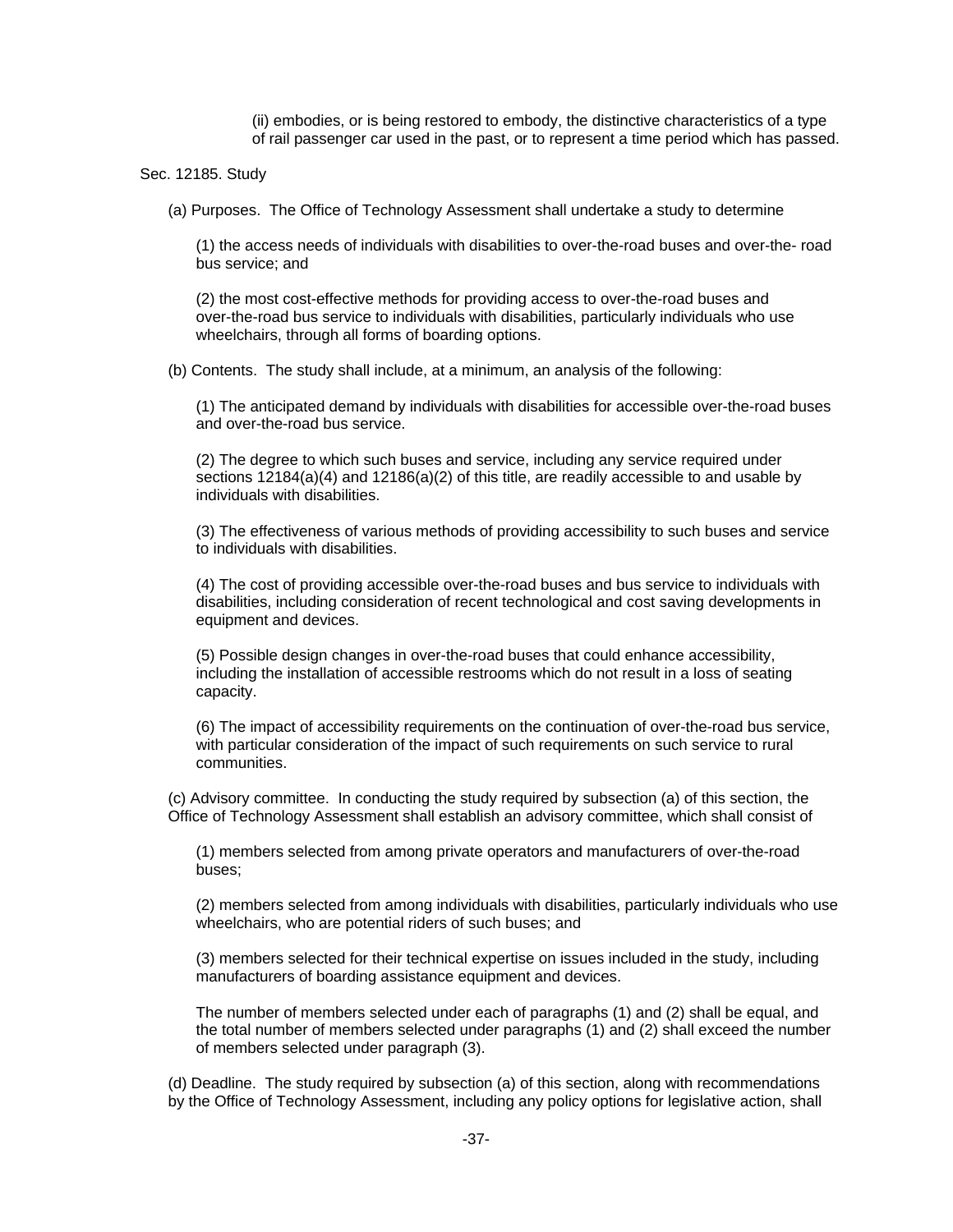be submitted to the President and Congress within 36 months after July 26, 1990. If the President determines that compliance with the regulations issued pursuant to section 12186(a)(2)(B) of this title on or before the applicable deadlines specified in section 12186(a)(2)(B) of this title will result in a significant reduction in intercity over-the-road bus service, the President shall extend each such deadline by 1 year.

(e) Review. In developing the study required by subsection (a) of this section, the Office of Technology Assessment shall provide a preliminary draft of such study to the Architectural and Transportation Barriers Compliance Board established under section 792 of title 29. The Board shall have an opportunity to comment on such draft study, and any such comments by the Board made in writing within 120 days after the Board's receipt of the draft study shall be incorporated as part of the final study required to be submitted under subsection (d) of this section.

### Sec. 12186. Regulations

(a) Transportation provisions

(1) General rule. Not later than 1 year after July 26, 1990, the Secretary of Transportation shall issue regulations in an accessible format to carry out sections12182 (b)(2)(B) and (C) of this title and to carry out section 12184 of this title (other than subsection (a)(4)).

- (2) Special rules for providing access to over-the-road buses
	- (A) Interim requirements

(i) Issuance. Not later than 1 year after July 26, 1990, the Secretary of Transportation shall issue regulations in an accessible format to carry out sections 12184(b)(4) and 12182(b)(2)(D)(ii) of this title that require each private entity which uses an over-the-road bus to provide transportation of individuals to provide accessibility to such bus; except that such regulations shall not require any structural changes in over-the-road buses in order to provide access to individuals who use wheelchairs during the effective period of such regulations and shall not require the purchase of boarding assistance devices to provide access to such individuals.

(ii)Effective period. The regulations issued pursuant to this subparagraph shall be effective until the effective date of the regulations issued under subparagraph (a).

(B) Final requirement

(i) Review of study and interim requirements. The Secretary shall review the study submitted under section 12185 of this title and the regulations issued pursuant to subparagraph (A).

(ii)Issuance. Not later than 1 year after the date of the submission of the study under section 12185 of this title, the Secretary shall issue in an accessible format new regulations to carry out sections  $12184(b)(4)$  and  $12182(b)(2)(D)(ii)$  of this title that require, taking into account the purposes of the study under section 12185 of this title and any recommendations resulting from such study, each private entity which uses an over-the-road bus to provide transportation to individuals to provide accessibility to such bus to individuals with disabilities, including individuals who use wheelchairs.

(iii) Effective period. Subject to section 12185(d) of this title, the regulations issued pursuant to this subparagraph shall take effect

(I) with respect to small providers of transportation (as defined by the Secretary), 3 years after the date of issuance of final regulations under clause (ii); and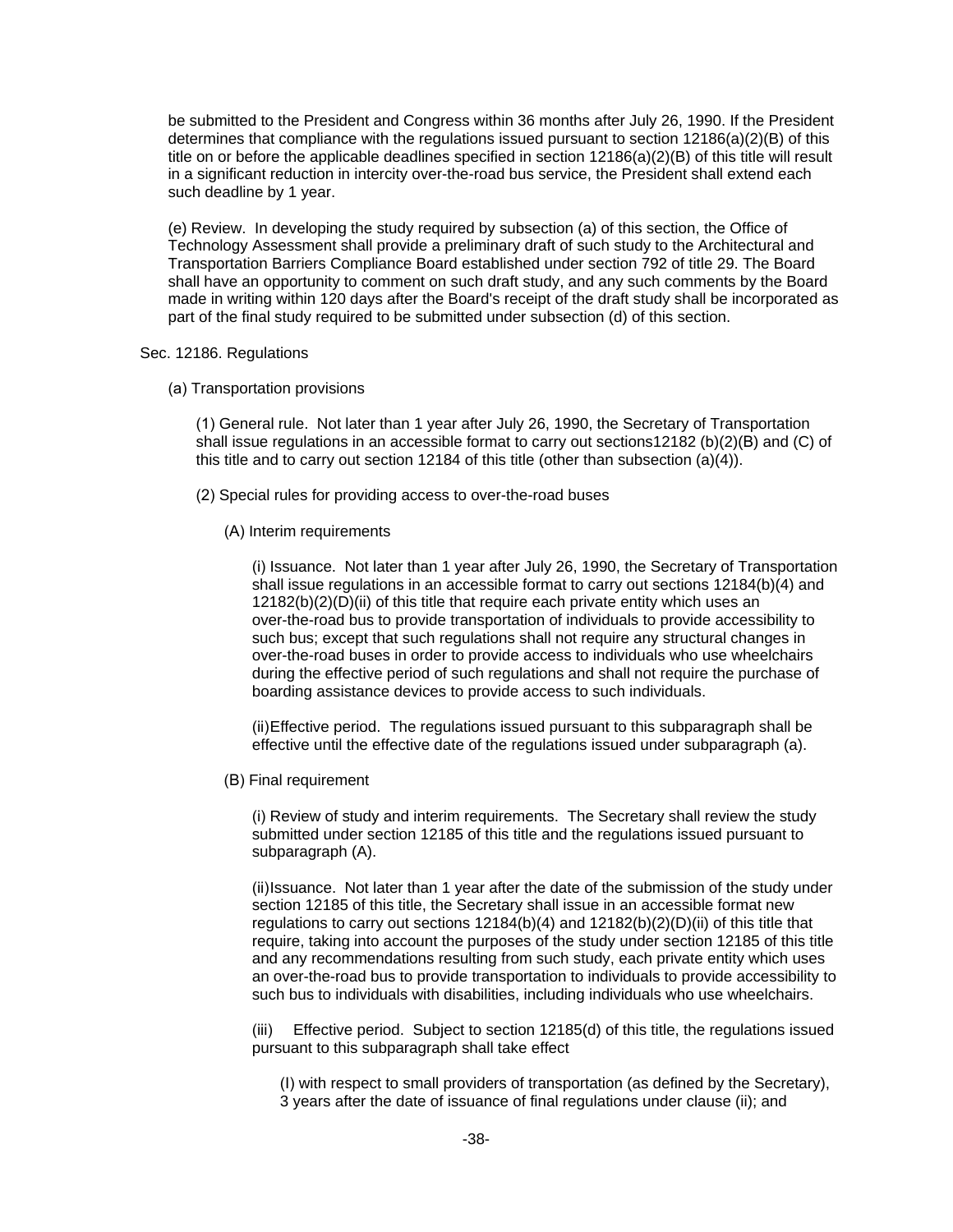(II) with respect to other providers of transportation, 2 years after the date of issuance of such final regulations.

(C) Limitation on requiring installation of accessible restrooms. The regulations issued pursuant to this paragraph shall not require the installation of accessible restrooms in over-the-road buses if such installation would result in a loss of seating capacity.

(3) Standards. The regulations issued pursuant to this subsection shall include standards applicable to facilities and vehicles covered by sections 12182(b) (2) and 12184 of this title.

(b) Other provisions. Not later than 1 year after July 26, 1990, the Attorney General shall issue regulations in an accessible format to carry out the provisions of this subchapter not referred to in subsection (a) of this section that include standards applicable to facilities and vehicles covered under section 12182 of this title.

(c) Consistency with ATBCB guidelines. Standards included in regulations issued under subsections (a) and (b) of this section shall be consistent with the minimum guidelines and requirements issued by the Architectural and Transportation Barriers Compliance Board in accordance with section 12204 of this title.

(d) Interim accessibility standards

(1) Facilities. If final regulations have not been issued pursuant to this section, for new construction or alterations for which a valid and appropriate State or local building permit is obtained prior to the issuance of final regulations under this section, and for which the construction or alteration authorized by such permit begins within one year of the receipt of such permit and is completed under the terms of such permit, compliance with the Uniform Federal Accessibility Standards in effect at the time the building permit is issued shall suffice to satisfy the requirement that facilities be readily accessible to and usable by persons with disabilities as required under section 12183 of this title, except that, if such final regulations have not been issued one year after the Architectural and Transportation Barriers Compliance Board has issued the supplemental minimum guidelines required under section 12204(a) of this title, compliance with such supplemental minimum guidelines shall be necessary to satisfy the requirement that facilities be readily accessible to and usable by persons with disabilities prior to issuance of the final regulations.

(2) Vehicles and rail passenger cars. If final regulations have not been issued pursuant to this section, a private entity shall be considered to have complied with the requirements of this subchapter, if any, that a vehicle or rail passenger car be readily accessible to and usable by individuals with disabilities, if the design for such vehicle or car complies with the laws and regulations (including the Minimum Guidelines and Requirements for Accessible Design and such supplemental minimum guidelines as are issued under section 12204(a) of this title) governing accessibility of such vehicles or cars, to the extent that such laws and regulations are not inconsistent with this subchapter and are in effect at the time such design is substantially completed.

Sec. 12187. Exemptions for private clubs and religious organizations

The provisions of this subchapter shall not apply to private clubs or establishments exempted from coverage under title II of the Civil Rights Act of 1964 (42 U.S.C. 2000-a(e)) or to religious organizations or entities controlled by religious organizations, including places of worship.

Sec. 12188. Enforcement

(a) In general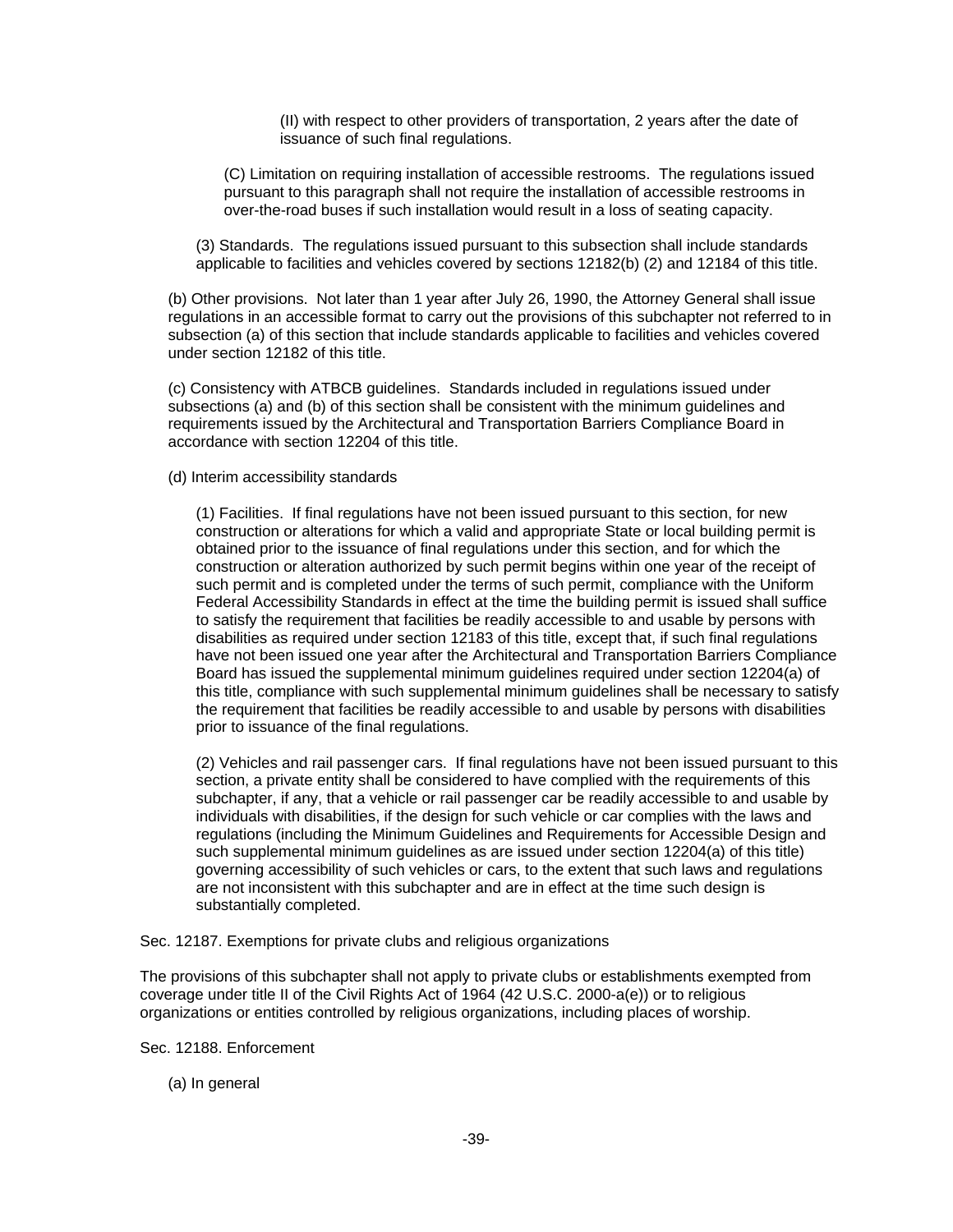(1) Availability of remedies and procedures. The remedies and procedures set forth in section 2000a-3(a) of this title are the remedies and procedures this subchapter provides to any person who is being subjected to discrimination on the basis of disability in violation of this subchapter or who has reasonable grounds for believing that such person is about to be subjected to discrimination in violation of section 12183 of this title. Nothing in this section shall require a person with a disability to engage in a futile gesture if such person has actual notice that a person or organization covered by this subchapter does not intend to comply with its provisions.

(2) Injunctive relief. In the case of violations of sections  $12182(b)(2)(A)(iv)$  and Section 12183(a) of this title, injunctive relief shall include an order to alter facilities to make such facilities readily accessible to and usable by individuals with disabilities to the extent required by this subchapter. Where appropriate, injunctive relief shall also include requiring the provision of an auxiliary aid or service, modification of a policy, or provision of alternative methods, to the extent required by this subchapter.

- (b) Enforcement by Attorney General
	- (1) Denial of rights
		- (A) Duty to investigate

(i) In general. The Attorney General shall investigate alleged violations of this subchapter, and shall undertake periodic reviews of compliance of covered entities under this subchapter.

(ii) Attorney General certification. On the application of a State or local government, the Attorney General may, in consultation with the Architectural and Transportation Barriers Compliance Board, and after prior notice and a public hearing at which persons, including individuals with disabilities, are provided an opportunity to testify against such certification, certify that a State law or local building code or similar ordinance that establishes accessibility requirements meets or exceeds the minimum requirements of this chapter for the accessibility and usability of covered facilities under this subchapter. At any enforcement proceeding under this section, such certification by the Attorney General shall be rebuttable evidence that such State law or local ordinance does meet or exceed the minimum requirements of this chapter.

(B) Potential violation. If the Attorney General has reasonable cause to believe that

(i) any person or group of persons is engaged in a pattern or practice of discrimination under this subchapter; or

(ii) any person or group of persons has been discriminated against under this subchapter and such discrimination raises an issue of general public importance,

the Attorney General may commence a civil action in any appropriate United States district court.

(2) Authority of court. In a civil action under paragraph (1) (B), the court

(A) may grant any equitable relief that such court considers to be appropriate, including, to the extent required by this subchapter

(i) granting temporary, preliminary, or permanent relief;

(ii) providing an auxiliary aid or service, modification of policy, practice, or procedure,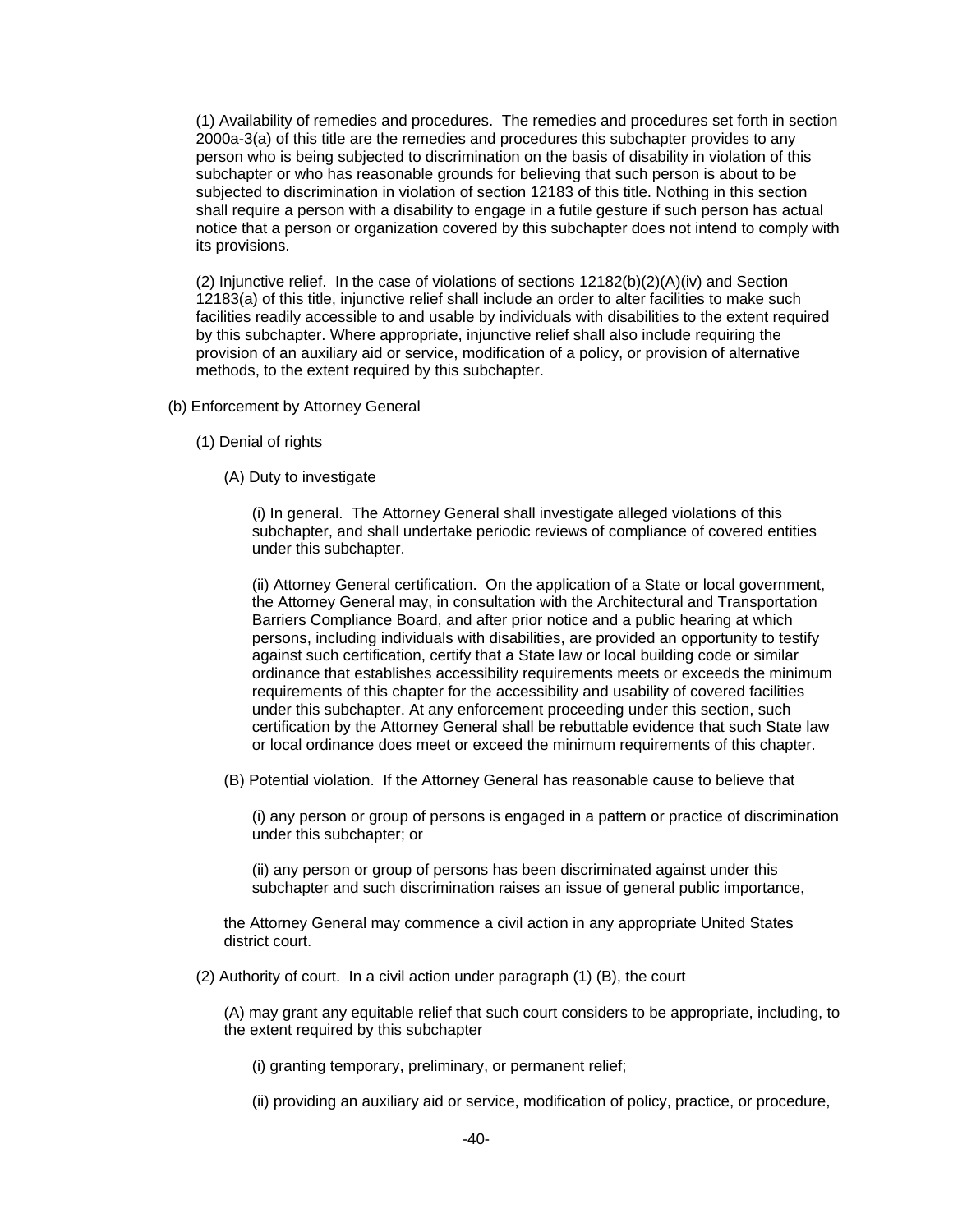or alternative method; and

(iii) making facilities readily accessible to and usable by individuals with disabilities;

(B) may award such other relief as the court considers to be appropriate, including monetary damages to persons aggrieved when requested by the Attorney General; and

(C) may, to vindicate the public interest, assess a civil penalty against the entity in an amount

(i) not exceeding \$50,000 for a first violation; and

(ii) not exceeding \$100,000 for any subsequent violation.

(3) Single violation. For purposes of paragraph (2) (C), in determining whether a first or subsequent violation has occurred, a determination in a single action, by judgment or settlement, that the covered entity has engaged in more than one discriminatory act shall be counted as a single violation.

(4) Punitive damages. For purposes of subsection (b) (2) (B) of this section, the term "monetary damages" and "such other relief" does not include punitive damages.

(5) Judicial consideration. In a civil action under paragraph (1)(B), the court, when considering what amount of civil penalty, if any, is appropriate, shall give consideration to any good faith effort or attempt to comply with this chapter by the entity. In evaluating good faith, the court shall consider, among other factors it deems relevant, whether the entity could have reasonably anticipated the need for an appropriate type of auxiliary aid needed to accommodate the unique needs of a particular individual with a disability.

Sec. 12189. Examinations and courses

Any person that offers examinations or courses related to applications, licensing, certification, or credentialing for secondary or postsecondary education, professional, or trade purposes shall offer such examinations or courses in a place and manner accessible to persons with disabilities or offer alternative accessible arrangements for such individuals.

# SUBCHAPTER IV - MISCELLANEOUS PROVISIONS

Sec. 12201. Construction

(a) In general. Except as otherwise provided in this chapter, nothing in this chapter shall be construed to apply a lesser standard than the standards applied under title V of the Rehabilitation Act of 1973 (29 U.S.C. 790 et seq.) or the regulations issued by Federal agencies pursuant to such title.

(b) Relationship to other laws. Nothing in this chapter shall be construed to invalidate or limit the remedies, rights, and procedures of any Federal law or law of any State or political subdivision of any State or jurisdiction that provides greater or equal protection for the rights of individuals with disabilities than are afforded by this chapter. Nothing in this chapter shall be construed to preclude the prohibition of, or the imposition of restrictions on, smoking in places of employment covered by subchapter I of this chapter, in transportation covered by subchapter II or III of this chapter, or in places of public accommodation covered by subchapter III of this chapter.

(c) Insurance. Subchapters I through III of this chapter and title IV of this Act shall not be construed to prohibit or restrict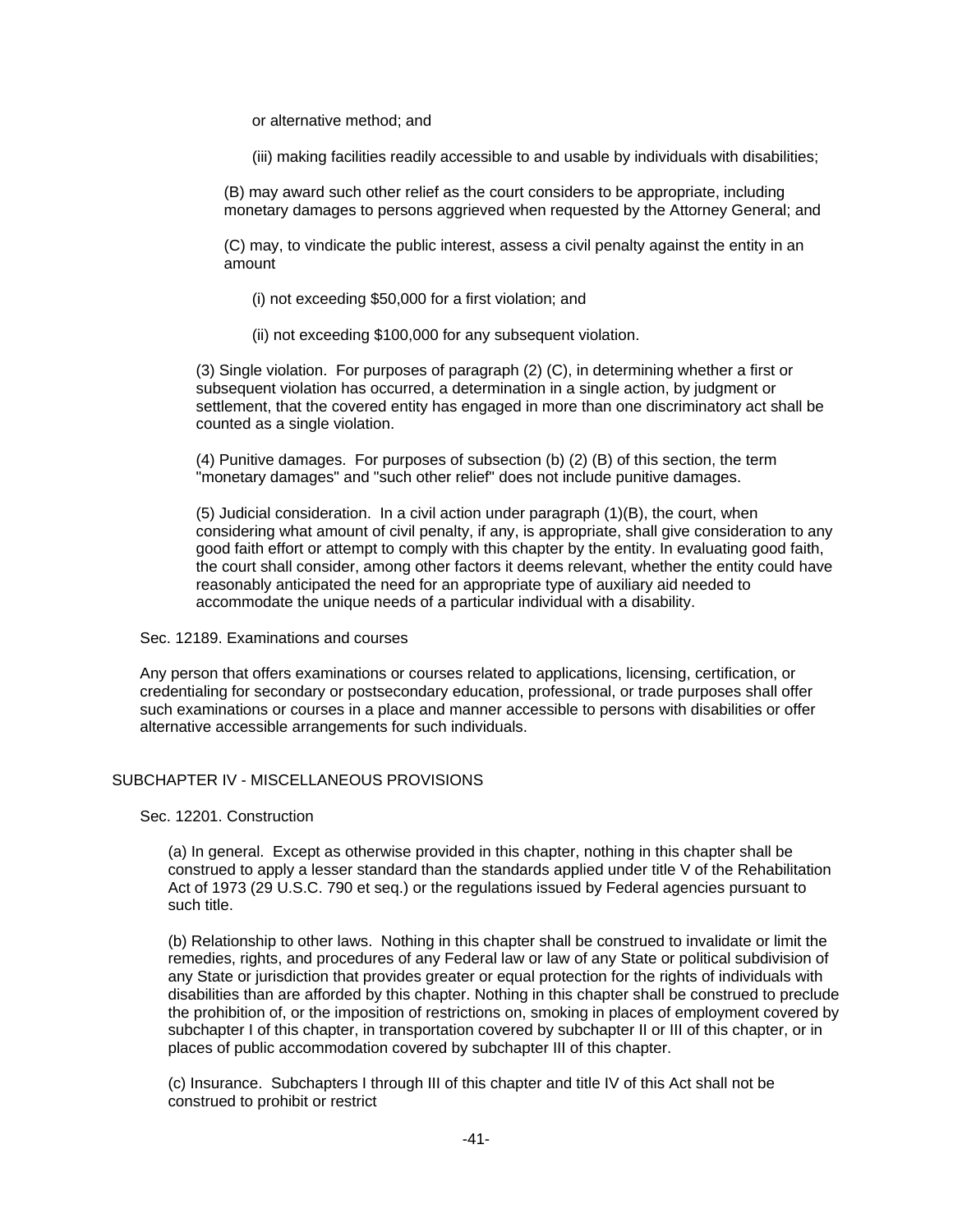(1) an insurer, hospital or medical service company, health maintenance organization, or any agent, or entity that administers benefit plans, or similar organizations from underwriting risks, classifying risks, or administering such risks that are based on or not inconsistent with State law; or

(2) a person or organization covered by this chapter from establishing, sponsoring, observing or administering the terms of a bona fide benefit plan that are based on underwriting risks, classifying risks, or administering such risks that are based on or not inconsistent with State law; or

(3) a person or organization covered by this chapter from establishing, sponsoring, observing or administering the terms of a bona fide benefit plan that is not subject to State laws that regulate insurance.

Paragraphs (1), (2), and (3) shall not be used as a subterfuge to evade the purposes of subchapter I and III of this chapter.

(d) Accommodations and services. Nothing in this chapter shall be construed to require an individual with a disability to accept an accommodation, aid, service, opportunity, or benefit which such individual chooses not to accept.

(e) Benefits under State worker's compensation laws. Nothing in this chapter alters the standards for determining eligibility for benefits under State worker's compensation laws or under State and Federal disability benefit programs.

(f) Fundamental alteration. Nothing in this chapter alters the provision of section 12182(b)(2)(A)(ii), specifying that reasonable modifications in policies, practices, or procedures shall be required, unless an entity can demonstrate that making such modifications in policies, practices, or procedures, including academic requirements in postsecondary education, would fundamentally alter the nature of the goods, services, facilities, privileges, advantages, or accommodations involved.

(g) Claims of no disability. Nothing in this chapter shall provide the basis for a claim by an individual without a disability that the individual was subject to discrimination because of the individual's lack of disability.

(h) Reasonable accommodations and modifications. A covered entity under subchapter I, a public entity under subchapter II, and any person who owns, leases (or leases to), or operates a place of public accommodation under subchapter III, need not provide a reasonable accommodation or a reasonable modification to policies, practices, or procedures to an individual who meets the definition of disability in section 12102(1) solely under subparagraph (C) of such section.

Sec. 12202. State immunity

A State shall not be immune under the eleventh amendment to the Constitution of the United States from an action in Federal or State court of competent jurisdiction for a violation of this chapter. In any action against a State for a violation of the requirements of this chapter, remedies (including remedies both at law and in equity) are available for such a violation to the same extent as such remedies are available for such a violation in an action against any public or private entity other than a State.

Sec. 12203. Prohibition against retaliation and coercion

(a) Retaliation. No person shall discriminate against any individual because such individual has opposed any act or practice made unlawful by this chapter or because such individual made a charge, testified, assisted, or participated in any manner in an investigation, proceeding, or hearing under this chapter.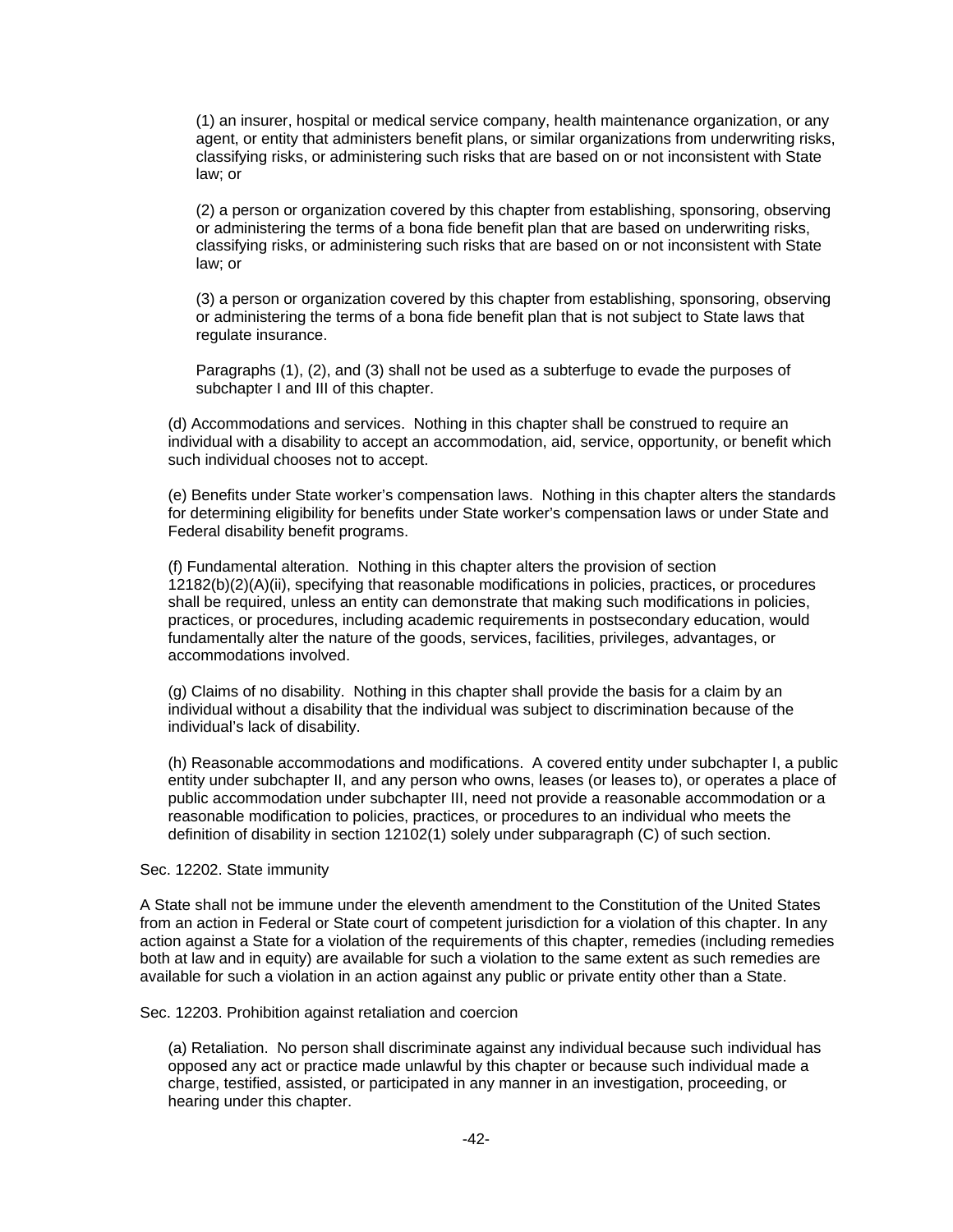(b) Interference, coercion, or intimidation. It shall be unlawful to coerce, intimidate, threaten, or interfere with any individual in the exercise or enjoyment of, or on account of his or her having exercised or enjoyed, or on account of his or her having aided or encouraged any other individual in the exercise or enjoyment of, any right granted or protected by this chapter.

(c) Remedies and procedures. The remedies and procedures available under sections 12117, 12133, and 12188 of this title shall be available to aggrieved persons for violations of subsections (a) and (b) of this section, with respect to subchapter I, subchapter II and subchapter III of this chapter, respectively.

## Sec. 12204. Regulations by Architectural and Transportation Barriers Compliance Board

(a) Issuance of guidelines. Not later than 9 months after July 26, 1990, the Architectural and Transportation Barriers Compliance Board shall issue minimum guidelines that shall supplement the existing Minimum Guidelines and Requirements for Accessible Design for purposes of subchapters II and III of this chapter.

(b) Contents of guidelines. The supplemental guidelines issued under subsection (a) of this section shall establish additional requirements, consistent with this chapter, to ensure that buildings, facilities, rail passenger cars, and vehicles are accessible, in terms of architecture and design, transportation, and communication, to individuals with disabilities.

(c) Qualified historic properties

(1) In general. The supplemental guidelines issued under subsection (a) of this section shall include procedures and requirements for alterations that will threaten or destroy the historic significance of qualified historic buildings and facilities as defined in 4.1.7(1)(a) of the Uniform Federal Accessibility Standards.

(2) Sites eligible for listing in National Register. With respect to alterations of buildings or facilities that are eligible for listing in the National Register of Historic Places under the National Historic Preservation Act (16 U.S.C. 470 et seq.), the guidelines described in paragraph (1) shall, at a minimum, maintain the procedures and requirements established in 4.1.7(1) and (2) of the Uniform Federal Accessibility Standards.

(3) Other sites. With respect to alterations of buildings or facilities designated as historic under State or local law, the guidelines described in paragraph (1) shall establish procedures equivalent to those established by 4.1.7(1)(b) and (c) of the Uniform Federal Accessibility Standards, and shall require, at a minimum, compliance with the requirements established in 4.1.7(2) of such standards.

Sec. 12205. Attorney's fees

In any action or administrative proceeding commenced pursuant to this chapter, the court or agency, in its discretion, may allow the prevailing party, other than the United States, a reasonable attorney's fee, including litigation expenses, and costs, and the United States shall be liable for the foregoing the same as a private individual.

Sec. 12205a. Rule of Construction Regarding Regulatory Authority

The authority to issue regulations granted to the Equal Employment Opportunity Commission, the Attorney General, and the Secretary of Transportation under this chapter includes the authority to issue regulations implementing the definitions of disability in section 12102 (including rules of construction) and the definitions in section 12103, consistent with the ADA Amendments Act of 2008.

Sec. 12206. Technical assistance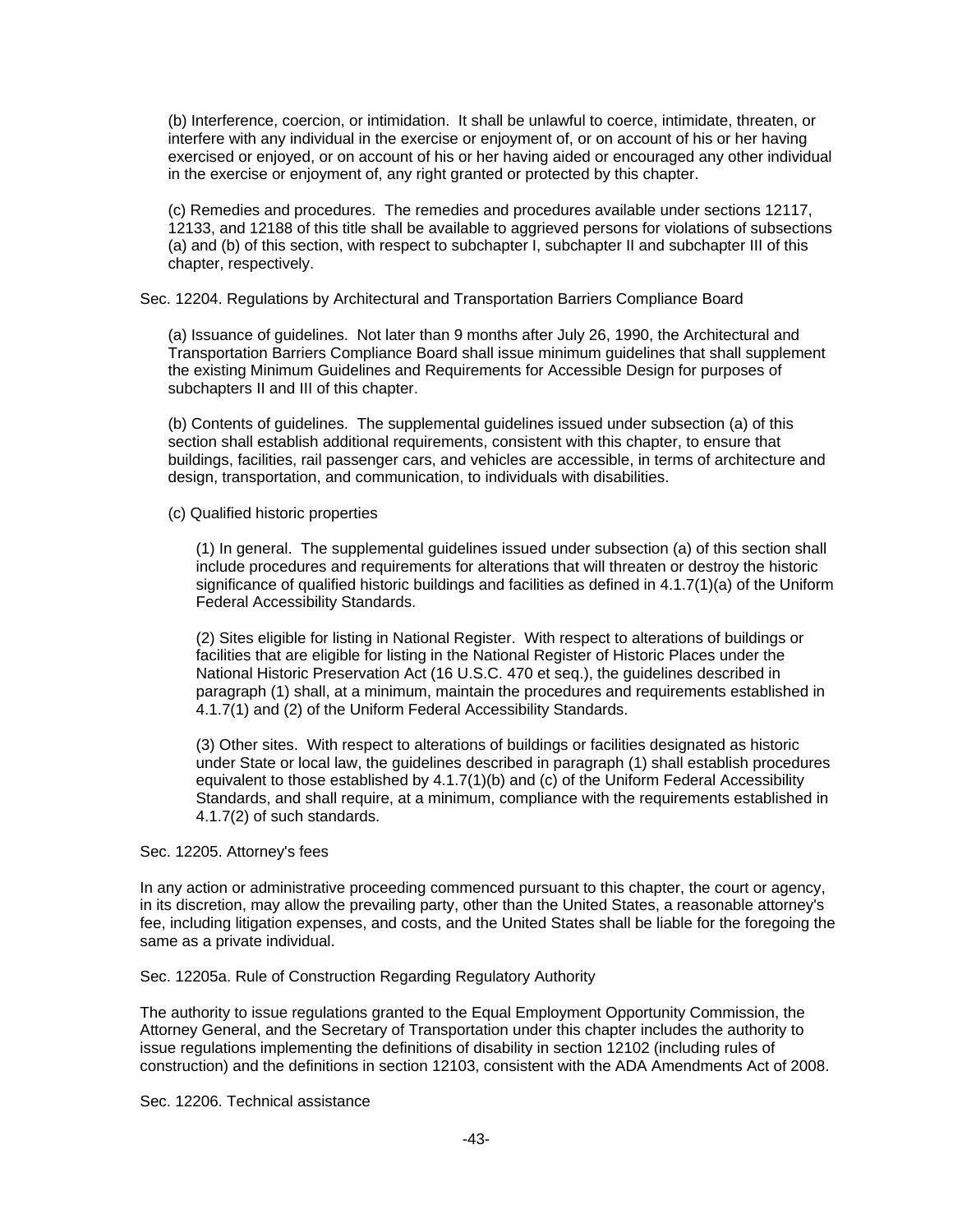### (a) Plan for assistance

(1) In general. Not later than 180 days after July 26, 1990, the Attorney General, in consultation with the Chair of the Equal Employment Opportunity Commission, the Secretary of Transportation, the Chair of the Architectural and Transportation Barriers Compliance Board, and the Chairman of the Federal Communications Commission, shall develop a plan to assist entities covered under this chapter, and other Federal agencies, in understanding the responsibility of such entities and agencies under this chapter.

(2) Publication of plan. The Attorney General shall publish the plan referred to in paragraph (1) for public comment in accordance with subchapter II of chapter 5 of title 5 (commonly known as the Administrative Procedure Act).

(b) Agency and public assistance. The Attorney General may obtain the assistance of other Federal agencies in carrying out subsection (a) of this section, including the National Council on Disability, the President's Committee on Employment of People with Disabilities, the Small Business Administration, and the Department of Commerce.

(c) Implementation

(1) Rendering assistance. Each Federal agency that has responsibility under paragraph (2) for implementing this chapter may render technical assistance to individuals and institutions that have rights or duties under the respective subchapter or subchapters of this chapter for which such agency has responsibility.

(2) Implementation of subchapters

(A) Subchapter I. The Equal Employment Opportunity Commission and the Attorney General shall implement the plan for assistance developed under subsection (a) of this section, for subchapter I of this chapter.

(B) Subchapter II

(i) Part A. The Attorney General shall implement such plan for assistance for part A of subchapter II of this chapter.

(ii) Part B. The Secretary of Transportation shall implement such plan for assistance for part B of subchapter II of this chapter.

(C) Subchapter III. The Attorney General, in coordination with the Secretary of Transportation and the Chair of the Architectural Transportation Barriers Compliance Board, shall implement such plan for assistance for subchapter III of this chapter, except for section 12184 of this title, the plan for assistance for which shall be implemented by the Secretary of Transportation.

(D) Title IV. The Chairman of the Federal Communications Commission, in coordination with the Attorney General, shall implement such plan for assistance for title IV.

(3) Technical assistance manuals. Each Federal agency that has responsibility under paragraph (2) for implementing this chapter shall, as part of its implementation responsibilities, ensure the availability and provision of appropriate technical assistance manuals to individuals or entities with rights or duties under this chapter no later than six months after applicable final regulations are published under subchapters I, II, and III of this chapter and title IV.

(d) Grants and contracts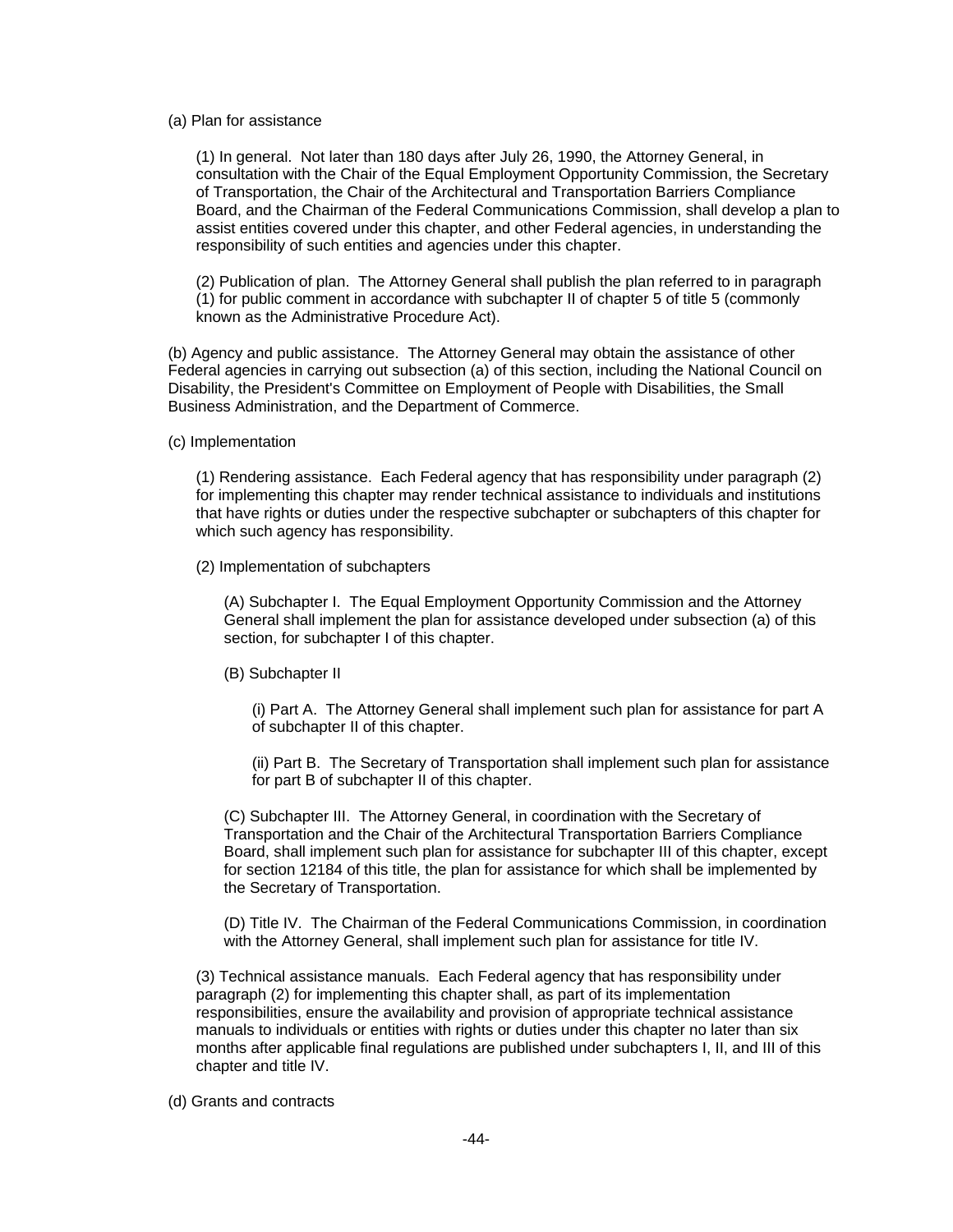(1) In general. Each Federal agency that has responsibility under subsection (2) of this section for implementing this chapter may make grants or award contracts to effectuate the purposes of this section, subject to the availability of appropriations. Such grants and contracts may be awarded to individuals, institutions not organized for profit and no part of the net earnings of which inures to the benefit of any private shareholder or individual (including educational institutions), and associations representing individuals who have rights or duties under this chapter. Contracts may be awarded to entities organized for profit, but such entities may not be the recipients or grants described in this paragraph.

(2) Dissemination of information. Such grants and contracts, among other uses, may be designed to ensure wide dissemination of information about the rights and duties established by this chapter and to provide information and technical assistance about techniques for effective compliance with this chapter.

(e) Failure to receive assistance. An employer, public accommodation, or other entity covered under this chapter shall not be excused from compliance with the requirements of this chapter because of any failure to receive technical assistance under this section, including any failure in the development or dissemination of any technical assistance manual authorized by this section.

Sec. 12207. Federal wilderness areas

(a) Study. The National Council on Disability shall conduct a study and report on the effect that wilderness designations and wilderness land management practices have on the ability of individuals with disabilities to use and enjoy the National Wilderness Preservation System as established under the Wilderness Act (16 U.S.C. 1131 et seq.).

(b) Submission of report. Not later than 1 year after July 26, 1990, the National Council on Disability shall submit the report required under subsection (a) of this section to Congress.

(c) Specific wilderness access

(1) In general. Congress reaffirms that nothing in the Wilderness Act (16 U.S.C. 1131 et seq.) is to be construed as prohibiting the use of a wheelchair in a wilderness area by an individual whose disability requires use of a wheelchair, and consistent with the Wilderness Act no agency is required to provide any form of special treatment or accommodation, or to construct any facilities or modify any conditions of lands within a wilderness area in order to facilitate such use.

(2) "Wheelchair" defined. For purposes of paragraph (1), the term "wheelchair" means a device designed solely for use by a mobility-impaired person for locomotion, that is suitable for use in an indoor pedestrian area.

Sec. 12208. Transvestites

For the purposes of this chapter, the term "disabled" or "disability" shall not apply to an individual solely because that individual is a transvestite.

### Sec. 12209. Instrumentalities of Congress

The General Accounting Office, the Government Printing Office, and the Library of Congress shall be covered as follows:

(1) In general. The rights and protections under this chapter shall, subject to paragraph (2), apply with respect to the conduct of each instrumentality of the Congress.

(2) Establishment of remedies and procedures by instrumentalities. The chief official of each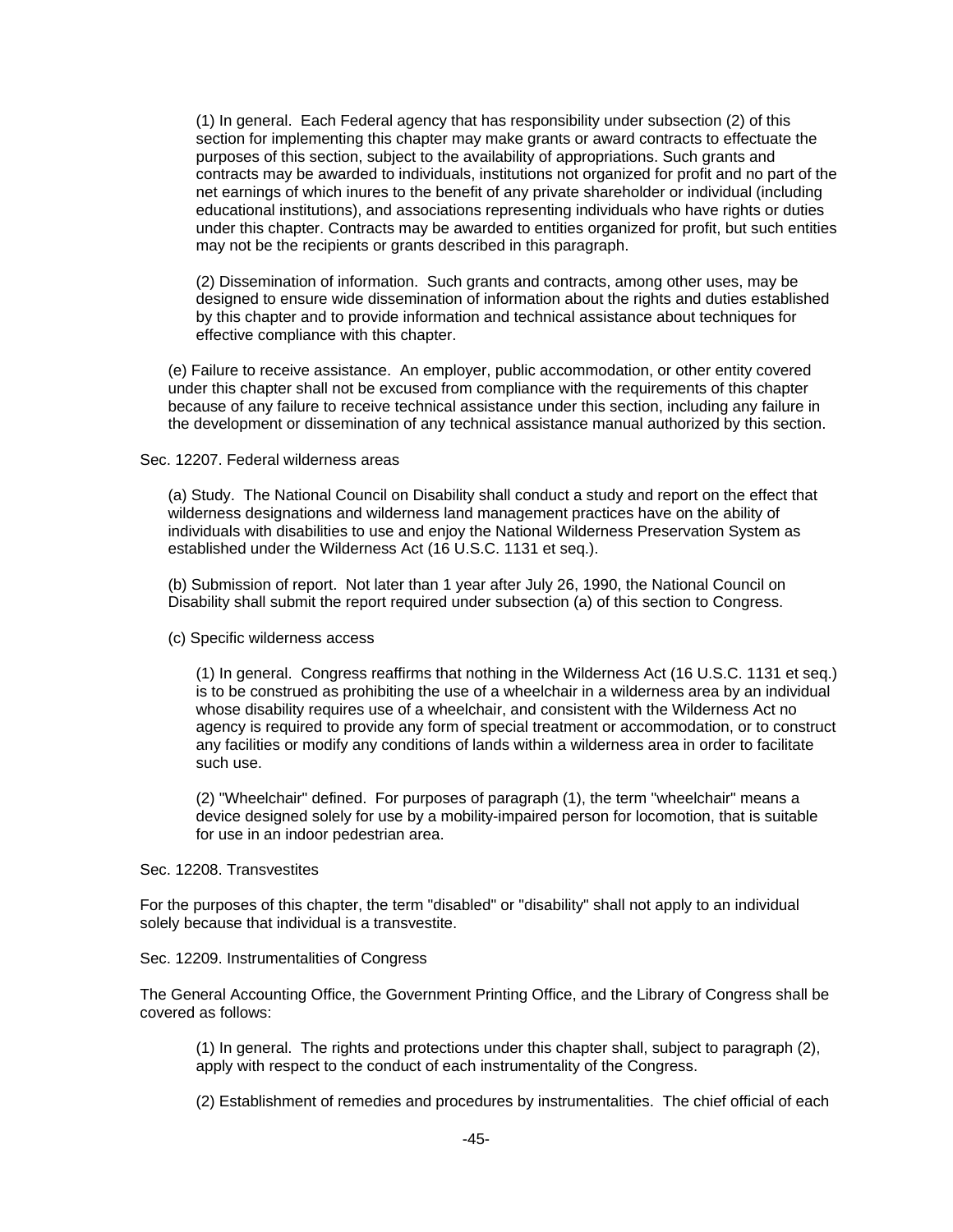instrumentality of the Congress shall establish remedies and procedures to be utilized with respect to the rights and protections provided pursuant to paragraph (1).

(3) Report to Congress. The chief official of each instrumentality of the Congress shall, after establishing remedies and procedures for purposes of paragraph (2), submit to the Congress a report describing the remedies and procedures.

(4) Definition of instrumentalities. For purposes of this section, the term "instrumentality of the Congress" means the following: the General Accounting Office, the Government Printing Office, and the Library of Congress.

(5) Enforcement of employment rights. The remedies and procedures set forth in section 2000e -16 of this title shall be available to any employee of an instrumentality of the Congress who alleges a violation of the rights and protections under sections 12112 through 12114 of this title that are made applicable by this section, except that the authorities of the Equal Employment Opportunity Commission shall be exercised by the chief official of the instrumentality of the Congress.

(6) Enforcement of rights to public services and accommodations. The remedies and procedures set forth in section 2000e -16 of this title shall be available to any qualified person with a disability who is a visitor, guest, or patron of an instrumentality of Congress and who alleges a violation of the rights and protections under sections 12131 through 12150 of this title or section 12182 or 12183 of this title that are made applicable by this section, except that the authorities of the Equal Employment Opportunity Commission shall be exercised by the chief official of the instrumentality of the Congress.

(7) Construction. Nothing in this section shall alter the enforcement procedures for individuals with disabilities provided in the General Accounting Office Personnel Act of 1980 and regulations promulgated pursuant to that Act.

Sec. 12210. Illegal use of drugs

(a) In general. For purposes of this chapter, the term "individual with a disability" does not include an individual who is currently engaging in the illegal use of drugs, when the covered entity acts on the basis of such use.

(b) Rules of construction. Nothing in subsection (a) of this section shall be construed to exclude as an individual with a disability an individual who

(1) has successfully completed a supervised drug rehabilitation program and is no longer engaging in the illegal use of drugs, or has otherwise been rehabilitated successfully and is no longer engaging in such use;

(2) is participating in a supervised rehabilitation program and is no longer engaging in such use; or

(3) is erroneously regarded as engaging in such use, but is not engaging in such use;

except that it shall not be a violation of this chapter for a covered entity to adopt or administer reasonable policies or procedures, including but not limited to drug testing, designed to ensure that an individual described in paragraph (1) or (2) is no longer engaging in the illegal use of drugs; however, nothing in this section shall be construed to encourage, prohibit, restrict, or authorize the conducting of testing for the illegal use of drugs.

(c) Health and other services. Notwithstanding subsection (a) of this section and section 12211(b)(3) of this subchapter, an individual shall not be denied health services, or services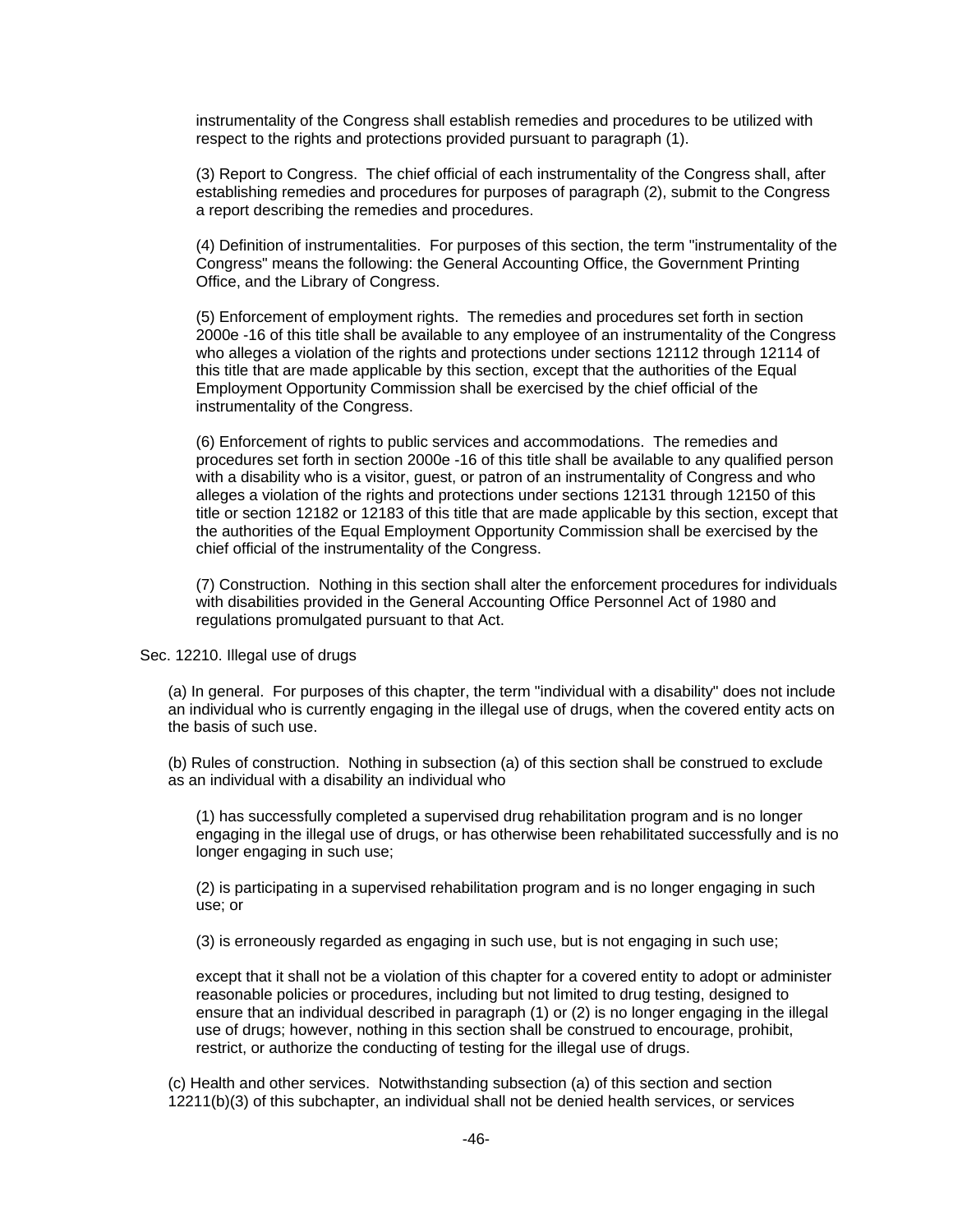provided in connection with drug rehabilitation, on the basis of the current illegal use of drugs if the individual is otherwise entitled to such services.

(d) "Illegal use of drugs" defined

(1) In general. The term "illegal use of drugs" means the use of drugs, the possession or distribution of which is unlawful under the Controlled Substances Act (21 U.S.C. 801 et seq.). Such term does not include the use of a drug taken under supervision by a licensed health care professional, or other uses authorized by the Controlled Substances Act or other provisions of Federal law.

(2) Drugs. The term "drug" means a controlled substance, as defined in schedules I through V of section 202 of the Controlled Substances Act (21 U.S.C. 812).

Sec. 12211. Definitions

(a) Homosexuality and bisexuality. For purposes of the definition of "disability" in section 12102(2) of this title, homosexuality and bisexuality are not impairments and as such are not disabilities under this chapter.

(b) Certain conditions. Under this chapter, the term "disability" shall not include

(1) transvestism, transsexualism, pedophilia, exhibitionism, voyeurism, gender identity disorders not resulting from physical impairments, or other sexual behavior disorders;

(2) compulsive gambling, kleptomania, or pyromania; or

(3) psychoactive substance use disorders resulting from current illegal use of drugs.

Sec. 12212. Alternative means of dispute resolution

Where appropriate and to the extent authorized by law, the use of alternative means of dispute resolution, including settlement negotiations, conciliation, facilitation, mediation, fact-finding, minitrials, and arbitration, is encouraged to resolve disputes arising under this chapter.

Sec. 12213. Severability

Should any provision in this chapter be found to be unconstitutional by a court of law, such provision shall be severed from the remainder of the chapter, and such action shall not affect the enforceability of the remaining provisions of the chapter.

# TITLE 47 - TELEGRAPHS, TELEPHONES, AND RADIOTELEGRAPHS

# CHAPTER 5 - WIRE OR RADIO COMMUNICATION

# SUBCHAPTER II - COMMON CARRIERS

# Part I - Common Carrier Regulation

Sec. 225. Telecommunications services for hearing-impaired and speech-impaired individuals

(a) Definitions. As used in this section

(1) Common carrier or carrier. The term "common carrier" or "carrier" includes any common carrier engaged in interstate communication by wire or radio as defined in section 153 of this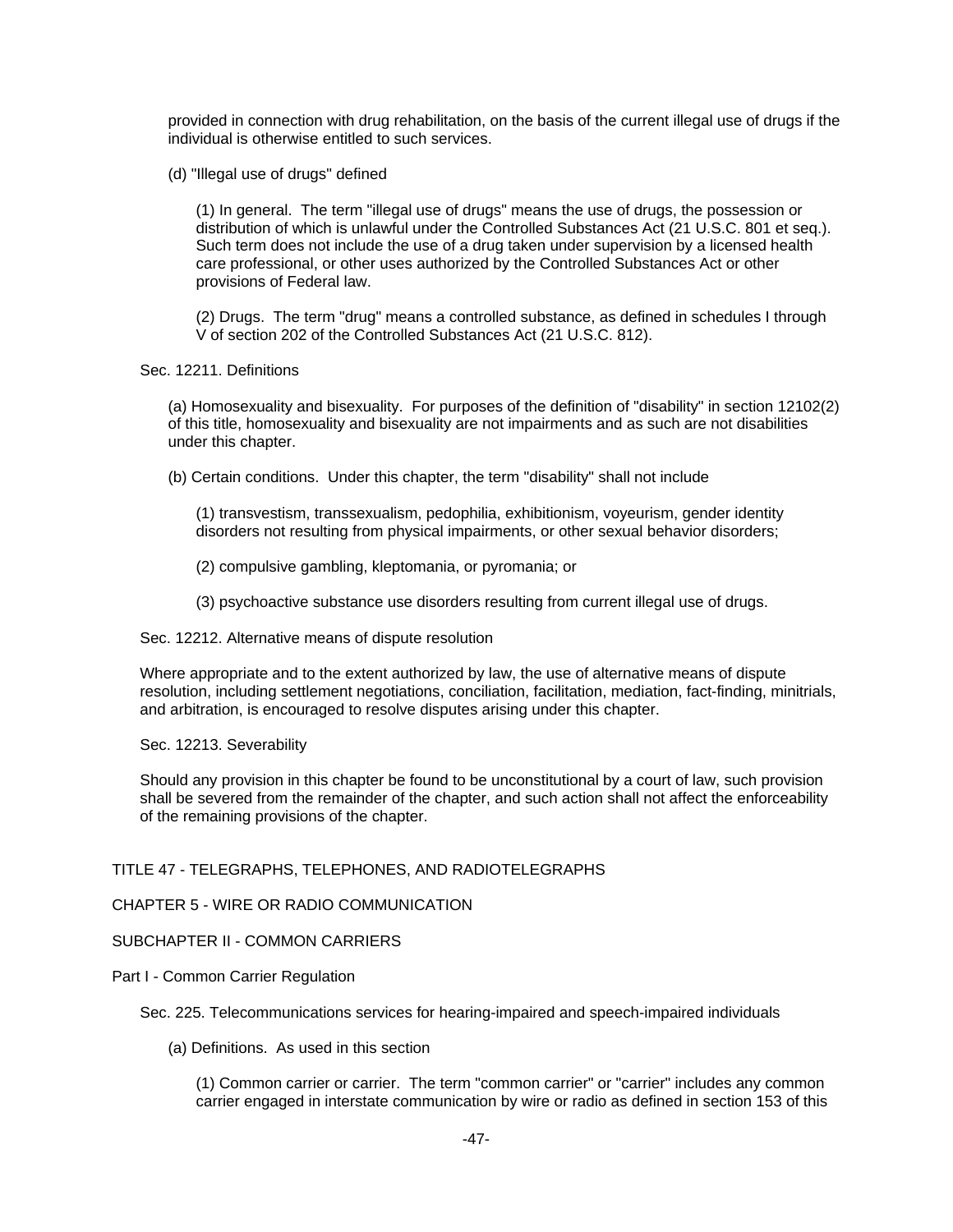title and any common carrier engaged in intrastate communication by wire or radio, notwithstanding sections 152(a) and 221(a) of this title.

(2) TDD. The term "TDD" means a Telecommunications Device for the Deaf which is a machine that employs graphic communication in the transmission of coded signals through a wire or radio communication system.

(3) Telecommunications relay services. The term "telecommunications relay services" means telephone transmission services that provide the ability for an individual who has a hearing impairment or speech impairment to engage in communication by wire or radio with a hearing individual in a manner that is functionally equivalent to the ability of an individual who does not have a hearing impairment or speech impairment to communicate using voice communication services by wire or radio. Such term includes services that enable two-way communication between an individual who uses a TDD or other nonvoice terminal device and an individual who does not use such a device.

(b) Availability of telecommunications relay services

(1) In general. In order to carry out the purposes established under section 151 of this title, to make available to all individuals in the United States a rapid, efficient nationwide communication service, and to increase the utility of the telephone system of the Nation, the Commission shall ensure that interstate and intrastate telecommunications relay services are available, to the extent possible and in the most efficient manner, to hearing-impaired and speech-impaired individuals in the United States.

(2) Use of general authority and remedies. For the purposes of administering and enforcing the provisions of this section and the regulations prescribed thereunder, the Commission shall have the same authority, power, and functions with respect to common carriers engaged in intrastate communication as the Commission has in administering and enforcing the provisions of this subchapter with respect to any common carrier engaged in interstate communication. Any violation of this section by any common carrier engaged in intrastate communication shall be subject to the same remedies, penalties, and procedures as are applicable to a violation of this chapter by a common carrier engaged in interstate communication.

(c) Provision of services. Each common carrier providing telephone voice transmission services shall, not later than 3 years after July 26, 1990, provide in compliance with the regulations prescribed under this section, throughout the area in which it offers service, telecommunications relay services, individually, through designees, through a competitively selected vendor, or in concert with other carriers. A common carrier shall be considered to be in compliance with such regulations

(1) with respect to intrastate telecommunications relay services in any State that does not have a certified program under subsection (f) of this section and with respect to interstate telecommunications relay services, if such common carrier (or other entity through which the carrier is providing such relay services) is in compliance with the Commission's regulations under subsection (d) of this section; or

(2) with respect to intrastate telecommunications relay services in any State that has a certified program under subsection (f) of this section for such State, if such common carrier (or other entity through which the carrier is providing such relay services) is in compliance with the program certified under subsection (f) of this section for such State.

# (d) Regulations

(1) In general. The Commission shall, not later than 1 year after July 26, 1990, prescribe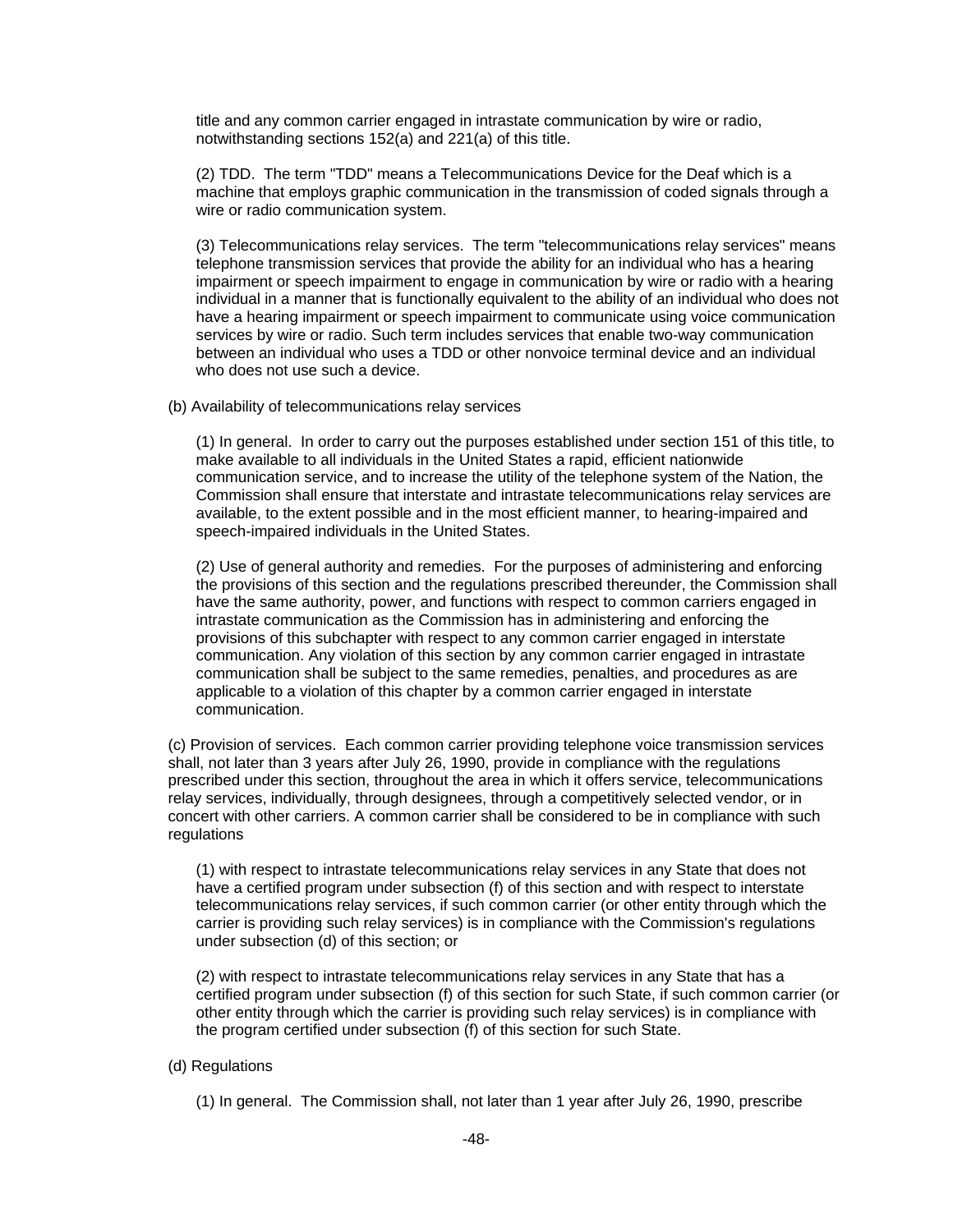regulations to implement this section, including regulations that

(A) establish functional requirements, guidelines, and operations procedures for telecommunications relay services;

(B) establish minimum standards that shall be met in carrying out subsection (c) of this section;

(C) require that telecommunications relay services operate every day for 24 hours per day;

(D) require that users of telecommunications relay services pay rates no greater than the rates paid for functionally equivalent voice communication services with respect to such factors as the duration of the call, the time of day, and the distance from point of origination to point of termination;

(E) prohibit relay operators from failing to fulfill the obligations of common carriers by refusing calls or limiting the length of calls that use telecommunications relay services;

(F) prohibit relay operators from disclosing the content of any relayed conversation and from keeping records of the content of any such conversation beyond the duration of the call; and

(G) prohibit relay operators from intentionally altering a relayed conversation.

(2) Technology. The Commission shall ensure that regulations prescribed to implement this section encourage, consistent with section 157(a) of this title, the use of existing technology and do not discourage or impair the development of improved technology.

(3) Jurisdictional separation of costs

(A) In general. Consistent with the provisions of section 410 of this title, the Commission shall prescribe regulations governing the jurisdictional separation of costs for the services provided pursuant to this section.

(B) Recovering costs. Such regulations shall generally provide that costs caused by interstate telecommunications relay services shall be recovered from all subscribers for every interstate service and costs caused by intrastate telecommunications relay services shall be recovered from the intrastate jurisdiction. In a State that has a certified program under subsection (f) of this section, a State commission shall permit a common carrier to recover the costs incurred in providing intrastate telecommunications relay services by a method consistent with the requirements of this section.

# (e) Enforcement

(1) In general. Subject to subsections (f) and (g) of this section, the Commission shall enforce this section.

(2) Complaint. The Commission shall resolve, by final order, a complaint alleging a violation of this section within 180 days after the date such complaint is filed.

### (f) Certification

(1) State documentation. Any State desiring to establish a State program under this section shall submit documentation to the Commission that describes the program of such State for implementing intrastate telecommunications relay services and the procedures and remedies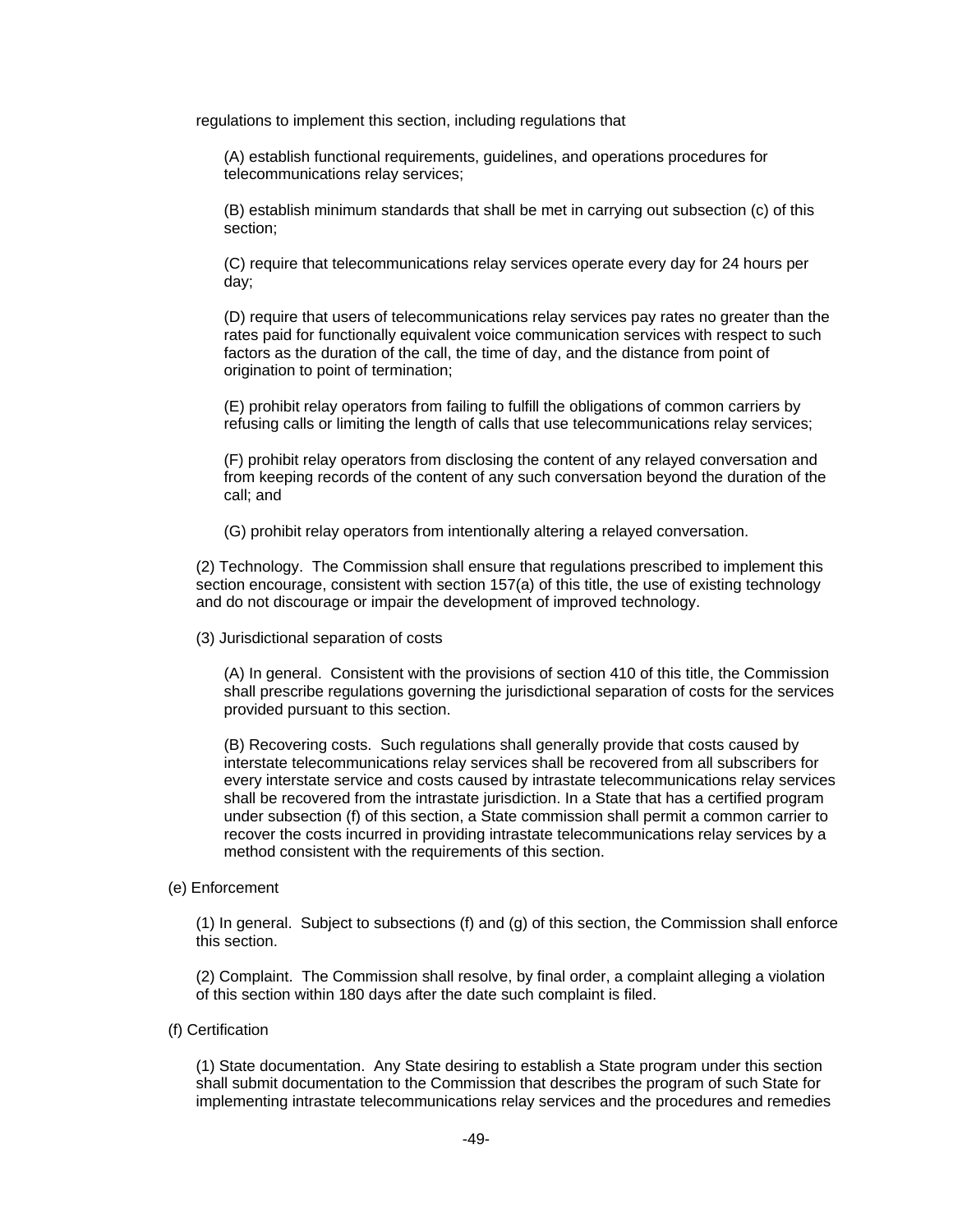available for enforcing any requirements imposed by the State program.

(2) Requirements for certification. After review of such documentation, the Commission shall certify the State program if the Commission determines that

(A) the program makes available to hearing-impaired and speech-impaired individuals, either directly, through designees, through a competitively selected vendor, or through regulation of intrastate common carriers, intrastate telecommunications relay services in such State in a manner that meets or exceeds the requirements of regulations prescribed by the Commission under subsection (d) of this section; and

(B) the program makes available adequate procedures and remedies for enforcing the requirements of the State program.

(3) Method of funding. Except as provided in subsection (d) of this section, the Commission shall not refuse to certify a State program based solely on the method such State will implement for funding intrastate telecommunication relay services.

(4) Suspension or revocation of certification. The Commission may suspend or revoke such certification if, after notice and opportunity for hearing, the Commission determines that such certification is no longer warranted. In a State whose program has been suspended or revoked, the Commission shall take such steps as may be necessary, consistent with this section, to ensure continuity of telecommunications relay services.

(g) Complaint

(1) Referral of complaint. If a complaint to the Commission alleges a violation of this section with respect to intrastate telecommunications relay services within a State and certification of the program of such State under subsection (f) of this section is in effect, the Commission shall refer such complaint to such State.

(2) Jurisdiction of Commission. After referring a complaint to a State under paragraph (1), the Commission shall exercise jurisdiction over such complaint only if

(A) final action under such State program has not been taken on such complaint by such **State** 

(i) within 180 days after the complaint is filed with such State; or

(ii) within a shorter period as prescribed by the regulations of such State; or

(B) the Commission determines that such State program is no longer qualified for certification under subsection (f) of this section.

### TITLE 47 - TELEGRAPHS, TELEPHONES, AND RADIOTELEGRAPHS

# CHAPTER 5 - WIRE OR RADIO COMMUNICATION

## SUBCHAPTER VI - MISCELLANEOUS PROVISIONS

Sec. 611. Closed-captioning of public service announcements

Any television public service announcement that is produced or funded in whole or in part by any agency or instrumentality of Federal Government shall include closed captioning of the verbal content of such announcement. A television broadcast station licensee